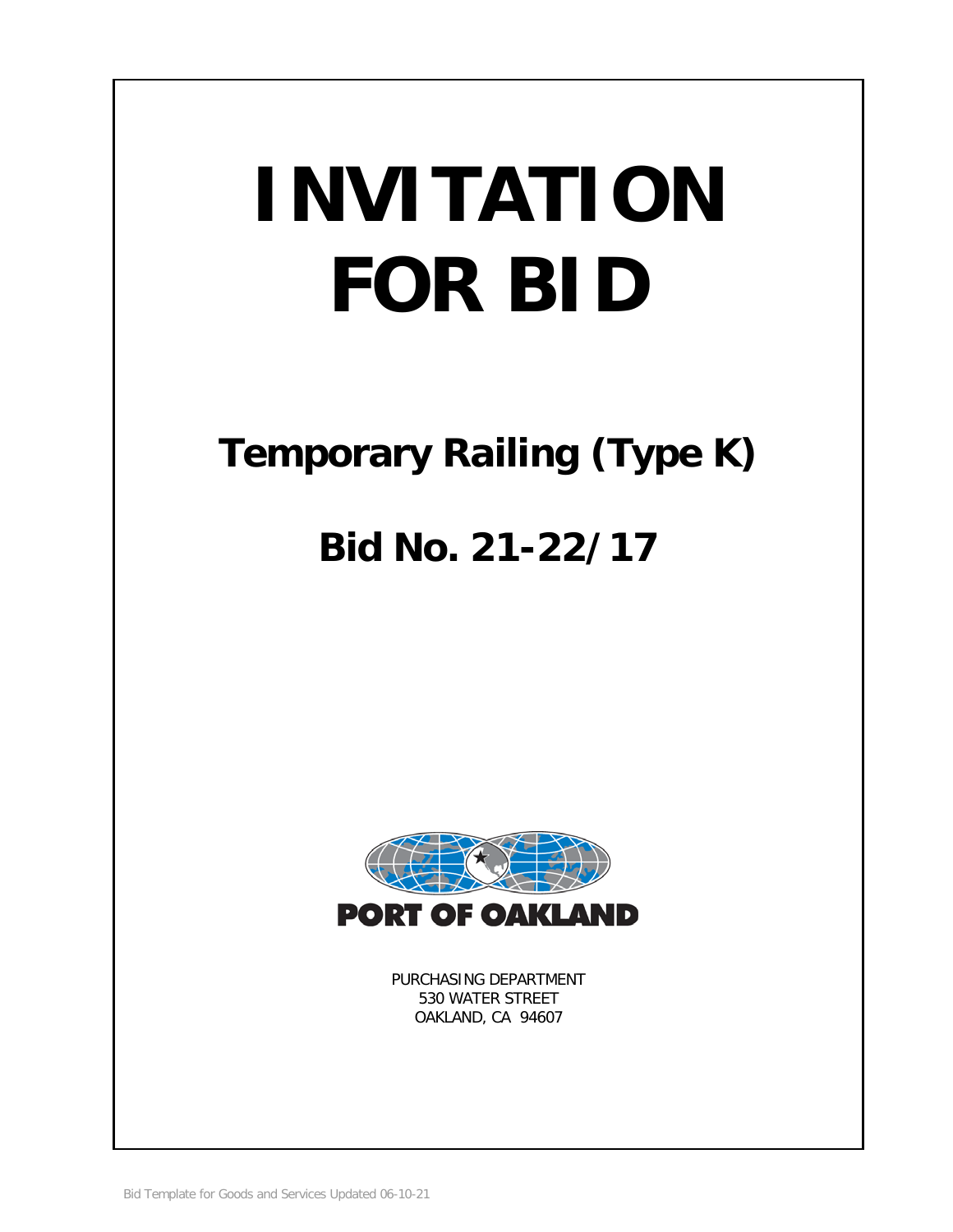

# **INVITATION FOR BID**

#### **Bid No.: 21-22/17 - Temporary Rails (Type K)**

The Port of Oakland ("Port"), Oakland, California, through the Purchasing Department, is hereby soliciting competitive bids for the above-mentioned project. The successful bidder ("Bidder") will be required to furnish all labor, material, equipment, supplies, applicable taxes, insurance, bonding (if applicable), permits, and licenses to complete this project.

# **General Bid Information**

| <b>Bid Title</b>                     | <b>Temporary Railing (Type K)</b>                                                                                                                                                                                              |
|--------------------------------------|--------------------------------------------------------------------------------------------------------------------------------------------------------------------------------------------------------------------------------|
| <b>Bid Type</b>                      | <b>Goods</b>                                                                                                                                                                                                                   |
| <b>Bid Number</b>                    | $21 - 22/17$                                                                                                                                                                                                                   |
| <b>Bid Issued</b>                    | October 13, 2021                                                                                                                                                                                                               |
| <b>Issuing Department</b>            | <b>Harbor Facilities</b>                                                                                                                                                                                                       |
| <b>Pre-bid Meeting</b>               | N/A                                                                                                                                                                                                                            |
| <b>Scheduled Publication</b><br>Date | October 15, 2021                                                                                                                                                                                                               |
| <b>Bid Due Date</b>                  | November 03, 2021 until 2:00 p.m. Bids received after the<br>time and date stated shall be returned unopened to the Bidder. All<br>timely submitted Bids are opened at the Submittal Address 15<br>minutes after they are due. |

# **Instructions for Submitting Bids**

| <b>Submittal Address</b>                         | Port of Oakland-(Second Floor, Purchasing Department)<br>Attn: Rebecca Gibson<br>530 Water Street<br>Oakland, CA 94607                                                                                                                                            |  |
|--------------------------------------------------|-------------------------------------------------------------------------------------------------------------------------------------------------------------------------------------------------------------------------------------------------------------------|--|
| <b>Submittal Copies</b>                          | One (1) Original                                                                                                                                                                                                                                                  |  |
| <b>Submittal Envelope</b><br><b>Requirements</b> | Bids must be sealed and have the following information clearly<br>marked and visible on the outside of the envelope:<br><b>Bid Number and Title</b><br>$\bullet$<br>Name of Your Company<br>$\bullet$<br>Address<br>$\bullet$<br><b>Phone Number</b><br>$\bullet$ |  |
| Late Submittals                                  | Bids received after the time and date stated in the Bid Due Date<br>section shall be returned unopened to the Bidder.                                                                                                                                             |  |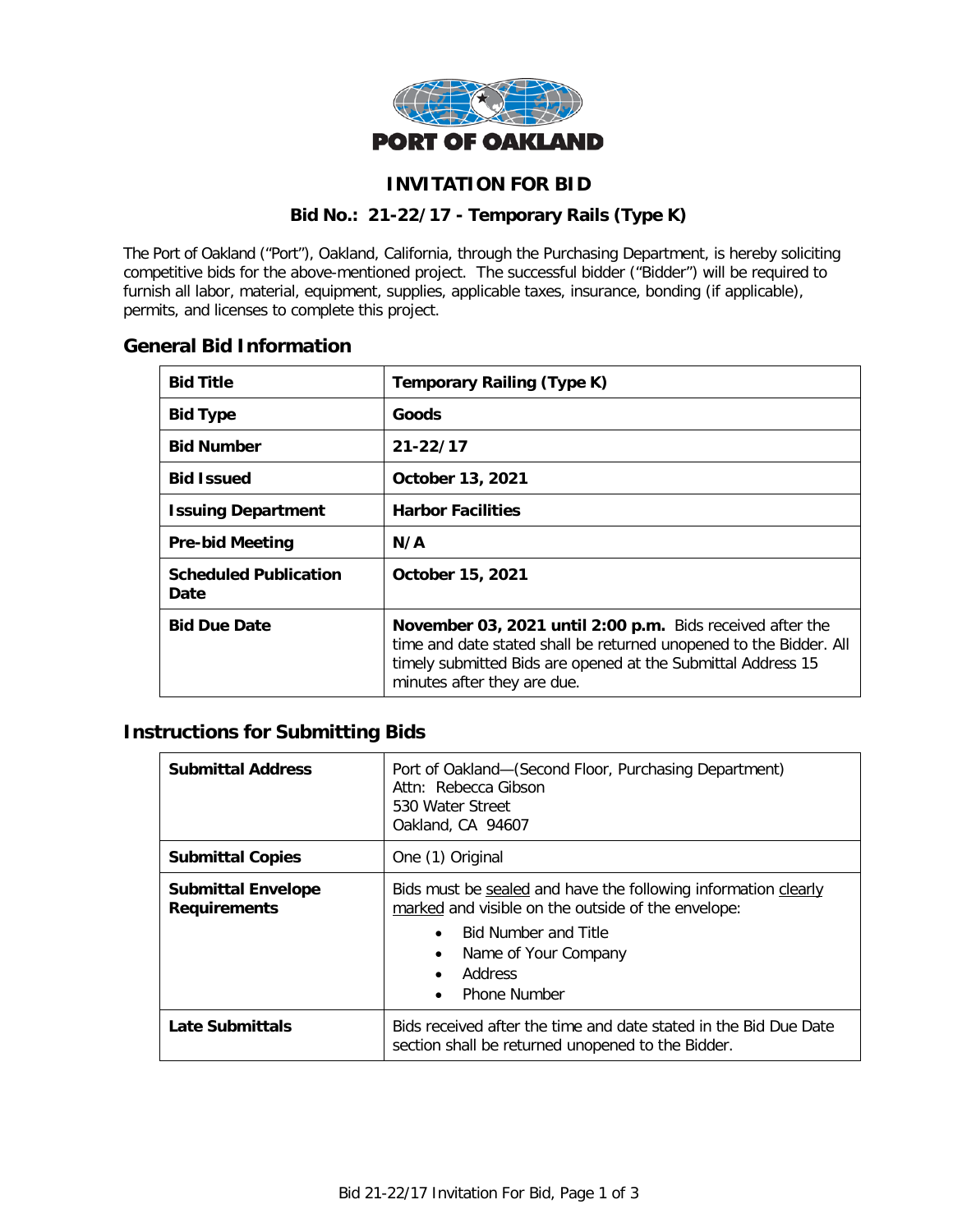# **How to Obtain Bid Documents**

| <b>Address</b><br>Location |                                                                                                                                                                                                           |
|----------------------------|-----------------------------------------------------------------------------------------------------------------------------------------------------------------------------------------------------------|
| <b>Physical Location</b>   | N/A                                                                                                                                                                                                       |
|                            | If you are having trouble downloading a copy of this Bid, please<br>call Rebecca Gibson (at the below number) to have a copy<br>emailed to you.                                                           |
|                            | Monday through Friday 9:00 AM to 4:00 PM                                                                                                                                                                  |
|                            | $(510)$ 627-1104                                                                                                                                                                                          |
| Website                    | http://www.portofoakland.com/business/bids-rfps/                                                                                                                                                          |
|                            | Or navigate to the Port of Oakland's main website at:<br>http://www.portofoakland.com/, then click on "Bids/RFPs" from<br>the banner on the top of the page, and then scroll down to<br>download the Bid. |

Bid documents may be obtained from the location(s) indicated in the table below:

# **Questions about the Bid or Request for Information**

Questions and or Requests for Information (RFI) must be submitted in writing and can be submitted by fax or email as follows:

| <b>Primary Contact</b>       | Rebecca Gibson<br>Email: rgibson@portoakland.com                                                                                                                                                                                                                                                                                                                                                 |  |
|------------------------------|--------------------------------------------------------------------------------------------------------------------------------------------------------------------------------------------------------------------------------------------------------------------------------------------------------------------------------------------------------------------------------------------------|--|
| <b>Question/RFI Due Date</b> | October 21, 2021 until 4:00 p.m.<br>Please submit questions as soon as possible. No questions<br>regarding the specifications will be responded to after the above<br>date. All pertinent questions will be responded to and answered<br>in writing no later than the Response Date listed below.                                                                                                |  |
| <b>Response Date</b>         | October 25, 2021<br>All pertinent questions will be responded to via addendum faxed<br>(or emailed) to all prospective Bidders and placed on the Port's<br>website. Bidders who did not receive a copy of the addendum<br>should download it from the Port's website. See the "How to<br>Obtain Bid Documents" section for our web address. All addenda<br>must be acknowledged on the Bid Form. |  |

# **Full Opportunity**

The Port's policy prohibits discrimination or preferential treatment because of race, color, religion, sex, national origin, ancestry, age (over 40), physical or mental disability, cancer-related medical condition, a known genetic pre-disposition to a disease or disorder, veteran status, marital status, or sexual orientation. It is the policy of the Port of Oakland to encourage and facilitate full and equitable opportunities for small local businesses to participate in its contracts for the provision of goods and services. It is further the Port's policy that no discrimination shall be permitted in small local business participation in Port contracts or in the subcontracting of Port contracts. The successful Bidder shall comply with the Port's Non-Discrimination and Small Local Business Utilization Policy.

**Title VI Solicitation Notice:** The Port of Oakland, in accordance with the provisions of Title VI of the Civil Rights Act of 1964 (78 Stat. 252, 42 U.S.C. §§ 2000d to 2000d-4) and the Regulations, hereby notifies all bidders that it will affirmatively ensure that any contract entered into pursuant to this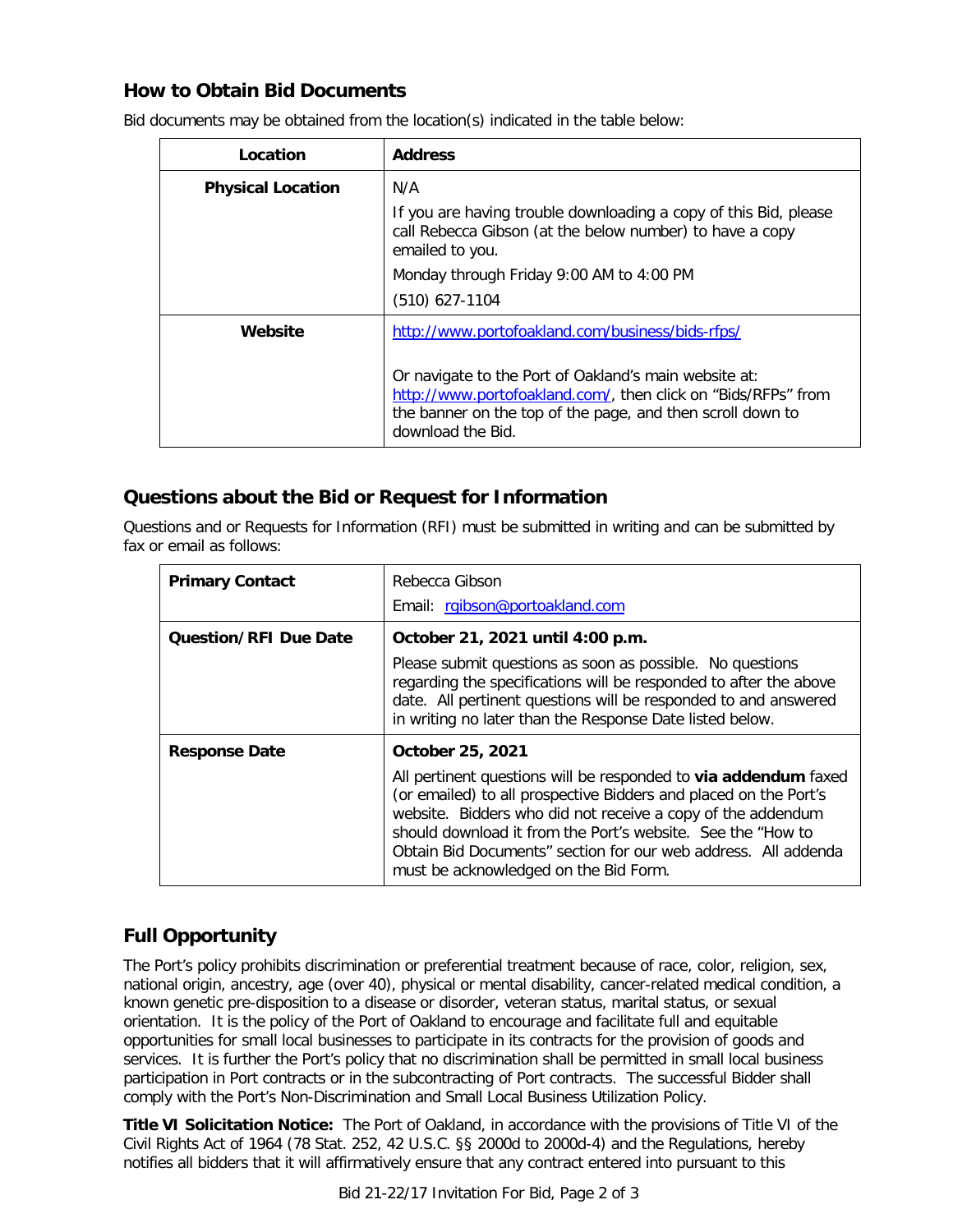advertisement, disadvantaged business enterprises will be afforded full and fair opportunity to submit bids in response to this invitation and will not be discriminated against on the grounds of race, color, or national origin in consideration for an award.

The Port reserves the right to reject any or all Bids, to waive any irregularities or informalities not affected by law, to evaluate the Bids submitted, and to award the Contract (or Purchase Order) according to the Bid which best serves the interests of the Port.

John Banisadr, Purchasing Manager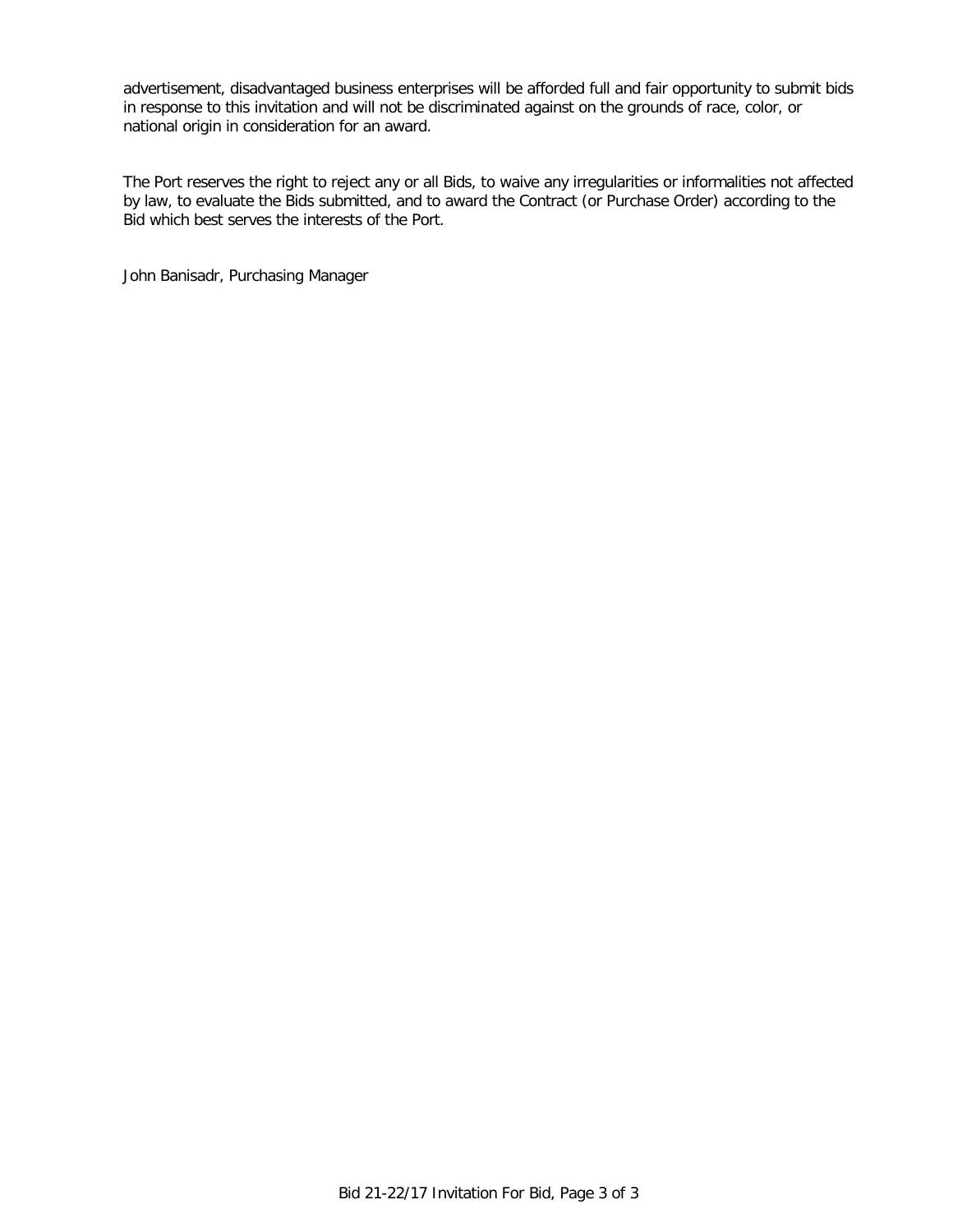# **Attachments:**

| Title |                                                                                                                                                                                  | Must Be Returned with Your<br><b>Bid</b> |
|-------|----------------------------------------------------------------------------------------------------------------------------------------------------------------------------------|------------------------------------------|
| 1     | Instruction to Bidders                                                                                                                                                           | No                                       |
| 2     | <b>Bid Form</b>                                                                                                                                                                  | <b>Yes</b>                               |
| 3     | Standard Purchase Order Terms and Conditions                                                                                                                                     | No                                       |
| 4     | Supplier Insurance Requirements                                                                                                                                                  | No                                       |
| 5     | Non-Collusion Declaration                                                                                                                                                        | Yes                                      |
| 6     | City of Oakland City Charter §728 Living Wage<br>Information<br>Employer Self-Evaluation for Port of<br>А.<br>Oakland Living Wage<br>Certificate of Compliance-Living Wage<br>В. | No<br>(Required after award.)            |
| 7     | <b>Statement of Living Wage Requirements</b>                                                                                                                                     | Yes                                      |
| 8     | Statement of Equal Employment Opportunity                                                                                                                                        | Yes                                      |

# **Enclosures**

|   | Title                 |
|---|-----------------------|
| A | Product Specification |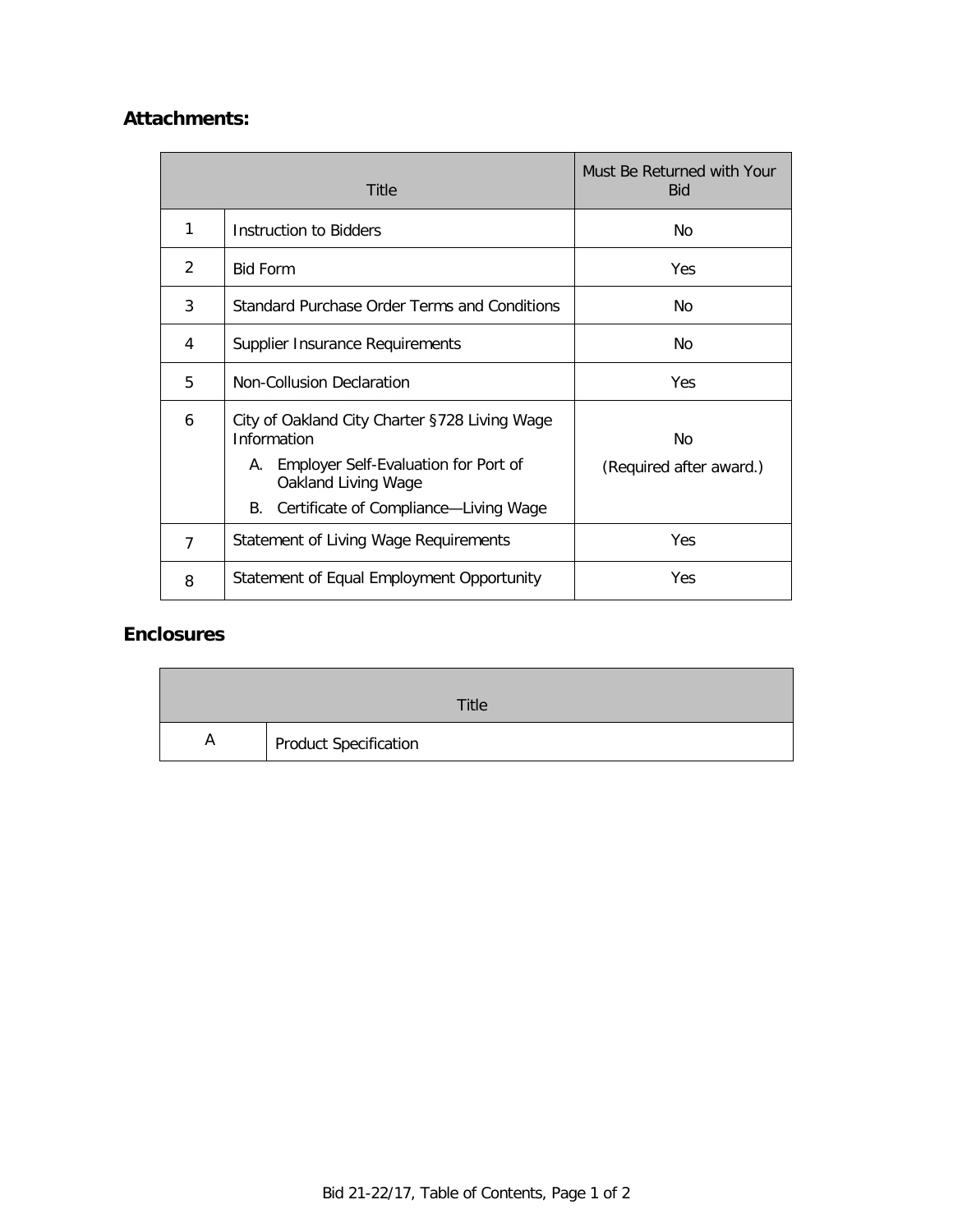

#### **Bid Submission:**

The submission of a Bid shall be considered conclusive evidence that the Bidder has fully investigated and understands all conditions related to the Bid. The Bidder has read and become familiar with all of the Bid Documents, Attachments, Enclosures, and any Contract or Agreements. No claim for adjustment of the provisions of the Agreement shall be honored on the grounds that the Bidder was not fully informed as to its terms or any of these conditions. No verbal interpretation provided to any Bidder as to the meaning or consequence of any portion of the Bid, the Bid Documents or the Contract or Agreement shall be considered binding on the Port. No Bids shall receive consideration by the Port unless made in accordance with the following instructions:

- 1. Port's Legal Name and Jurisdiction: The Port of Oakland (the "Port") is legally known as the **City of Oakland, a Municipal Corporation, Acting by and through its Board of Port Commissioners**. The Port is an independent department of the City of Oakland. The Port has exclusive control and management of all Port facilities and properties. Port facilities and properties consist of marine terminals, a railway intermodal terminal and container storage areas (collectively, the "Seaport"); the Oakland International Airport (the "Airport"); and commercial and industrial land and properties (collectively, "Commercial Real Estate"); and other recreational land, other land, undeveloped land, and water areas, all located in Oakland, CA. The Port issues Purchase Orders under the name Port of Oakland.
- 2. Definition of Bidder: The terms "Bidder", "Consultant", "Contractor", "Respondent", "Seller", "Supplier", and "Vendor" whenever appearing in this Invitation for Bid or any attachments, are used interchangeably to refer to the company or firm submitting a Bid in response to this Invitation for Bid.
- 3. Deadline for Receipt of Bids and Multiple Bids: Bids must be sealed and delivered to the Submittal Address listed in the Invitation to Bid no later than the time specified in the invitation. The Port will place a clock ("Clock") in a conspicuous location at the place designated for submittal of Bids. For purposes of determining the time that a Bid is submitted, the Clock shall be controlling (unless at the time of the receipt the Clock malfunctions, then the Port's clock on its network phone system shall be controlling). The Port suggests that Bids be hand delivered to the Submittal Address in order to ensure their timely receipt. Any Bids mailed via an express mail service, US Postal Service, or other courier service shall not be considered timely received until date and time stamped by the controlling Clock. Any Bids received after the time stated (regardless of the cause of the delay, including whether caused by the express mail service, US Postal Services, other courier service, or the Port's mail handling personnel) shall not be opened and shall be returned, sealed, to the Bidder. No person, Bidder, firm, or corporation shall be allowed to make or file or be interested in more than one Bid unless alternate Bids are specifically called for. A person, firm, or corporation that has submitted a sub-proposal to a Bidder, or that has quoted prices of materials to a Bidder, is not thereby disqualified from submitting a sub-proposal or quoting prices to other Bidders or make a Prime Bid.
- 4. Bidder's Conference: If applicable, a mandatory bidder's conference (Pre-bid Meeting) will be held on the date specified in the Invitation for Bid, for the purpose of acquainting all prospective Bidders with the bid documents. It is imperative that all prospective Bidders attend this conference. The Pre-bid Meeting is mandatory (when indicated) for any party submitting a Bid. If a Bidder fails to attend the Pre-bid Meeting, any Bid submitted by that Bidder will be rejected and returned unopened by the Port. Following this meeting, a site review may be conducted to acquaint Bidders with the site.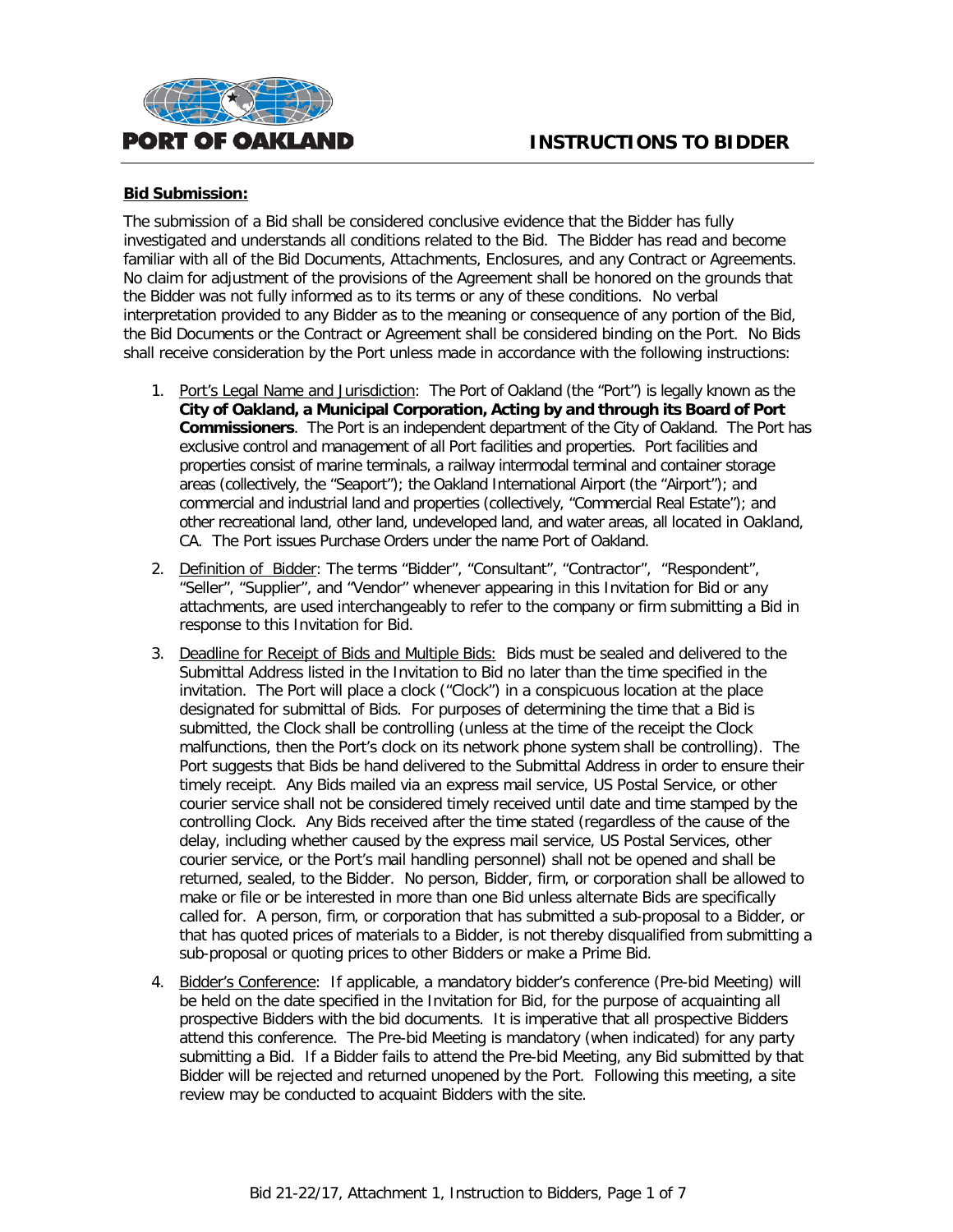- 5. Requests for Information: Any questions relative to the Bid should be in writing and directed to the designee specified in the Invitation for Bid and by the deadline for receipt of questions.
- 6. Bid Information: The information contained in this Bid is provided for the convenience of the Bidders. The Port does not represent or warrant the accuracy of any financial or statistical information contained in this Bid. In addition, any information contained in any other documents issued by the Port, about the Port, may only be relied upon by a Bidder at its sole risk. It is the responsibility of the Bidder and other interested parties to assure themselves that the information in this Bid packet is accurate and complete. The Port and the Board of Port Commissioners, and its employees and advisors, will have no liability arising out of the inaccuracy of any such information.
- 7. Bid Forms: Bids must be made on forms provided by the Port, unless otherwise specified. All items on the form should be filled out. Numbers should be stated in figures and written, and the signatures of all individuals must be in long hand. The completed form should be without interlineations, alterations, or erasures. Discrepancies between multiplication of units of work and unit prices will be resolved in favor of the unit prices. Discrepancies between the indicated sum of any column of numerals and the correct sum thereof will be resolved in favor of the correct sum. In case of conflict between words and numerals, the words shall govern.
- 8. Execution of Forms: Each Bid must give the full business address of the Bidder and must be signed by the Bidder with his or her usual signature. Bids by partnerships must furnish the full names of all partners and must be signed in the partnership name by a general partner with authority to bind the partnership in such matters. Bids by corporations must be signed with the legal name of the corporation, followed by the signature and designation of the president, secretary, or other person authorized to bind the corporation in this matter. The name of each person signing shall also be typed or printed below the signature. When requested by the Port, satisfactory evidence of the authority of the officer signing on behalf of the corporation or partnership shall be furnished. A Bidder's failure to properly sign required forms may result in rejection of the Bid. When applicable, Bids must include the Bidder's California State Contractor's license number and expiration date.
- 9. Joint Venture Agreements: Any Bidder that is a Joint Venture shall include, as part of its Bid, a copy of the Bidder's Joint Venture Agreement, executed and in force, and the Joint Venture agreement may not be modified after the submission to the Port, prior to selection of the Bidder by the Port or thereafter without the written consent of the Port. Any Joint Venture acknowledges that each of the partners of the joint venture is jointly and severally liable under this Agreement, and has provided the Port with a true and accurate copy of the Bidder's Joint Venture Agreement.
- 10. Bid Bond/Bid Security: If this box  $\Box$  is checked, a Bid Security (or Bid Bond) is required with your Bid. The Bid should be accompanied by a Cashier's Check or Bidder's Bond for an amount not less than ten percent (10%) of the Total Bid Price. The cashier's check shall be made payable to the "Port of Oakland" or Bid Bond shall be made payable to the "City of Oakland, a Municipal Corporation Acting by and through its Board of Port Commissioners ("Port")". The Bid Bond accompanying the Bid shall be secured by an admitted surety company, licensed in the State of California, satisfactory to the Port. The Cashier's Check or Bond shall be given as a guarantee that the Bidder will enter into the Contract (or Purchase Order) if awarded the work, and in the case of refusal or failure to enter into the Contract (or Purchase Order) within twenty (20) calendar days after notification of the award of the Contract (or Purchase Order), the Port shall have the right to award to another Bidder. If the Bidder fails or refuses to timely enter into the Contract (or Purchase Order), the Port reserves the right to declare the Bid Bond forfeited and to pursue all other remedies in law or equity relating to such breach including, but not limited to, seeking recovery of damages for Breach of Contract. Failure to provide Bid Security, or Bid Security in the proper amount, will result in rejection of the Bid.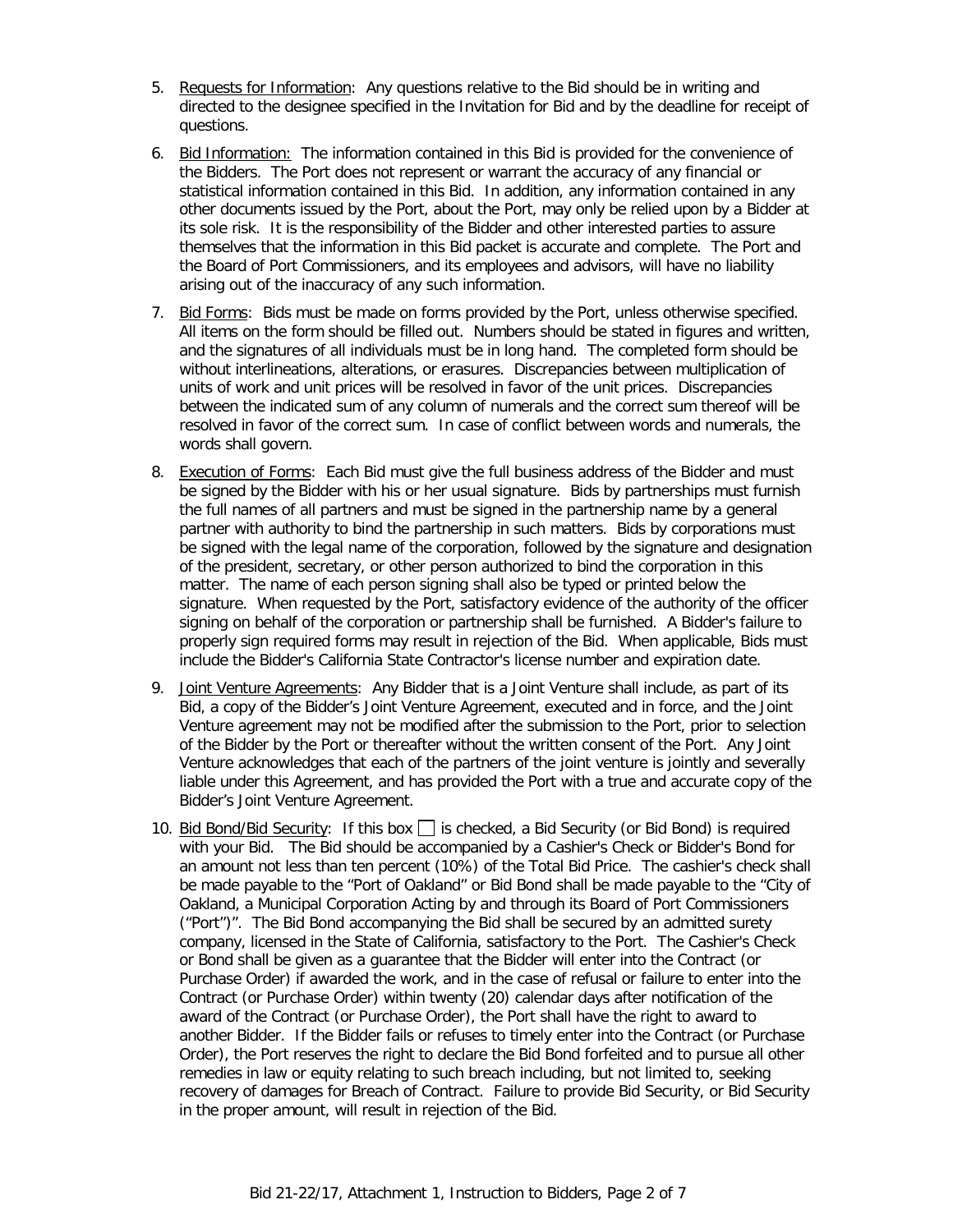- 11. Withdrawal of Bid: Bids may be withdrawn by the Bidders prior to the time fixed for the opening of Bids, but may not be withdrawn after the opening of Bids.
- 12. Responsible Bidder: A Responsible Bidder is defined as a Bidder who has demonstrated the attribute of trustworthiness, as well as quality, fitness, capacity, and experience to satisfactorily perform the work or provide the goods. The Port may conduct such investigation as the Port deems necessary to assist in the evaluation of any Bid and to establish the responsibility, qualifications, and financial ability of Bidders. The Port shall have the right to communicate directly with Bidder's surety regarding Bidder's guaranty. The Port will be the sole determinate of whether a Bidder is considered a Responsible Bidder.
- 13. Evidence of Responsibility: Upon the request of the Port, a Bidder shall submit promptly to the Port satisfactory evidence showing the Bidder's financial resources, the Bidder's experience in the type of work being required (or goods needed) by the Port, the Bidder's organization and workforce available for the performance of the work and any other required evidence of the Bidder's qualifications to perform the proposed work or supply of goods. The Port may consider such evidence before making its decision awarding a Contract (or Purchase Order). Failure to submit evidence of a Bidder's responsibility to perform the proposed work (or goods needed) may result in rejection of the Bid. The Port may check any client reference provided by the Bidder to determine if the Bidder has the experience necessary to provide the goods or perform the services, and to determine the lowest responsive, responsible Bidder.
- 14. Addenda: Any addenda issued during the time of bidding shall become a part of the drawings and specifications issued to Bidders for the preparation of their Bids, and shall constitute a part of the Contract Documents. All addenda shall be numbered and dated and shall be acknowledged by the Bidder on the Bid Form. No addendum will be issued on such requests received later than five (5) calendar days before the scheduled opening of the Bids.
- 15. Minor Informalities, Rejection of Bids and Award of Contract: The Port reserves the right to waive any non-substantial or immaterial irregularities in the Bid and the right to accept or reject any and all Bids, or to accept or reject any portion or combination thereof, or award on the basis of Bid Elements or Total Bid Price, when to do so is in its own best interest. If an award is made, the Port will recommend a Contract (or Purchase Order) be awarded within sixty (60) calendar days after opening of Bids to the lowest responsive, responsible Bidder complying with the requirements of the Contract Documents, subject to the Board of Port Commissioner's approval (if required). The time for awarding the Contract (or Purchase Order) may be extended by the Port with the consent of the lowest responsible Bidder. If the Port does not recommend a Contract (or a Purchase Order) to be awarded to the lowest responsive, responsible Bidder, then the Bid will be cancelled.
- 16. Action by the Board of Port Commissioners: If action by the Board of Port Commissioners is required, the Board of Port Commissioners may approve or reject the Port's recommendation for award with the lowest responsive responsible Bidder, or may reject all Bids. If all Bids are rejected, the Board of Port Commissioners may direct staff to negotiate with any Bidder or call for new Bids.
- 17. Performance Bond: If this box  $\Box$  is checked and your Bid exceeds \$25,000, a Performance Bond is required prior to issuance of a Contract (or Purchase Order). The successful Bidder shall be required to submit the Performance Bond as specified in the Contract Documents. The required Bond shall be calculated on the maximum Total Bid Price. A Bidder's failure to submit the Bond requested shall result in rejection of their Bid and forfeit of their Bid Security.
- 18. Execution of Contract: The successful Bidder shall, within twenty (20) calendar days of Notice of Award of the contract, sign and deliver to the Port, without exception, the executed Port Contract (or Purchase Order) along with the Bonds and any evidence of insurance required by the Contract Documents. In the event the Bidder to whom an award is made fails or refuses to execute the Contract (or Purchase Order) within twenty (20)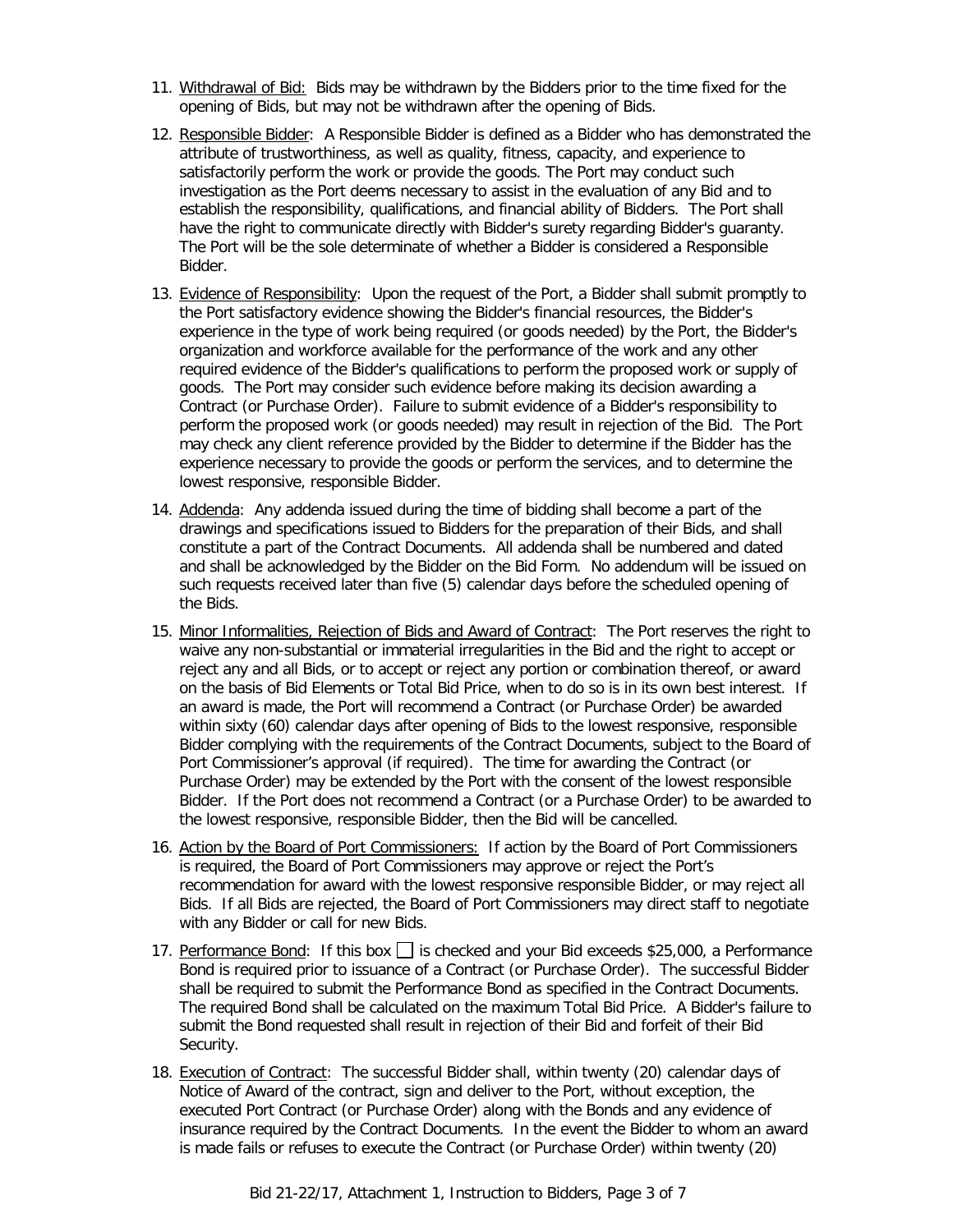calendar days from the date of receiving notification that the Contract (or Purchase Order) has been awarded to the Bidder, or fails to provide the required bond and evidence of insurance, the Port may declare the Bidder's Bid Security or bond forfeited as damages caused by the failure of the Bidder to enter into the Contract (or Purchase Order), and may award the work to the next lowest responsive, responsible Bidder, or may reject all Bids and, at its sole discretion, call for new Bids.

- 19. Form of Contract: If this box  $\Box$  is checked, the Bidder selected by the Port will be required to execute, without exception, a Contract in form and substance substantially similar to that included in the Bidding package. The Contract and other documents are subject to the approval of the Port and its legal counsel.
- 20. Standard Purchase Order Terms and Conditions: The Port's Standard Purchase Order Terms and Conditions apply to all purchases (unless specifically noted in the Bid package). A copy of the Port's Standard Purchase Order Terms and Conditions is included in this Bid package. By submitting a Bid, Bidder agrees to the Port's Standard Purchase Order Terms and Conditions.
- 21. Drawings and Specifications: If this box  $\Box$  is checked, each Bidder shall be required to return to the Port all drawings and specifications in an un-mutilated condition and without any marks or annotations. All drawings, specifications and other documents used or prepared during the project shall be the exclusive property of the Port.
- 22. Taxes: Taxes shall be included in the Total Bid Price at the current Alameda County uniform local sales and use tax rate.
- 23. Bid Exceptions: All exceptions to the plans and specifications which are taken in response to this Bid must be stated clearly. The taking of Bid exceptions or providing false, incomplete or unresponsive statements may result in the disqualification of the Bid.
- 24. Discounts: Any discounts which the Bidder desires to provide the Port must be stated clearly on the Bid Form itself so that the Port can calculate properly the net cost of the Bid. Offers of discounts or additional services not delineated on the Bid Form will not be considered by the Port in the determination of the lowest responsive, responsible Bidder.
- 25. Quantities: The quantities shown are approximate. The Port reserves the right to increase or decrease quantities as desired.
- 26. Prices: Bidders must quote prices Free on Board (F.O.B). Destination; the Port, unless otherwise noted. Prices should be stated in the units specified and Bidders should quote each item separately.
- 27. Samples: On request, samples of the products being supplied shall be furnished to the Port at no cost to the Port.
- 28. Special Brand Names: In describing any item, the use of a manufacturer or special brand, except in those instances where the product is designated to match others in use on a particular public improvement either completed or in the course of completion, does not restrict bidding to that manufacturer or special brand (unless specifically noted), but is intended only to indicate quality and type of item desired. Bidders may furnish any material, product, thing or service of comparable quality or utility. If a Bidder is requesting substitution of "or equal" item, the make and grade of the article on which the Bid is submitted must be stated in the Bid Form and illustrations and catalogue information submitted. The Port has the sole right to make all decisions on products and supplier selection of "or equal" substitutes.
- 29. Container Costs and Delivery: All costs for containers shall be borne by the Bidder. All products shall conform to the provisions set forth in the Federal, County, State, and City laws for their production, handling, processing and labeling. Packages shall be so constructed to ensure safe transportation to point of delivery.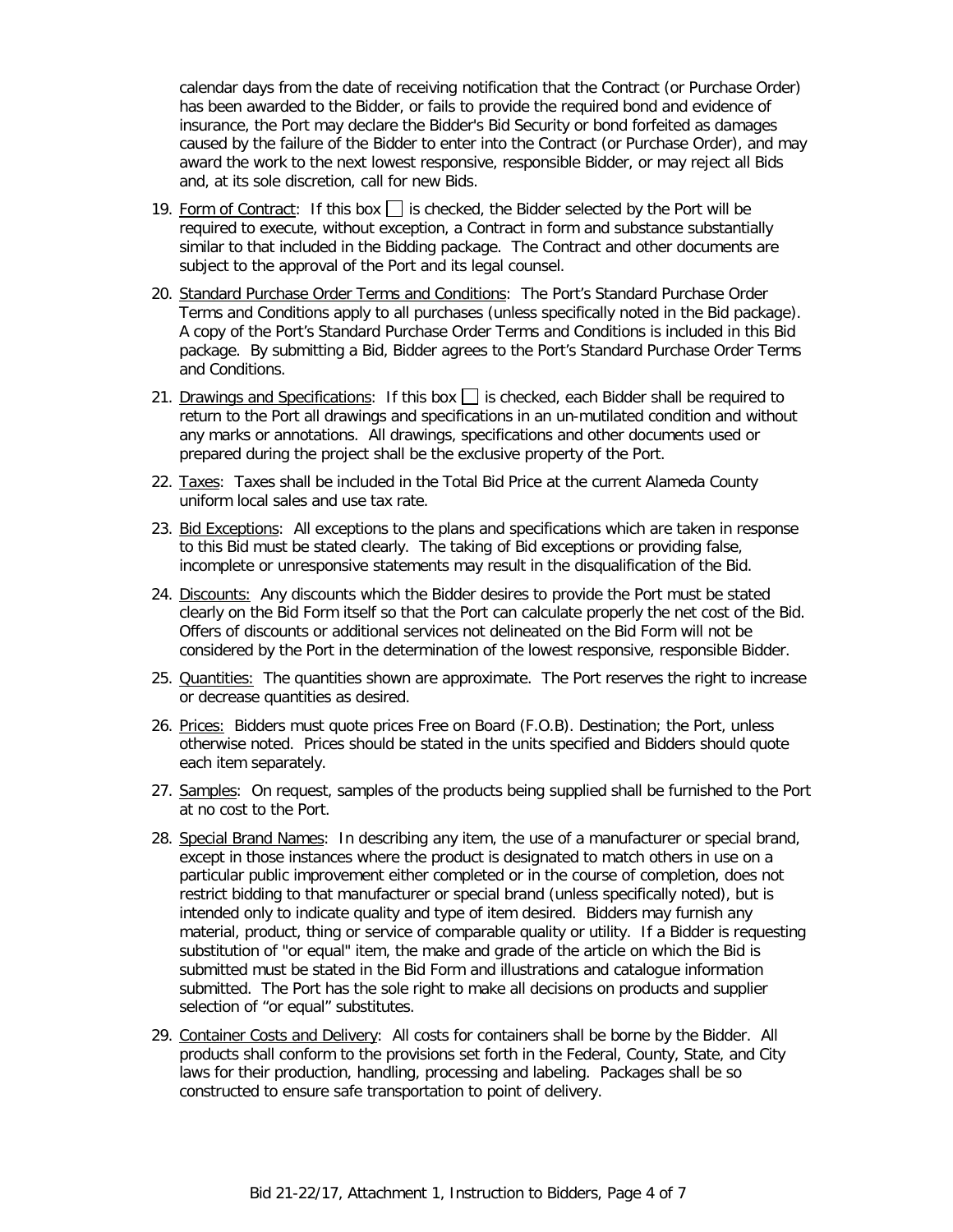- 30. Bid Negotiations: A Bid response to any specific item of this Bid Document with terms such as "negotiable", "will negotiate" or similar, will be considered as non-compliance with that specific term.
- 31. Purchases by Other Public Agencies, the Port, and Additional Quantities: Bidder agrees to extend identical prices and services under the same terms and conditions to other public agencies and the Port (known as "Piggybacking"). Other public agencies may piggyback on this contract for the goods/services and purchase directly from Bidder without additional competitive processes. Each participating agency will execute its own Contract with the Bidder for its requirement and payment will be made directly by the participating agency. Following any initial purchase(s) by the Port, additional quantities of the goods/services listed herein, may be purchased to replace or supplement existing purchases.
- 32. Prevailing Law: In the event of any conflict or ambiguity between these instructions and State or Federal law or regulations, the latter shall prevail. Additionally, all equipment to be supplied or services to be performed under the Bid shall conform to all applicable requirements of Local, State and Federal laws, including, but not limited to, California Labor Code.
- 33. Governing Law and Venue: The Bid Documents, Specifications and related matters shall be governed by and construed in accordance with the laws of the State of California. Legal actions relating to the Bid Documents, Specifications and related matters shall only be brought in the Federal or State Courts of Alameda County, California, to which jurisdiction Bidder irrevocably submits.
- 34. Living Wage Policy: On March 5, 2002, the voters in the City of Oakland passed Measure I, adding to the City Charter Section 728 ("§728") entitled "Living Wage and Labor Standards at Port-assisted Businesses." §728 requires Port Aviation and Maritime businesses that meet specified minimum threshold requirements to pay all nonexempt employees a Living Wage rate established by City Ordinance and adjusted annually based on the Consumer Price Index for the San Francisco, Oakland and San Jose area. (See the enclosed §728 for the current living wage rates.) Specifically, §728 applies to Port contractors and financial assistance recipients with the Aviation or Maritime divisions that have contracts worth more than \$50,000 and that employ more than 20 employees who spend more than 25% of their time on Port-related work. §728 also provides covered employers with incentives to provide health benefits to employees, establishes a worker retention policy, requires covered employers to submit quarterly payroll reports and requires covered employers to allow Port representatives access to payroll records in order to monitor compliance and labor organization representatives access to workforces during non-work time and on nonwork sites. Covered employers are responsible for complying with the provisions of §728 from the date the covered contract is entered into. When a Contract (or Purchase Order) is awarded, the Bidder will be required to fill out the following forms included in the Bid packet:
	- Employer Self-Evaluation for Port of Oakland Living Wage Form
	- Certificate of Compliance—Living Wage

Do not include these forms with your Bid. Only after a Contract (or Purchase Order) is issued does the successful Bidder need to return these forms to the Social Responsibility Division. Bidders shall acknowledge the Port's Living Wage Policy and compliance by submitting the "Statement Living Wage Requirements" (included in the Bid packet) with their Bid.

For more information on the Living Wage Policy, see the enclosed forms or call Connie Ng-Wong in the Port of Oakland's Social Responsibility Division at (510) 627-1390.

35. Non-Discrimination Policy: The Port of Oakland prohibits discrimination or preferential treatment because of race, color, religion, sex, national origin, ancestry, age (over 40), physical or mental disability, cancer-related medical condition, a known genetic predisposition to a disease or disorder, veteran status, marital status, or sexual orientation. Each Bidder must adhere to the Port's Non-Discrimination Policy by providing the enclosed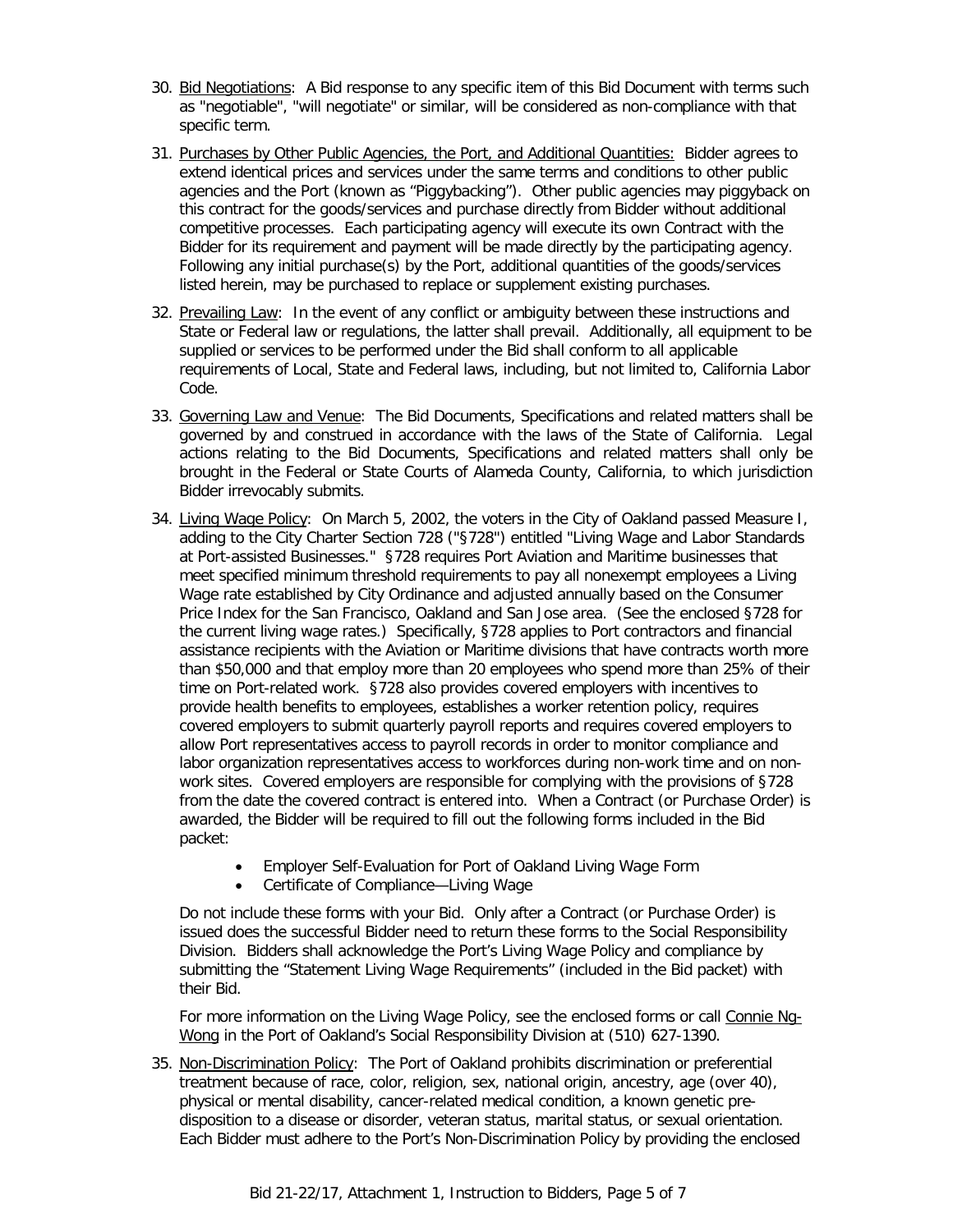"Statement of Equal Employment Opportunity" with their Bid.

In addition, the Port has a Non-Discrimination and Small Local Business Utilization Policy to encourage the use of small and local business. The entire Non-Discrimination and Small Local Business Utilization Policy is available at:

[http://www.portofoakland.com/files/PDF/responsibility/NDSLBUP\\_00810.pdf](http://www.portofoakland.com/files/PDF/responsibility/NDSLBUP_00810.pdf)

A copy of the Port-certified Small and Local Business Enterprises can also be downloaded at:

[http://srd.portofoakland.com/.](http://srd.portofoakland.com/)

- 36. Examination of Work Site: If applicable, before submitting a Bid, Bidders shall visit the site of the proposed work and shall fully inform themselves of all conditions in and about the work site, the building or buildings, if any, and any work that may have been done thereon. However, no Bidder shall visit the site without prior authorization by the Port.
- 37. Licenses: Each Bidder, and their subcontractors, if any, must possess all appropriate and required licenses (including a California Contractor's License, if applicable) or other permits to perform the work or provide the goods as identified in this Bid packet. Upon request, each Bidder shall furnish the Port with evidence demonstrating possession of the required licenses or permits. Failure to submit such evidence to the Port's satisfaction may result in rejection of the Bid.
- 38. Public Records Act: Under the Public Records Act (Gov. Code § 6250 et seq.), the Port may be obligated to make available to the public the submitted Bids and all correspondence and written questions submitted during the Bid process. Any trade secrets or proprietary financial information, which a Bidder believes should be exempted from disclosure, shall be specifically identified and marked as "CONFIDENTIAL". Blanket-type identification by designating whole pages or sections shall not be permitted and shall be invalid. The specific information must be clearly identified as such. The Port reserves the right to independently determine whether any document is subject to disclosure and to make such information available to the extent required by applicable law, restriction or notice to Respondent.
- 39. Protest Procedures:Any Bidder that has timely submitted a responsive bid that contends or claims that the Port's proposed award of the subject contract fails to comply with the Port's rules and regulations or with law must file a protest in accordance with the provisions set forth below:
	- 1. Any protest must be submitted in writing to Daria Edgerly, Secretary of the Board, and received by the Port no later than 5:00 p.m. by the third (3rd) business day following the date of Bid opening.
		- 2. The protest must include the name, address and telephone number of the person representing the protesting party.
		- 3. The initial protest document must contain a complete statement of the basis for the protest, including in detail, all grounds for protest including referencing the specific portion of the solicitation document that forms the basis for the protest, and including without limitation all facts, supporting documentation, legal authorities and argument in support of the grounds for the protest. Any matters not set forth in the written protest shall be deemed waived. All factual contentions must be supported by competent, admissible and credible evidence.

Any protest not conforming to the foregoing shall be rejected by the Port without recourse.

40. Conflicts of Interest: By submitting a Bid, the Bidder represents that it is familiar with Section 1090 and Section 87100 et seq. of the California Government Code, and that it does not know of any facts that constitute a violation of said sections in connection with its Bid. Bidder also represents that its Bid has completely disclosed to the Port all facts bearing upon any possible interests, direct or indirect, which Bidder believes any member of the Port, or other officer, agent or employee of the Port or any department presently has,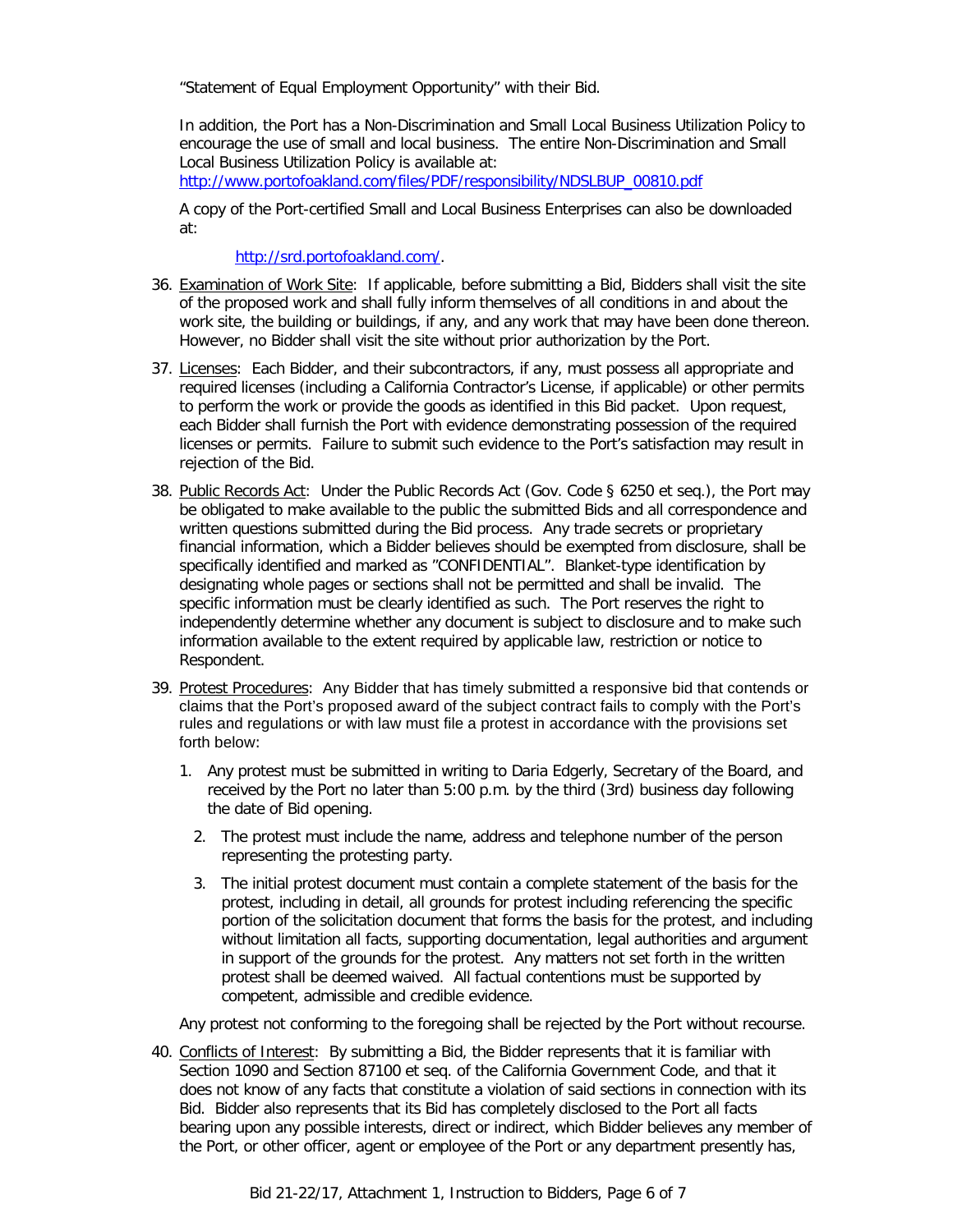or will have, in any agreement arising from this Bid, or in the performance thereof, or in any portion of the profits there under. Willful failure to make such disclosure, if any, shall constitute ground for rejection of the Bid or termination of any agreement by the Port for cause. Bidder agrees that if it enters into a Contract (or Purchase Order) with the Port, it will comply with all applicable conflict of interest codes adopted by the City of Oakland and Port of Oakland and their reporting requirements.

41. Bidder's Relationship: The Bidder's relationship to the Port shall be that of independent contractor and shall not be deemed to be that of an officer, agent, or employee of the Port.

End of Section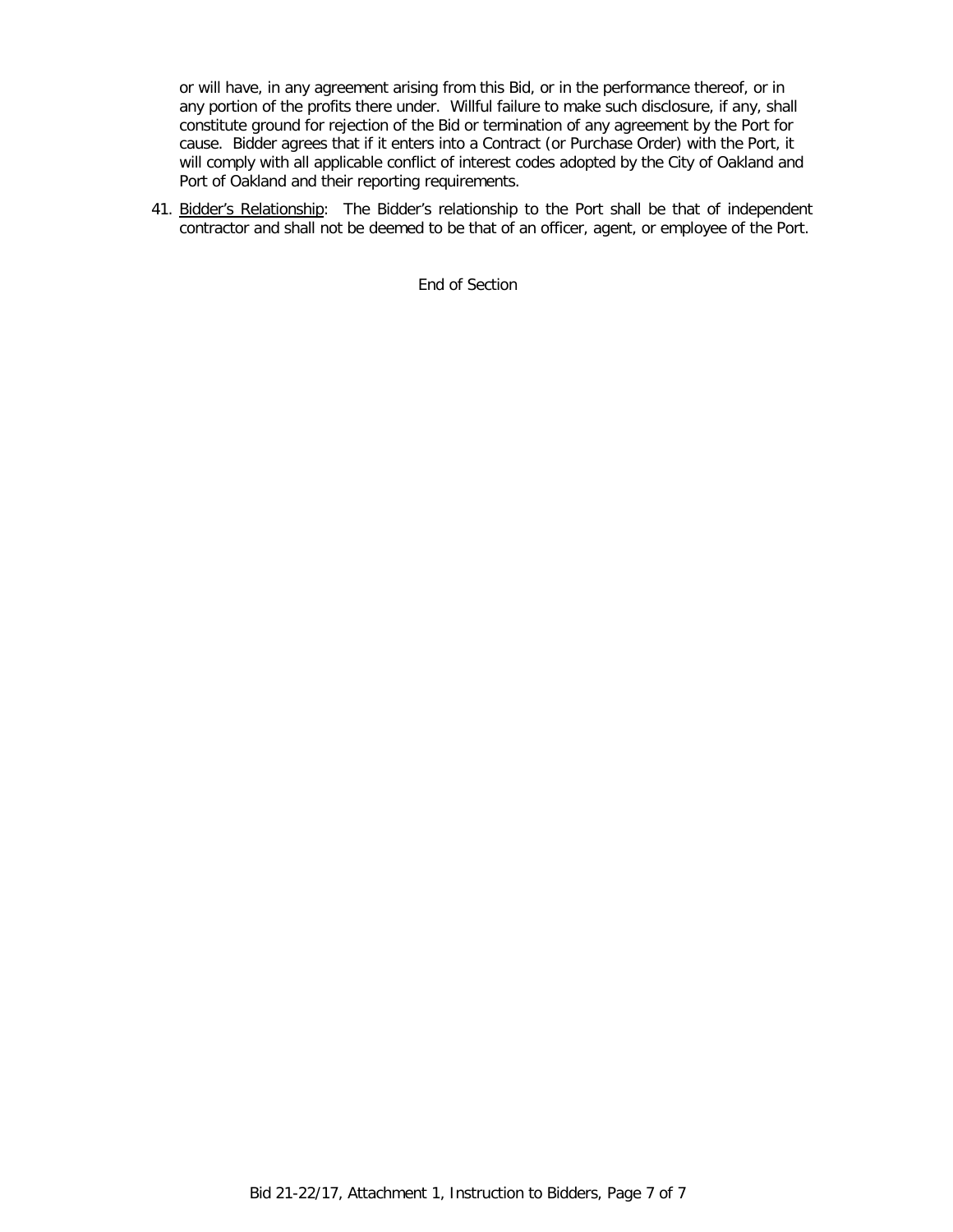

The undersigned having carefully examined the location of the proposed work, the local conditions of the place where the work or services is to be done, the Invitation for Bid, the Instructions to Bidders, the Standard Purchase Order Terms and Conditions, the Supplier Insurance Requirements, all Bid Documents, including the Specifications and all of the contract documents for this project, and any Attachments, Addenda, Enclosures, and the Port of Oakland's sample Contract (if applicable), proposes to perform the work or provide the goods, including all of its component parts, and to furnish any and all required labor, materials, equipment, insurance, permit, bonding, transportation and services required for this project or delivery of goods and services in strict conformity with the Plans and Specifications prepared, including any Addenda, within the time specified for the lump sum price (including all taxes) of:

# **Total Bid Price (Including all Taxes)**

| Total Bid Price of: | (Numeric amount)                                                       |
|---------------------|------------------------------------------------------------------------|
|                     | (Written amount)<br>Written amount prevails if any discrepancy exists. |

#### **A. Bid Elements Price:**

| Element                                                                        | <b>Description</b>                                                               | Quantity | Unit Price <sup>1</sup> | <b>Extended Price</b> |
|--------------------------------------------------------------------------------|----------------------------------------------------------------------------------|----------|-------------------------|-----------------------|
|                                                                                | 20' Caltrans Temporary Railing - Type K <sup>1</sup> (with<br>interlocking pins) | 30       |                         |                       |
| Shipping, Handling and Delivery Charges – (Taxable: $\Box$ YES $\Box$ NO)   \$ |                                                                                  |          |                         |                       |
| Sales Tax (10.25% Oakland, CA) $\mid$ \$                                       |                                                                                  |          |                         |                       |
| (Write this figure in the Total Bid Price Above) Total Bid Price   \$          |                                                                                  |          |                         |                       |

\_\_\_\_\_\_\_\_\_\_\_ Indicate number of days after receipt of a Purchase Order will the product be delivered to the Port.

\_\_\_\_\_\_\_\_\_\_\_ Indicate number of "standby" minutes included per delivery to unload K-Rails

### **B. As-Needed Pricing Information for Other Types of Railing:**

| <b>Element</b> | <b>Description</b>                                                                  | Quantity | Unit Price <sup>1</sup> |
|----------------|-------------------------------------------------------------------------------------|----------|-------------------------|
|                | 10' Caltrans Temporary Railing - Type K <sup>1</sup> (with interlocking<br>pins)    |          | \$                      |
| 2              | 5' Caltrans Temporary Railing - Type K <sup>1</sup> (with interlocking<br>pins)     |          | \$                      |
| 3              | 30 Degree Temporary Corner Pieces - Type K <sup>2</sup> (with<br>interlocking pins) | 1 set    | \$                      |
| $\overline{4}$ | 90 Degree Temporary Corner Pieces - Type K <sup>2</sup> (with<br>interlocking pins) | 1 set    | \$                      |
| 5              | <b>Interlocking Pins</b>                                                            |          |                         |

Bidder's Name: \_\_\_\_\_\_\_\_\_\_\_\_\_\_\_\_\_\_\_\_\_\_\_\_\_\_\_\_\_\_\_\_\_\_\_\_\_\_\_\_\_\_\_\_ Initials: \_\_\_\_\_\_\_\_\_\_\_\_\_\_\_

<span id="page-12-0"></span>**<sup>1</sup> The Unit Price and the Per Truck Load price must be firm for 12 months.**

Bid 21-22/17, Attachment 2, Bid Form, Page 1 of 4  $2$  Temporary Corner Pieces – Bidder may include price for one or both type of corner pieces.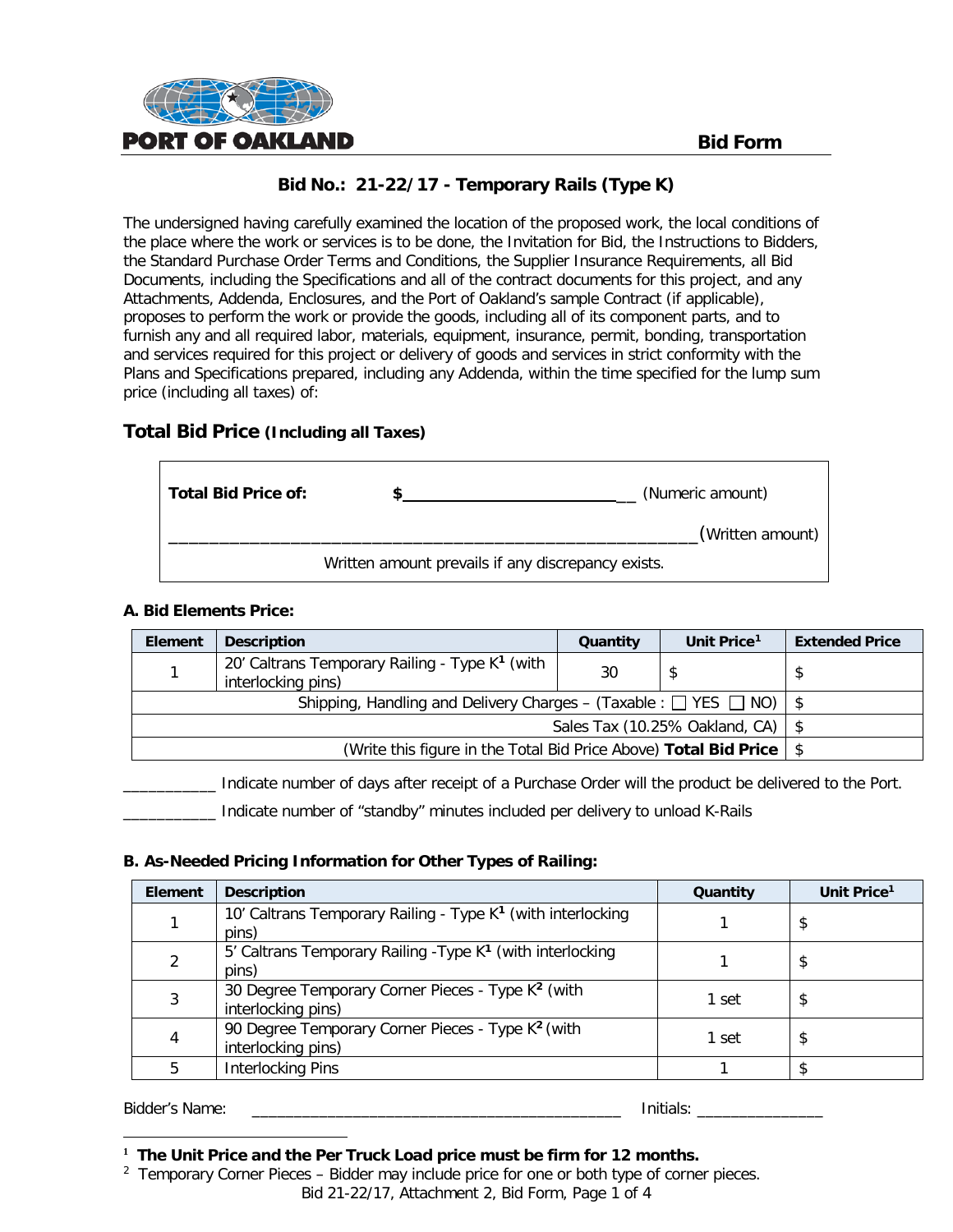# **BID FORM (Page 2 of 4)**

# **Bid No.: 20-21/05 Temporary Railing (Type K)**

#### **C. Shipping, Handling and Delivery Charges Information for Future Order:**

| Item | <b>Description</b>                                                               | <b>Measurement</b> | Price <sup>1</sup> |
|------|----------------------------------------------------------------------------------|--------------------|--------------------|
|      | Shipping, Handling and Delivery: (Oakland, CA 94607)                             |                    |                    |
|      | Indicate number of Linear Feet per truck load.                                   |                    |                    |
|      | Indicate number of "standby" minutes included<br>per delivery to unload K-Rails. | Per Truck Load     |                    |
|      | Indicate cost for additional "standby" per hour.                                 |                    |                    |

# **Agreement Terms**

- 1. If awarded the Contract (or Purchase Order), the undersigned hereby agrees to sign said Contract (or Purchase Order), and furnish the necessary Performance Bond (if applicable), and Insurance within twenty (20) calendar days after the Notice of the Award of this Contract (or Purchase Order) and agrees to commence work within ten (10) calendar days after any verbal or written Notice to Proceed is issued by the Port.
- 2. The undersigned has checked carefully all the above figures and understands that the Port will not be responsible for any errors or omissions on the part of the undersigned in making up this Bid.
- 3. The Port of Oakland reserves the right to reject any or all Bids, to waive any irregularities or informalities not affected by law, to evaluate the Bids submitted and to award the Contract (or Purchase Order) according to the Bid which best serves the interests of the Port.
- 4. All pages of this Bid Form must be completed and signed in ink. The Bid will be awarded to the lowest responsive, responsible Bidder(s).

Bidder's Name: \_\_\_\_\_\_\_\_\_\_\_\_\_\_\_\_\_\_\_\_\_\_\_\_\_\_\_\_\_\_\_\_\_\_\_\_\_\_\_\_\_\_\_\_ Initials: \_\_\_\_\_\_\_\_\_\_\_\_\_\_\_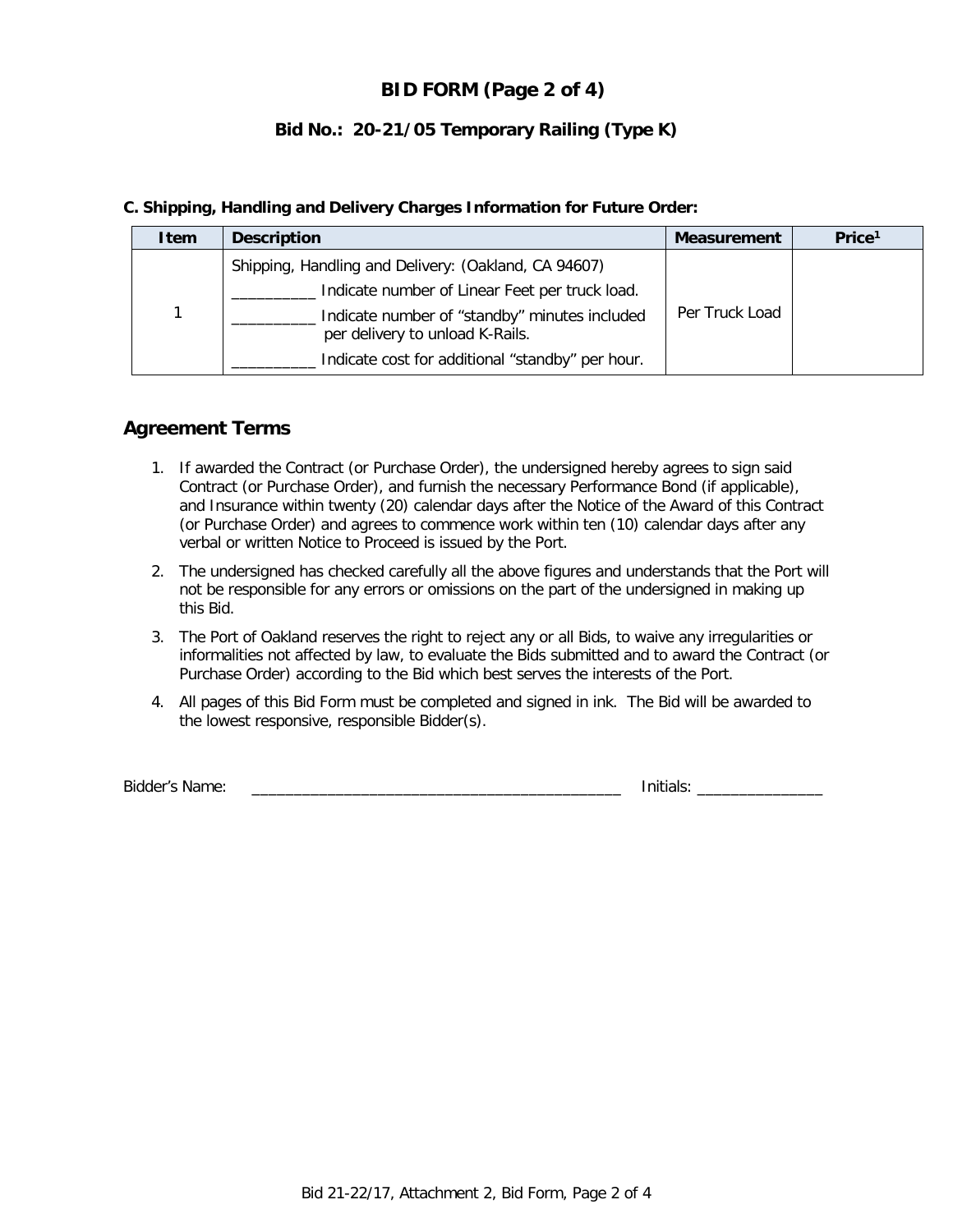# **BID FORM (Page 3 of 4)**

#### **Bid No.: 21-22/17 - Temporary Rails (Type K)**

#### **Bid Bond/Bid Security**

If applicable (see the Instructions to Bidders), each Bid shall be accompanied by a cashier's check payable to the "Port of Oakland", or a Bidder's bond executed by an admitted surety insurer, licensed to do business in the State of California as a surety, made payable to the "City of Oakland, a Municipal Corporation Acting by and through its Board of Port Commissioners ("Port")" in an amount not less than ten percent (10%) of the maximum amount of the Total Bid Price. The check or Bid Bond shall be given as a guarantee that the Bidder to whom the Contract (or Purchase Order) is awarded shall execute the contract documents and shall provide the required Performance Bond as specified therein within twenty (20) calendar days after the Notification of the Award of the Contract (or Purchase Order).

**Amount** – Bidders must enclose an amount of not less than ten (10) percent of the entire Bid as either:

|                         | <u> 1989 - Johann John Stein, markin fan it ferstjer fan de ferstjer fan it ferstjer fan de ferstjer fan it fers</u> |
|-------------------------|----------------------------------------------------------------------------------------------------------------------|
|                         | the control of the control of the control of the control of the control of the control of                            |
| Addenda Acknowledgement |                                                                                                                      |
|                         |                                                                                                                      |
|                         |                                                                                                                      |
|                         | (Indicate the addenda numbers that you received.)                                                                    |
|                         |                                                                                                                      |
|                         |                                                                                                                      |
|                         |                                                                                                                      |
|                         |                                                                                                                      |

Bidder's Name: \_\_\_\_\_\_\_\_\_\_\_\_\_\_\_\_\_\_\_\_\_\_\_\_\_\_\_\_\_\_\_\_\_\_\_\_\_\_\_\_\_\_\_\_ Initials: \_\_\_\_\_\_\_\_\_\_\_\_\_\_\_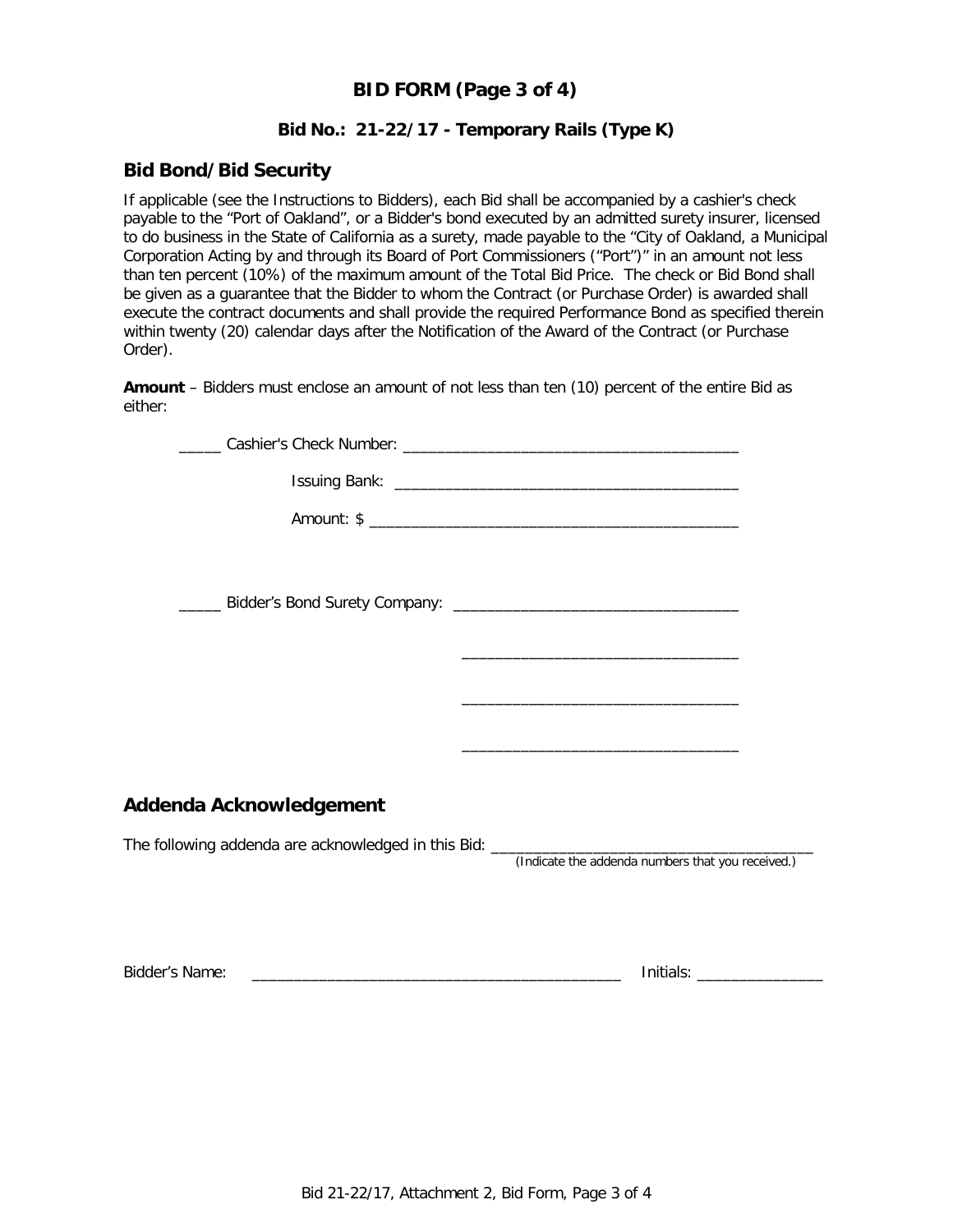# **BID FORM (Page 4 of 4)**

## **Bid No.: 21-22/17 - Temporary Rails (Type K)**

#### **Client References**

In order for the Port to determine if your firm is a Responsible Bidder (see the Instructions to Bidders), Bidder is to provide the names, addresses, and contact information for three (3) current client references. Please make sure all contact information is current. By providing such information you authorize the Port to contact such clients.

| Company Name and Contact | Address | Phone and Email |
|--------------------------|---------|-----------------|
|                          |         |                 |
|                          |         |                 |
|                          |         |                 |
|                          |         |                 |
|                          |         |                 |
|                          |         |                 |
|                          |         |                 |
|                          |         |                 |

# **Bidder Information and Signatures**

|                      |                                                                                                                   | (If Corporation by Chairman, President or VP. If Partnership by Partner.)                                                                                                                      |  |
|----------------------|-------------------------------------------------------------------------------------------------------------------|------------------------------------------------------------------------------------------------------------------------------------------------------------------------------------------------|--|
| <b>Printed Name:</b> |                                                                                                                   | Date:                                                                                                                                                                                          |  |
| Attested By (*):     | (If Corporation, by Chairman, President, Vice President, Secretary, or Treasurer. If<br>Partnership, by Partner.) |                                                                                                                                                                                                |  |
| Printed Name:        |                                                                                                                   | <u> 2000 - Jan James James James James James James James James James James James James James James James James J</u><br>Date:                                                                  |  |
|                      |                                                                                                                   | * NOTE: If the Bidder is a corporation, set forth the legal name of the corporation together<br>with the signature(s) of the officer or officers authorized to sign Contracts on behalf of the |  |

with the signature(s) of the officer or officers authorized to sign Contracts on behalf of the corporation. If the Bidder is a partnership, set forth the name of the firm together with the signature(s) of the partner or partners authorized to sign Contracts on behalf of the partnership.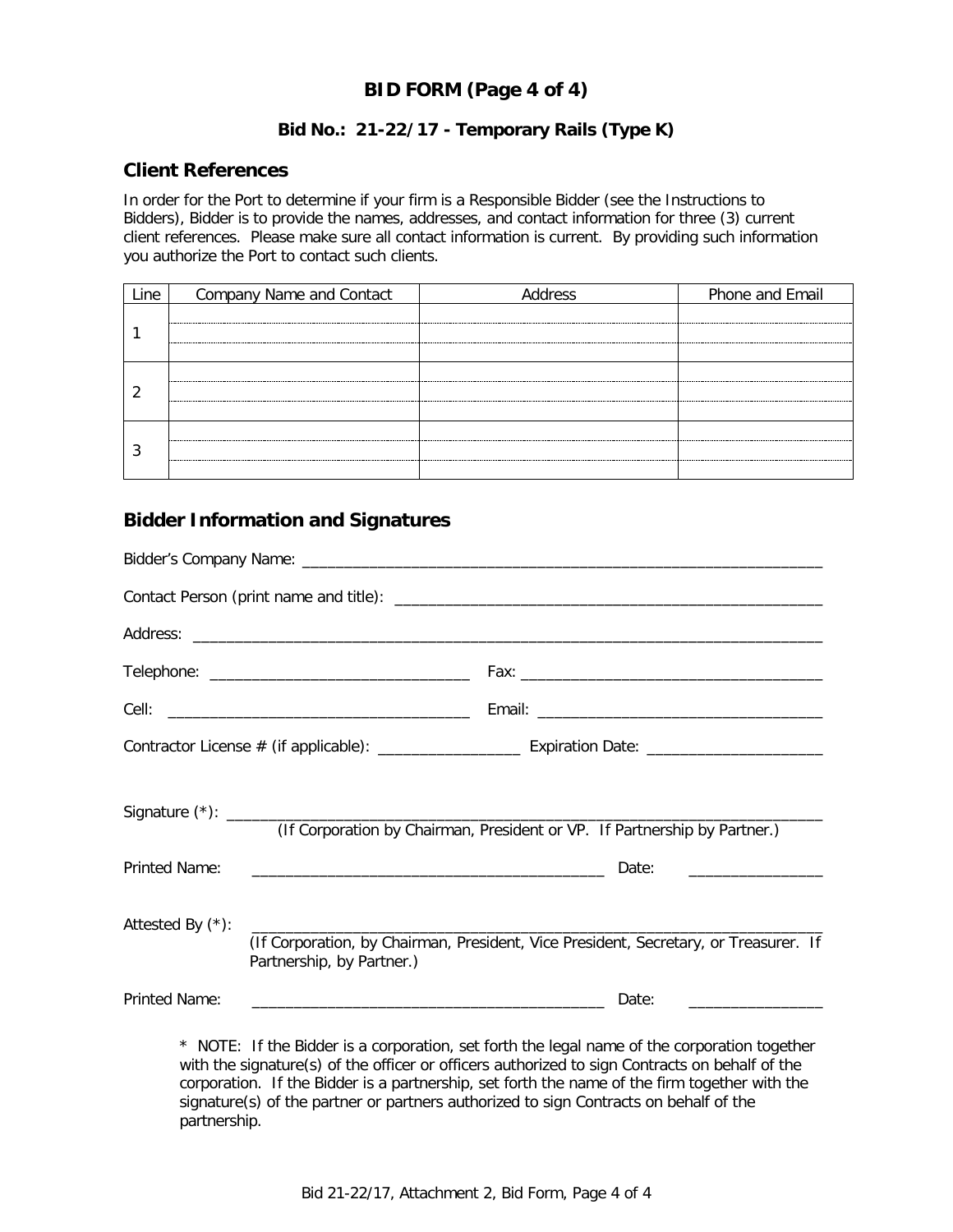

# **STANDARD PURCHASE ORDER TERMS AND CONDITIONS**

The Port of Oakland uses Purchase Orders for all purchases. Phone orders are not valid and may be subject to non-payment. In these Terms and Conditions, "the Purchase Order" refers to each Purchase Order subject to these Terms and Conditions. All Appendices described herein and/or attached hereto are part of this Purchase Order.

Any software purchased under this Purchase Order shall be subject to the more specific provisions in Appendix A-1 (Software) attached hereto. With respect to Software, Appendix A-1 shall supersede any directly conflicting provisions of these Terms and Conditions.

1. THE PORT. The Port is legally known as the City of Oakland, a Municipal Corporation, Acting by and through its Board of Port Commissioners. The Port is an independent department of the City of Oakland and issues Purchase Orders under the name "Port of Oakland." The Port has exclusive control and management of all Port facilities and properties located in Oakland, CA (including, but not limited to, marine terminals, a railway intermodal terminal, and container storage areas; the Oakland International Airport; and office, retail, and other developed property and undeveloped land), and no other agency or department of the City of Oakland may issue Purchase Orders with respect to these facilities and properties.

2. SUPPLIER. Supplier (sometimes referred to on the Port's website or in other materials related to the Purchase Order as "seller", "lessor", "vendor", "contractor", "respondent", "consultant", "service provider" or by similar terms) is an independent contractor and not an officer, employee or agent of the Port. Supplier shall provide the goods or services described on the Purchase Order (the "**Work**") using its own qualified employees or using only qualified subcontractors approved in writing by the Port. Supplier, and not the Port, shall be solely responsible for paying all compensation (including benefits), making all withholdings, paying all taxes and ensuring compliance with all laws regarding the employment of such employees or engagement of such subcontractors. Supplier may not change its subcontractors or assign, delegate or transfer, voluntarily, involuntarily or by operation of law, any of its rights or obligations under the Purchase Order (other than its interest in receivables as part of a bona fide third-party financing arrangement), without the prior written consent of the Port.

3. PERFORMANCE AND QUALITY. Supplier shall supply or perform the Work and represents and warrants that the Work performed or supplied is (i) as specified in the Purchase Order, (ii) in a good and workmanlike manner, (iii) in conformity to all applicable specifications, and (iv) in compliance with all Applicable Law (as defined below). Supplier further represents and warrants that all goods sold under the Purchase Order are new (unless otherwise specifically stated in the Purchase Order), merchantable and fit for the particular purpose specified by the Port, and all services provided under the Purchase Order conform to the standard of practice of persons specializing in performing services of similar nature and complexity. Nothing in the Purchase Order shall be construed to limit or exclude any warranties implied by law. Supplier hereby assigns to the Port all of the Supplier's rights under manufacturers', subcontractors' or other warranties or indemnities with respect to the Work.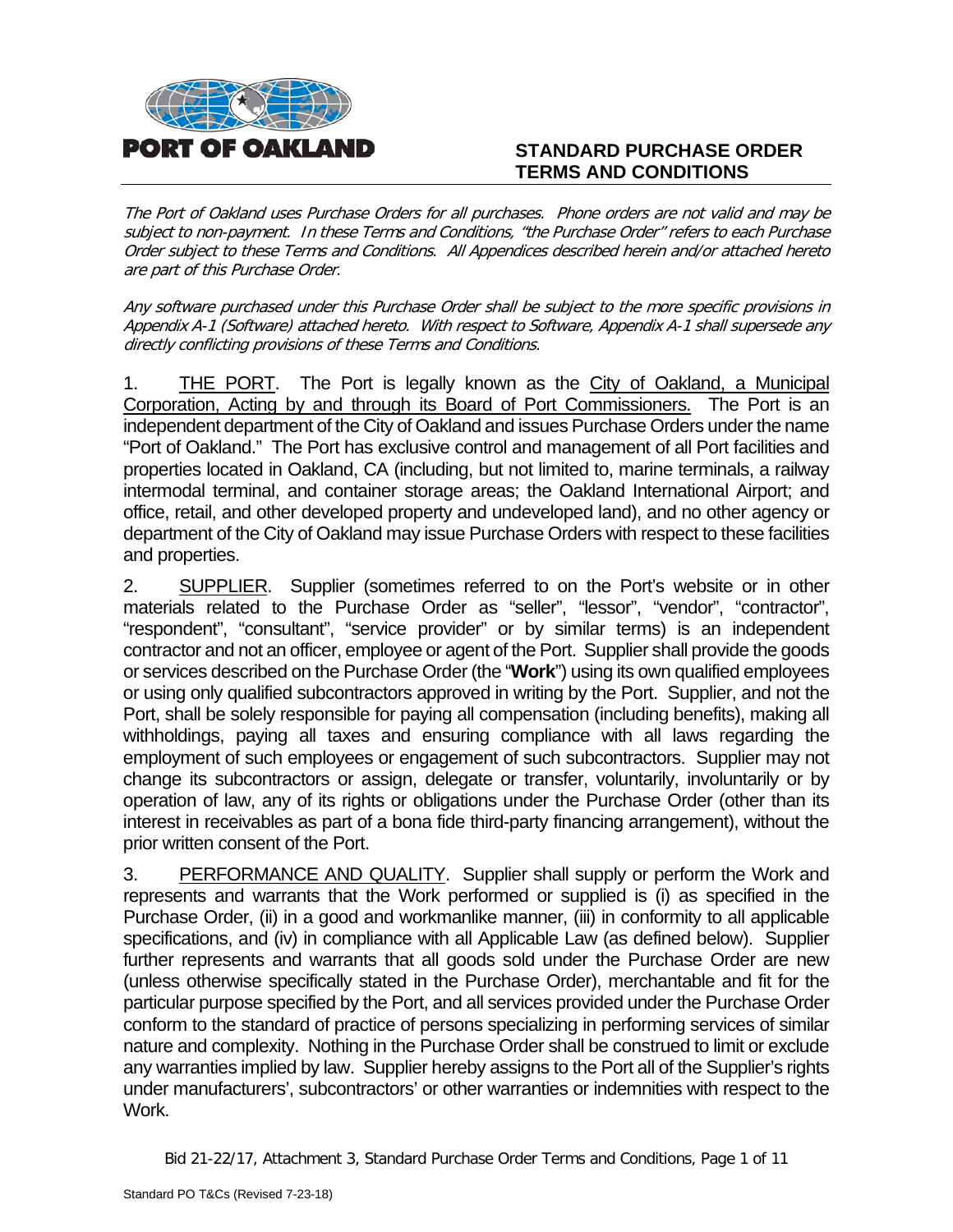4. INVOICING AND PAYMENT. All payments require a written invoice from Supplier in a form acceptable to the Port. Supplier must issue all invoices directly to the "Bill To" address set forth in the Purchase Order. Each invoice must indicate thereon whether it constitutes a "Partial Billing" or "Final Billing". Each invoice is subject to review and verification by the Port. The time for payment of invoices (and for calculating any net discounts) shall run from the date on which proper, correct and complete invoices are received by the Port. Payment for all Work shall be made by the Port within thirty (30) days of receipt of satisfactory Work by the Port, and an itemized, proper, correct and complete invoice from Supplier. Any amounts due to the Port from Supplier may be set off against any amounts due to Supplier from the Port, whether or not under the Purchase Order.

5. DELIVERY. If applicable, Supplier shall package and ship all Work consisting of goods to the Purchase Order "Ship To" address at Supplier's sole cost and expense. Packing slips must specify the quantity and description of goods shipped, the related Purchase Order number and must accompany each shipment. Supplier shall be responsible for delivery and shall prepay all related shipping costs and add them to the invoice. All goods are to be shipped F.O.B. destination: Port of Oakland, and risk of loss and title to goods shall remain with Supplier until the Port takes physical possession of the goods. The Port may change the address for shipment prior to shipment by Supplier. Goods must be suitably packed to assure against damage from weather or transportation, and in accordance with instructions of the Port.

6. REMEDIES. If Supplier breaches the Purchase Order, the Port may exercise any right or remedy available under the California Commercial Code or any other Applicable Law. Without limiting those rights and remedies, the Port may also do any of the following, in the Port's sole discretion: (i) require Supplier to repair or replace any Work, and if Supplier fails or refuses to do so, repair or replace the same at Supplier's expense; (ii) reject any delivery of non-conforming or defective Work and return the same for credit or replacement at Supplier's sole cost and risk; or (iii) cancel any outstanding deliveries and treat such breach by Supplier as Supplier's repudiation of the Purchase Order. Supplier's becoming the subject of bankruptcy or insolvency proceedings shall constitute a breach of the Purchase Order by Supplier. If the Port breaches the Purchase Order, Supplier's exclusive remedy shall be recovery of any goods shipped and the payment of the price payable for Work delivered prior to the breach. No limitation or exclusion by Supplier of any right or remedy available to the Port shall be effective unless expressly and specifically agreed to by the Port in writing. Under no circumstances shall the Port be responsible for consequential, punitive, or incidental damages.

7. LAWS, REGULATIONS, PERMITS. Supplier shall comply with all applicable laws, ordinances, rules, regulations, codes, professional standards, permits, and/or land use restrictions or limitations of any governmental authority at any time applicable to Supplier, the Work or the Purchase Order ("**Applicable Law**"). Supplier shall obtain and maintain in full force and effect all professional, contracting and other permits and licenses required to undertake or supply the Work.

8. ADA. Without limiting Supplier's obligations to comply with Applicable Laws generally, Supplier hereby warrants that all Work complies with the accessibility requirements of the American with Disabilities Act of 1990, other similar state and federal laws and their implementing regulations, as applicable. Supplier agrees to promptly respond to and resolve any complaint regarding accessibility of the Work which is brought to its attention. Supplier further agrees to indemnify, defend and hold harmless the Port and all of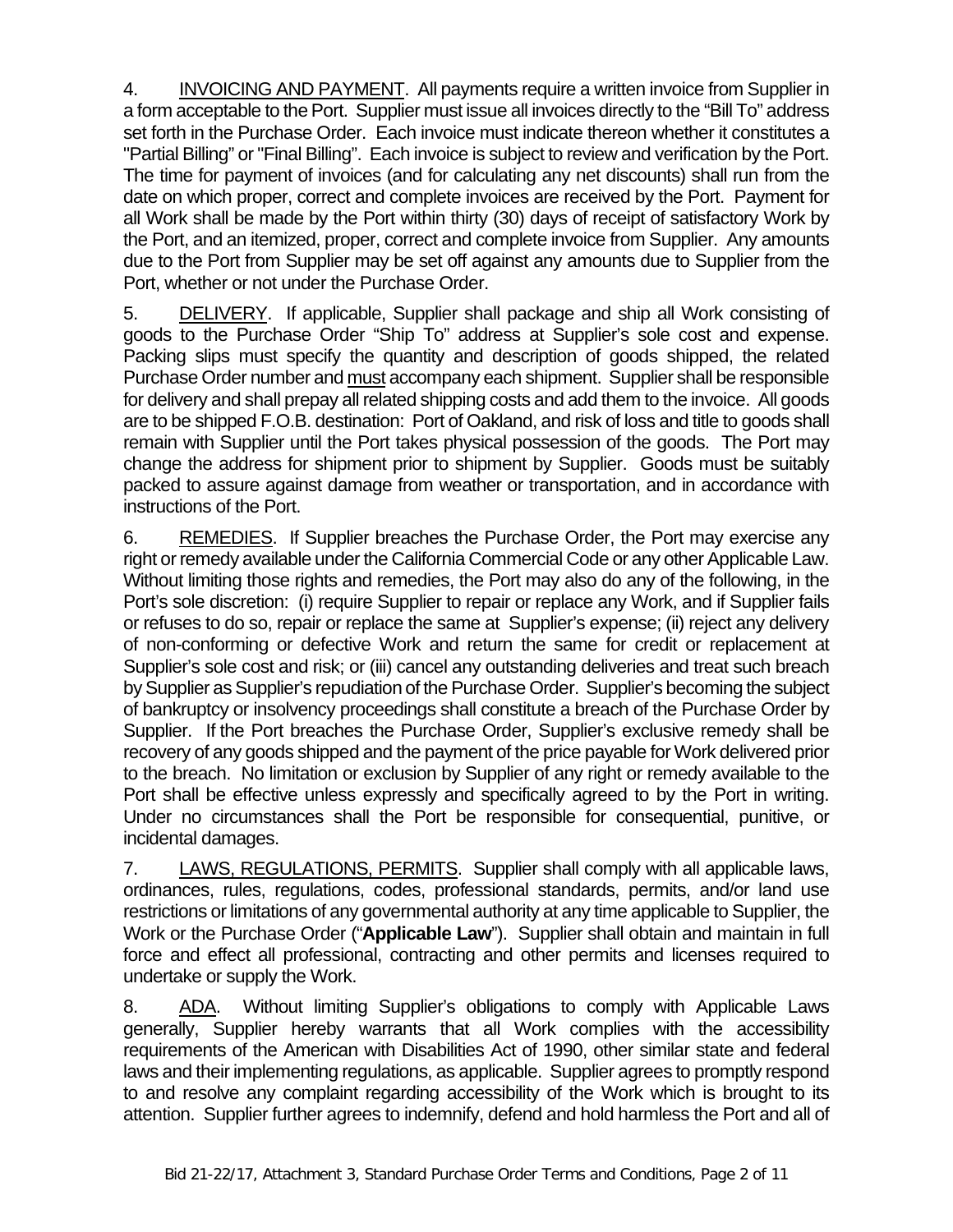its officers, commissioners, agents, departments, officials, representatives and employees using the Work from any loss, liability or claim arising out of its failure to comply with these accessibility requirements.

9. NON-DISCRIMINATION. Without limiting Supplier's obligation to comply with Applicable Laws generally, Supplier shall not discriminate against any employee or applicant for employment, nor against any subcontractor or applicant for a subcontractor contract, because of race, color, religion, sex, national origin, ancestry, age (over forty (40)), physical or mental disability, cancer-related medical condition, a known genetic pre-disposition to a disease or disorder, veteran status, marital status, or sexual orientation.

10. OWNERSHIP OF NON-SOFTWARE WORK PRODUCT. Any interest (including copyright or other interests in intellectual property) of Supplier in studies, reports, memoranda, computational sheets, designs, drawings, specifications or any other documents (including electronic media) or work product prepared by or on behalf of Supplier in connection with the Work (collectively, the "**Work Product**"), whether or not embodied therein, constitutes a work for hire and is the property of the Port. Supplier shall pay all royalties and license fees necessary for or relating to the Work and shall defend all suits of claims for infringement of any patents or other intellectual property rights and shall indemnify the Port and hold it harmless from liability or loss on account thereof.

11. INSURANCE. Supplier shall maintain all insurance required under Applicable Law or commonly maintained by similarly situated, responsible businesses and in all events will maintain insurance of the types and in the amounts applicable to Supplier and the Work as required by the Port's *Supplier Insurance Requirements* posted from time to time on the Port's website [\(www.portofoakland.com\)](http://www.portofoakland.com/) and can be accessed by clicking on "Full Menu" (or the menu icon from your mobile device), then under the Business heading, click on "Purchasing and Accounts Payable", and scroll down to find the "Supplier Insurance Requirements (PDF)" to download the document, or alternatively type in the below link into your browser: [http://www.portofoakland.com/files/PDF/supplier\\_insurance.pdf](http://www.portofoakland.com/files/PDF/supplier_insurance.pdf)

A courtesy copy of the Port's *Supplier Insurance Requirements* may be delivered to Supplier at the same time as the Purchase Order. (In the event of any conflict between any courtesy copy of the *Insurance Requirements*, and the version of the *Insurance Requirements* posted to the Port's website, the website version shall control). The type, scope and amounts of the required insurance may be increased should the scope of Work, in the opinion of the Port, warrant such increase, and Supplier shall obtain such insurance when so directed by the Port. If any portion of the Work is to be performed outside the United States, Supplier must contact the Port Risk Management Department regarding appropriate insurance. At the Port's request, Supplier shall file with the Port certificates evidencing the insurance maintained by Supplier and failure to do so shall constitute a material breach of the Purchase Order.

12. TAXES. Unless otherwise provided for in the Purchase Order, Supplier shall pay all taxes levied upon the Purchase Order or the Work performed or supplied pursuant hereto without additional compensation, regardless of which party has liability for such tax under Applicable Law, and any deficiency, interest or penalty asserted with respect thereto. The Port shall pay only California sales and use tax and Alameda County uniform local sales and use tax. Supplier must separately itemize all sales and use taxes on its invoices.

13. BOOKS AND RECORDS. Supplier shall maintain all documents and records prepared by or furnished to Supplier in connection with the Purchase Order and backup for all costs for which the Port was directly or indirectly invoiced during the course of supplying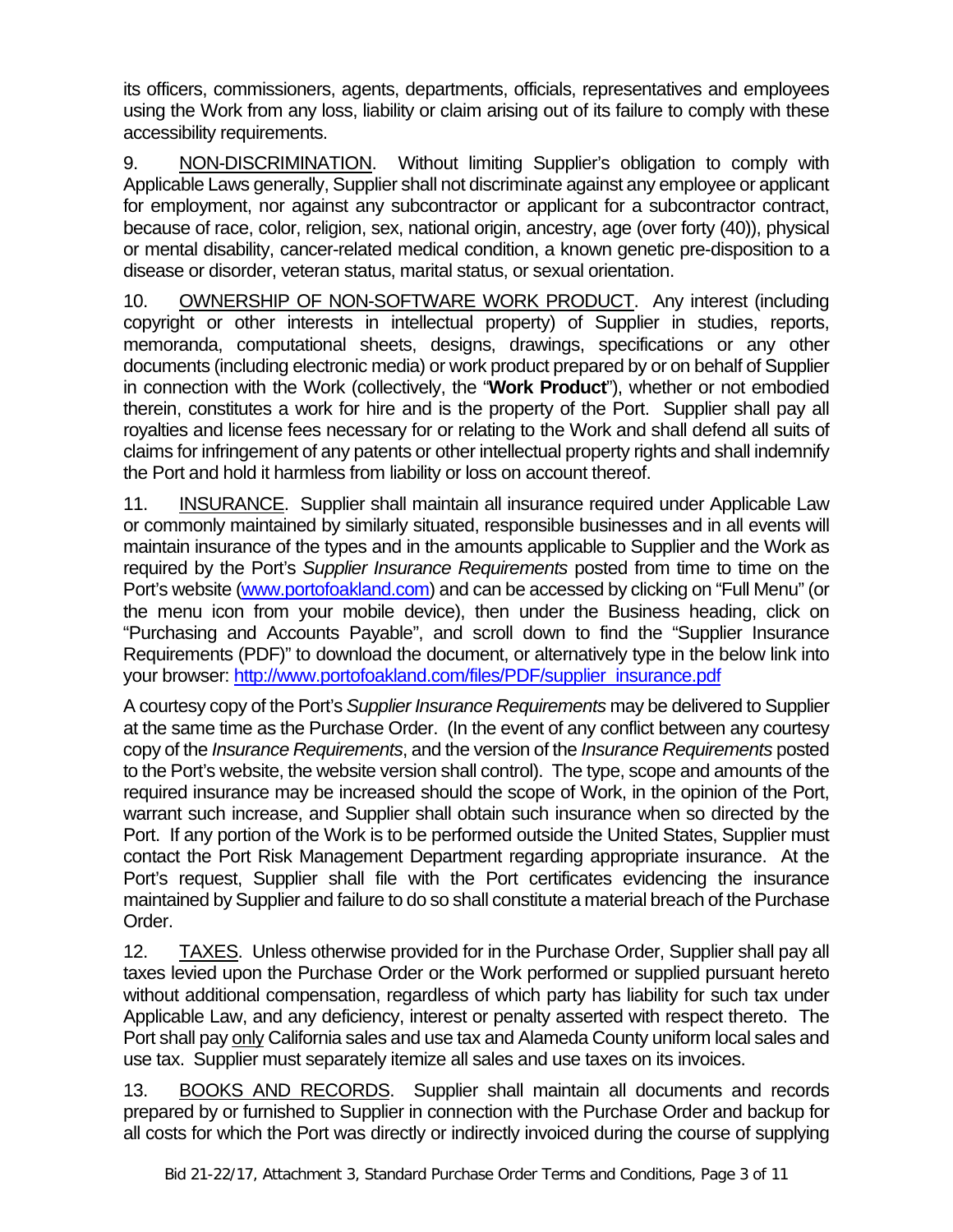or performing the Work for at least three (3) years following delivery of final payment by the Port, provided that all records relating to environmental consulting services and hazardous materials in, on or adjacent to the Port's property shall be maintained indefinitely. Supplier agrees that its books and records and facilities, or so much thereof as may be engaged in the performance of the Purchase Order, are subject to inspection and audit at all reasonable times by any authorized representative of the Port. Supplier agrees to waive, to the greatest extent permitted by Applicable Law, the defense of laches, statute of limitations, or any other defense based upon the Port's failure to timely file an action with regard to any matter arising out of the Purchase Order.

14. WAIVER AND HOLD HARMLESS. Supplier waives any and all claims, causes of action and rights to recovery, in law or in equity, against the Port for losses, liabilities, damages or injuries of any nature or kind, including injuries to Supplier's employees or subcontractors, regardless of whether such losses, damages, liabilities or injuries are covered by insurance. This provision is intended to waive fully, for the benefit of the Port, any rights or claims that might provide a right of subrogation in favor of any insurer providing insurance with respect to the Purchase Order. To the fullest extent permitted by Applicable Law (including, without limitation, California Civil Code Section 2782), Supplier shall defend (with legal counsel chosen or approved by the Port), indemnify and hold the Port and all of its officers, Commissioners, agents, departments, officials, representatives and employees harmless from and against any and all claims, loss, or liability of every kind, nature and description that arise from or relate to, directly or indirectly, in whole or in part: (i) the Work under the Purchase Order, or any part thereof; or (ii) any act or omission of Supplier, its employees, subcontractors or representatives.

15. CHANGES. The Purchase Order may not be modified, supplemented, or terminated without the Port's prior written approval. The Port may make changes to the Purchase Order at any time, and Supplier agrees to accept such changes. If such changes result in additional costs, the Port shall make an equitable adjustment to the purchase price at Supplier's request, provided that Supplier itemizes and justifies to the Port's satisfaction in writing the adjustment requested within five (5) days of delivery of the change notification.

16. SUSPENSION OR TERMINATION. Supplier must continue to perform the Work under the Purchase Order throughout the course of any dispute, and Supplier's failure to continue Work during a dispute shall itself constitute a material breach of the Purchase Order. The Port may, with or without cause, direct Supplier to suspend, delay or interrupt the execution of any Work, in whole or in part, for such periods of time as the Port may determine in its discretion; any such directives must be in writing. The Port may, at any time, terminate the Purchase Order for its own convenience with the Port's liability limited to the services or goods received by the Port prior to delivery of the Port's termination notice. Upon any termination, Supplier shall assign to the Port in the manner, at times and to the extent directed by the Port, all right, title, and interest of Supplier under procurement orders and subcontracts relating to Work so terminated and shall transfer title and possession to the Port of Work Product, completed and uncompleted designs and specifications, Work in process, completed Work, supplies, and other material produced or fabricated as part of, or acquired in connection with performance of the Work terminated by the notice of termination.

17. CONFIDENTIALITY AND PUBLICITY. All data, information, reports, plans, designs and other documents received from the Port or its employees, agents or representatives or generated by Supplier in connection with the Work (collectively, the "**Confidential Information**") are private and confidential and shall remain the sole and exclusive property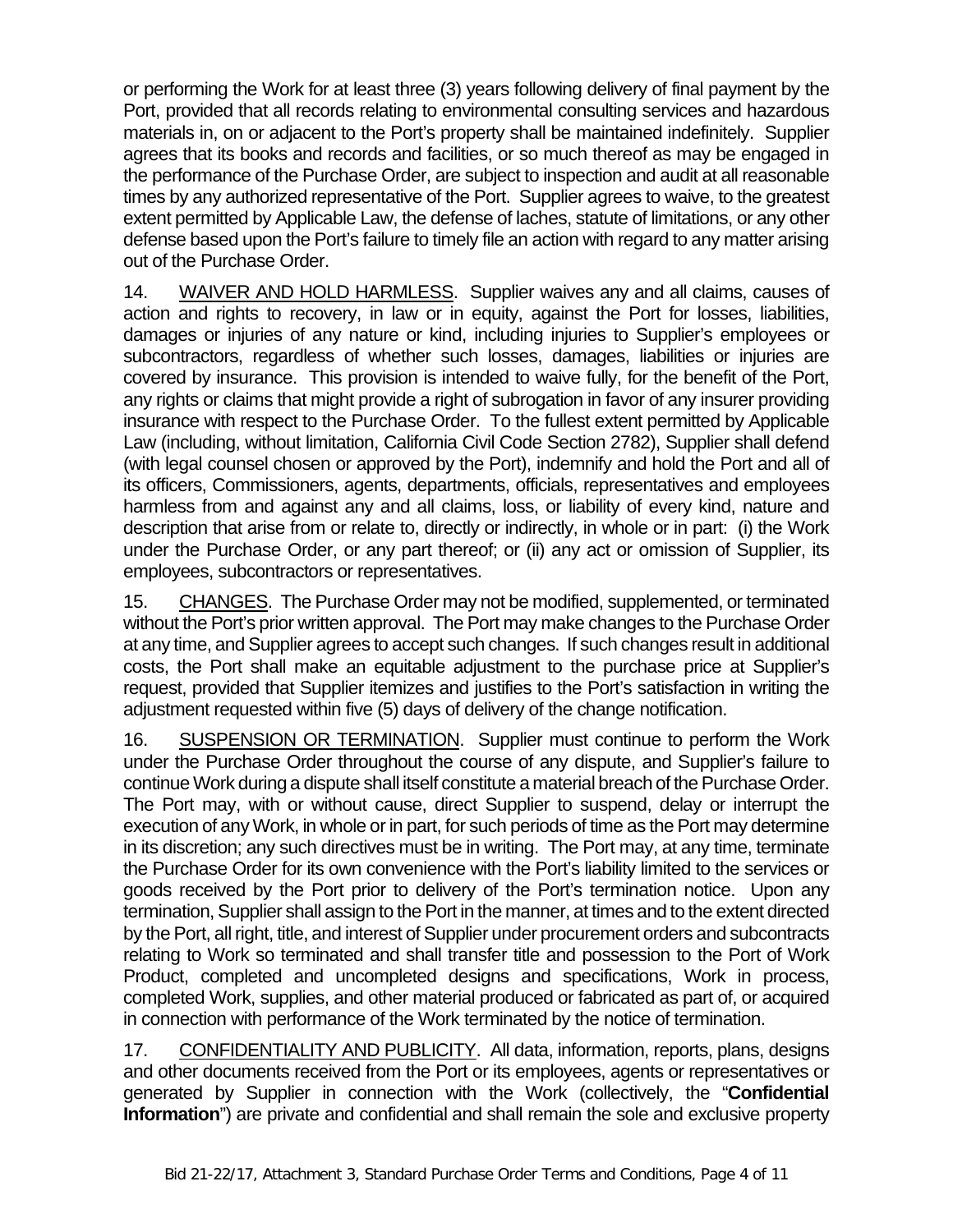of the Port. Supplier shall not disclose the identity of the Port, nor distribute or disclose Confidential Information to any third party, without prior express written authorization from the Port. All Confidential Information shall be deemed confidential and Supplier shall take all reasonable precautions to prevent its disclosure to unauthorized persons. Any publicity or press releases with respect to the Work or the Purchase Order shall be under the Port's sole discretion and control.

18. COVENANT AGAINST CONTINGENT FEES. Supplier warrants that no person or agency has been employed or retained to solicit or obtain the Contract upon an agreement or understanding for a contingent fee, except a bona fide employee or agency. For breach or violation of this warranty, the Port, at its option, may annul the Contract or deduct from the contract price or otherwise recover from Supplier the full amount of the contingent fee. As used in this Section, "bona fide agency" means an established commercial or selling agency, maintained by Supplier for the purpose of securing business, that neither exerts nor proposes to exert improper influence to solicit or obtain Port contracts nor holds itself out as being able to obtain any Port contract or contracts through improper influence. As used in this Section, "bona fide employee" means a person, employed by Supplier and subject to Supplier's supervision and control as to time, place, and manner of performance, who neither exerts nor proposes to exert improper influence to solicit or obtain Port contracts nor holds itself out as being able to obtain any Port contract or contracts through improper influence. As used in this Section, "contingent fee" means any commission, percentage, brokerage, or other fee that is contingent upon the success that a person or concern has in securing a Port contract. As used in this Section, "improper influence" means any influence that induces or tends to induce a Port Commissioner, employee or officer to give consideration or to act regarding a Port contract on any basis other than the merits of the matter.

19. FEDERAL AIP GRANT COMPLIANCE. By executing this Contract, Supplier agrees and certifies that Supplier will comply with the FAA Airport Improvement Program (AIP) provisions set forth below (Sections 20 through 24) and Supplier shall also include each of these provisions in all of its contracts and subcontracts related to this Contract. For purposes of Sections 19 through 24, Supplier is sometimes hereinafter referred to as "Contractor" and Port is sometimes hereinafter referred to as "Sponsor".

20. GENERAL CIVIL RIGHTS PROVISIONS.The Contractor agrees to comply with pertinent statutes, Executive Orders and such rules as are promulgated to ensure that no person shall, on the grounds of race, creed, color, national origin, sex, age, or disability be excluded from participating in any activity conducted with or benefiting from Federal assistance. This provision binds the Contractor and subtier contractors from the bid solicitation period through the completion of the Contract. This provision is in addition to that required of Title VI of the Civil Rights Act of 1964.

21. COMPLIANCE WITH NONDISCRIMINATION REQUIREMENTS. During the performance of this Contract, the contractor, for itself, its assignees, and successors in interest (hereinafter collectively referred to as the "Contractor") agrees as follows:

- 21.1 COMPLIANCE WITH REGULATIONS. The Contractor (hereinafter includes any and all consultants) will comply with the Title VI List of Pertinent Nondiscrimination Acts and Authorities, as they may be amended from time to time, which are herein incorporated by reference and made a part of this Contract.
- 21.2 NON-DISCRIMINATION. The Contractor, with regard to the work performed by it during the Contract, will not discriminate on the grounds of race, color, or national origin in the selection and retention of subcontractors, including procurements of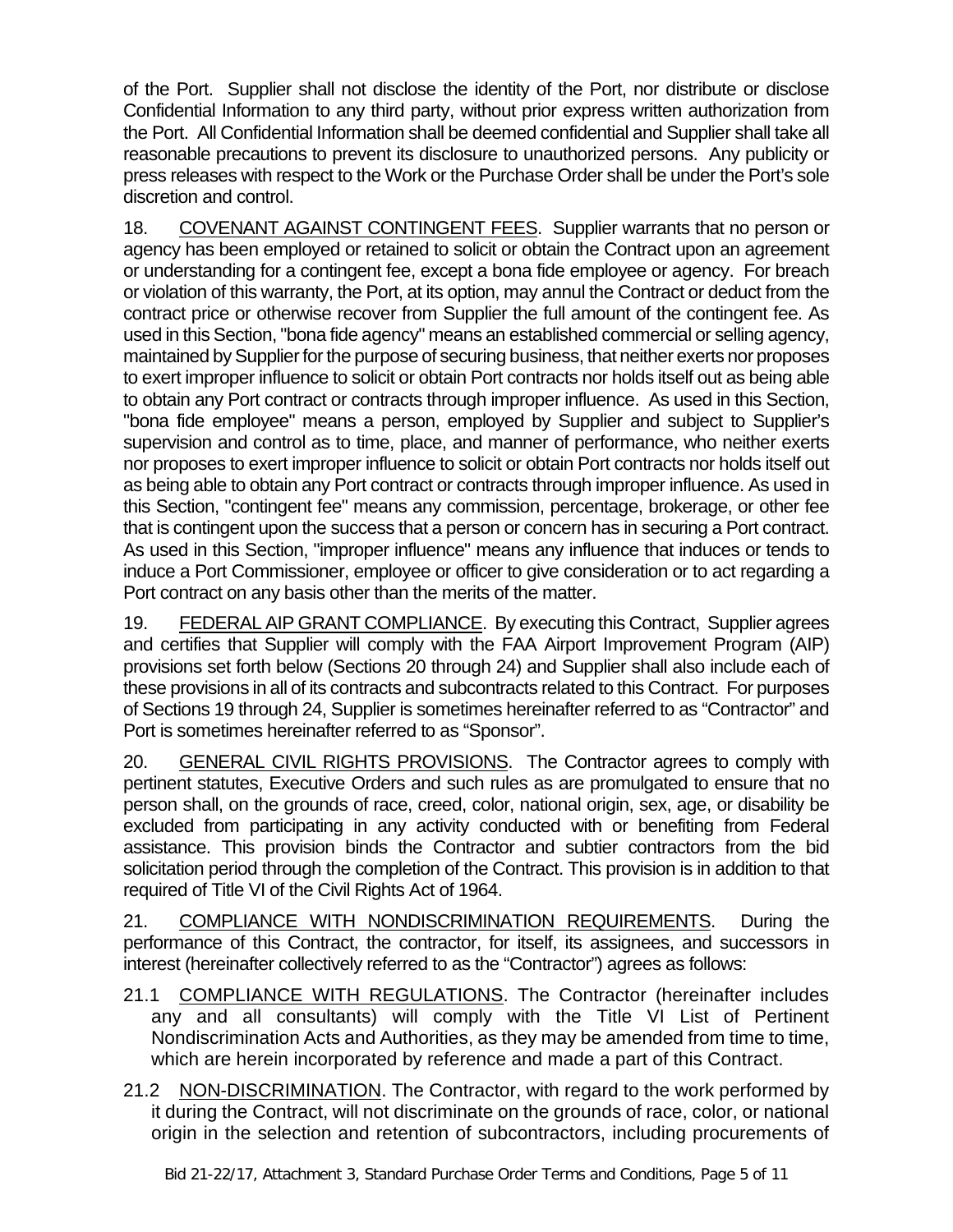materials and leases of equipment. The Contractor will not participate directly or indirectly in the discrimination prohibited by the Nondiscrimination Acts and Authorities, including employment practices when the Contract covers any activity, project, or program set forth in Appendix B of 49 CFR Part 21.

- 21.3 SOLICITATIONS FOR SUBCONTRACTS, INCLUDING PROCUREMENTS OF MATERIALS AND EQUIPMENT. In all solicitations, either by competitive bidding, or negotiation made by the Contractor for work to be performed under a subcontract, including procurements of materials, or leases of equipment, each potential subcontractor or supplier will be notified by the contractor of the Contractor's obligations under this Contract and the Nondiscrimination Acts and Authorities on the grounds of race, color, or national origin.
- 21.4 INFORMATION AND REPORTS. The Contractor will provide all information and reports required by the Acts, the Regulations, and directives issued pursuant thereto and will permit access to its books, records, accounts, other sources of information, and its facilities as may be determined by the sponsor or the Federal Aviation Administration to be pertinent to ascertain compliance with such Nondiscrimination Acts and Authorities and instructions. Where any information required of a contractor is in the exclusive possession of another who fails or refuses to furnish the information, the Contractor will so certify to the sponsor or the Federal Aviation Administration, as appropriate, and will set forth what efforts it has made to obtain the information.
- 21.5 SANCTIONS FOR NONCOMPLIANCE. In the event of a Contractor's noncompliance with the Non-discrimination provisions of this Contract, the Sponsor will impose such contract sanctions as it or the Federal Aviation Administration may determine to be appropriate, including, but not limited to:
	- a. Withholding payments to the Contractor under the Contract until the Contractor complies; and/or
	- b. Cancelling, terminating, or suspending a Contract, in whole or in part.
- 21.6 INCORPORATION OF PROVISIONS.The Contractor will include the provisions of Sections 21.1 through 21.6 in every subcontract, including procurements of materials and leases of equipment, unless exempt by the Acts, the Regulations and directives issued pursuant thereto. The Contractor will take action with respect to any subcontract or procurement as the Sponsor or the Federal Aviation Administration may direct as a means of enforcing such provisions including sanctions for noncompliance. Provided, that if the Contractor becomes involved in, or is threatened with litigation by a subcontractor, or supplier because of such direction, the Contractor may request the Sponsor to enter into any litigation to protect the interests of the Sponsor. In addition, the Contractor may request the United States to enter into the litigation to protect the interests of the United States.

22. TITLE VI LIST OF PERTINENT NONDISCRIMINATION ACTS AND AUTHORITIES. During the performance of this Contract, the Contractor, agrees to comply with the following non-discrimination statutes and authorities; including but not limited to:

• Title VI of the Civil Rights Act of 1964 (42 U.S.C. § 2000d *et seq*., 78 stat. 252) (prohibits discrimination on the basis of race, color, national origin);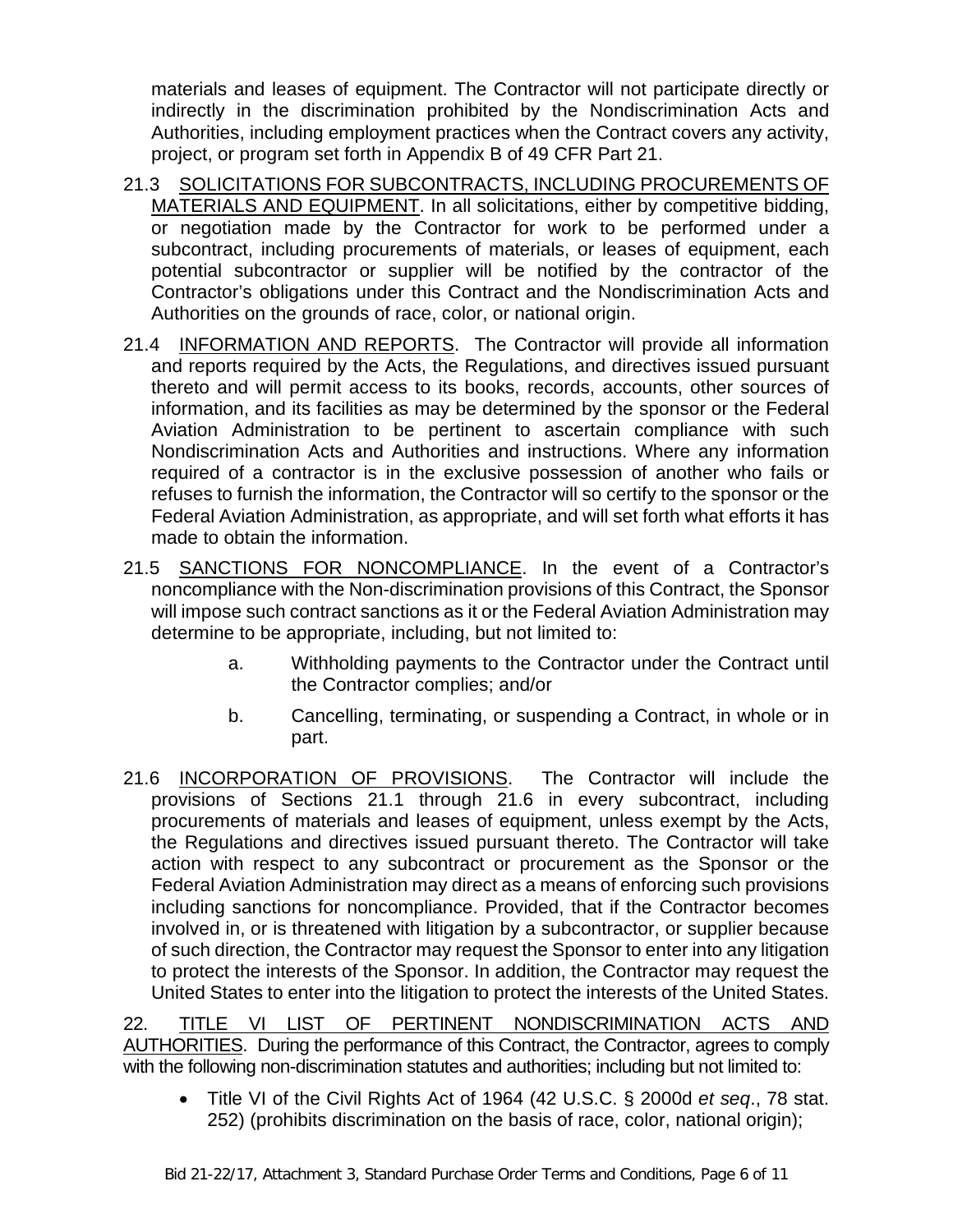- 49 CFR Part 21 (Non-discrimination In Federally-Assisted Programs of The Department of Transportation—Effectuation of Title VI of The Civil Rights Act of 1964);
- The Uniform Relocation Assistance and Real Property Acquisition Policies Act of 1970, (42 U.S.C. § 4601), (prohibits unfair treatment of persons displaced or whose property has been acquired because of Federal or Federal-aid programs and projects);
- Section 504 of the Rehabilitation Act of 1973, (29 U.S.C. § 794 *et seq*.), as amended, (prohibits discrimination on the basis of disability); and 49 CFR Part 27;
- The Age Discrimination Act of 1975, as amended, (42 U.S.C. § 6101 *et seq*.), (prohibits discrimination on the basis of age);
- Airport and Airway Improvement Act of 1982, (49 USC § 471, Section 47123), as amended, (prohibits discrimination based on race, creed, color, national origin, or sex);
- The Civil Rights Restoration Act of 1987, (PL 100-209), (broadened the scope, coverage and applicability of Title VI of the Civil Rights Act of 1964, the Age Discrimination Act of 1975 and Section 504 of the Rehabilitation Act of 1973, by expanding the definition of the terms "programs or activities" to include all of the programs or activities of the Federal-aid recipients, subrecipients and contractors, whether such programs or activities are Federally funded or not);
- Titles II and III of the Americans with Disabilities Act of 1990, which prohibit discrimination on the basis of disability in the operation of public entities, public and private transportation systems, places of public accommodation, and certain testing entities (42 U.S.C. §§ 12131 – 12189) as implemented by Department of Transportation regulations at 49 CFR Parts 37 and 38;
- The Federal Aviation Administration's Non-discrimination statute (49 U.S.C. § 47123) (prohibits discrimination on the basis of race, color, national origin, and sex);
- Executive Order 12898, Federal Actions to Address Environmental Justice in Minority Populations and Low-Income Populations, which ensures nondiscrimination against minority populations by discouraging programs, policies, and activities with disproportionately high and adverse human health or environmental effects on minority and low-income populations;
- Executive Order 13166, Improving Access to Services for Persons with Limited English Proficiency, and resulting agency guidance, national origin discrimination includes discrimination because of limited English proficiency (LEP). To ensure compliance with Title VI, you must take reasonable steps to ensure that LEP persons have meaningful access to your programs (70 Fed. Reg. at 74087 to 74100);
- Title IX of the Education Amendments of 1972, as amended, which prohibits you from discriminating because of sex in education programs or activities (20 U.S.C. 1681 et seq).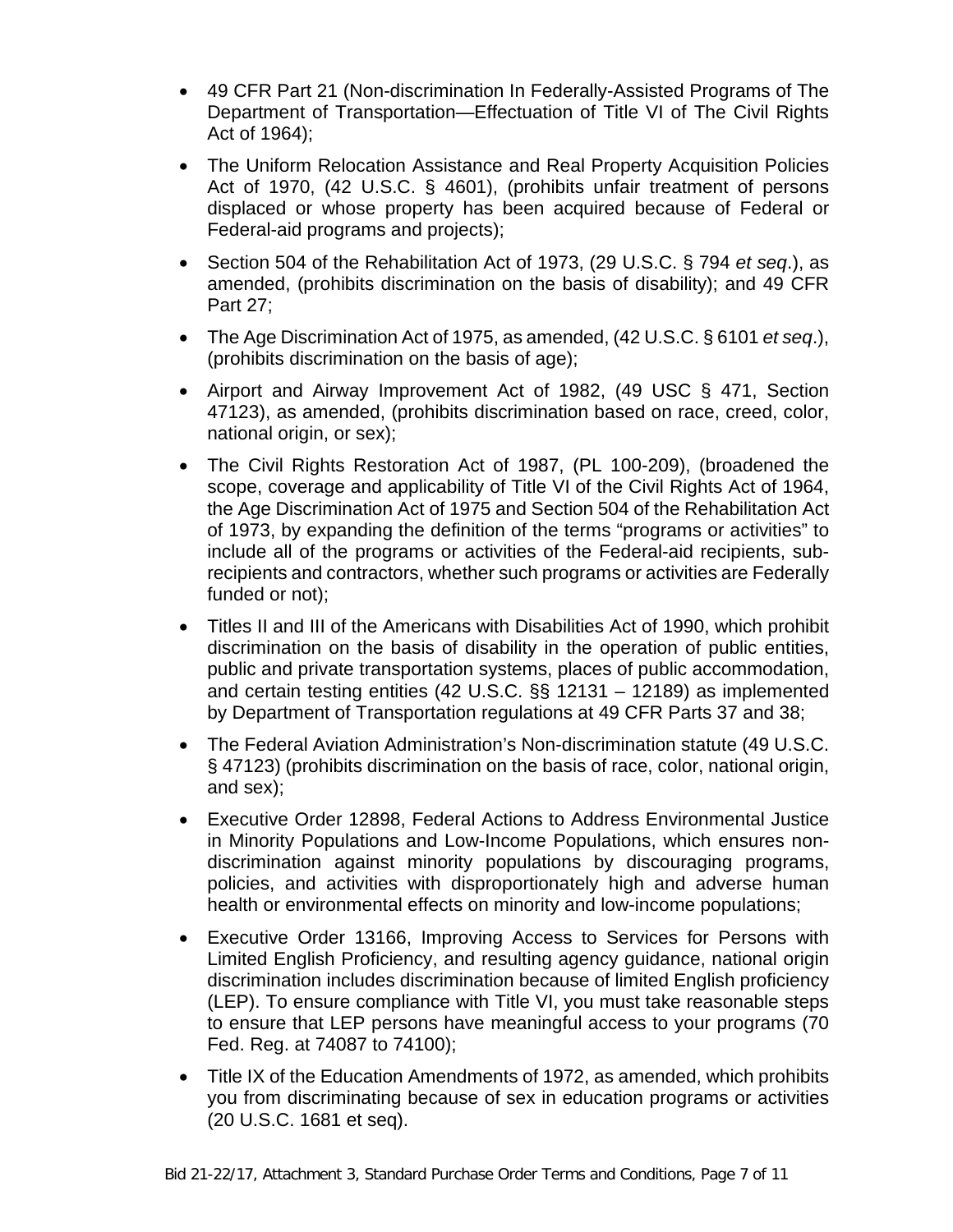23. FAIR LABOR STANDARDS ACT. This Contract incorporates by reference the provisions of 29 U.S.C. § 201, et seq (the Federal Fair Labor Standards Act (FLSA)), and its implementing regulations, with the same force and effect as if given in full text. The FLSA sets minimum wage, overtime pay, recordkeeping and child labor standards for full and part time workers. Supplier has full responsibility to monitor compliance to the referenced statute and regulation. Supplier must address any claims or disputes that arise from this requirement directly with the US Department of Labor – Wage and Hour Division.

24. OCCUPATIONAL SAFETY AND HEALTH ACT.This Contract incorporates by reference the requirements of 29 CFR Part 1910 with the same force and effect as if given in full text. Supplier must provide a work environment that is free from recognized hazards that may cause death or serious physical harm to the employee. Supplier retains full responsibility to monitor its compliance and its subcontractor's compliance with the applicable requirements of the Occupational Safety and Health Act of 1970 (29 U.S.C. § 651, et seq; 29 CFR Part 1910). Supplier must address any claims or disputes that pertain to a referenced requirement directly with the U.S. Department of Labor – Occupational Safety and Health Administration.

25. GOVERNING LAW AND VENUE. The Purchase Order shall be governed by California law. To the fullest extent allowed by law, legal actions relating to the Purchase Order shall only be brought in the state court of Alameda County, California or the federal court of the Northern District of California, to which jurisdictions Supplier irrevocably submits.

26. GENERAL. All correspondence and notices directed to the Port, other than invoices (which are to be delivered to the "Bill To" address set forth in the Purchase Order) must be in writing and delivered to Port of Oakland, Board of Port Commissioners, P.O. Box 2064, Oakland, CA 94604. The Purchase Order is for the sole benefit of the Port and Supplier, and their respective permitted successors and assigns, and nothing in the Purchase Order, express or implied, is intended to confer upon any other person any right, benefit or remedy of any nature whatsoever under or by reason of the Purchase Order. Time is of the essence in Supplier's performance of Supplier's obligations under the Purchase Order. The making or approval of any payment and any inspections, reviews, approvals or oral statements by or on behalf of the Port, or of certification by any governmental entity, in no way limits Supplier's obligations under the Purchase Order.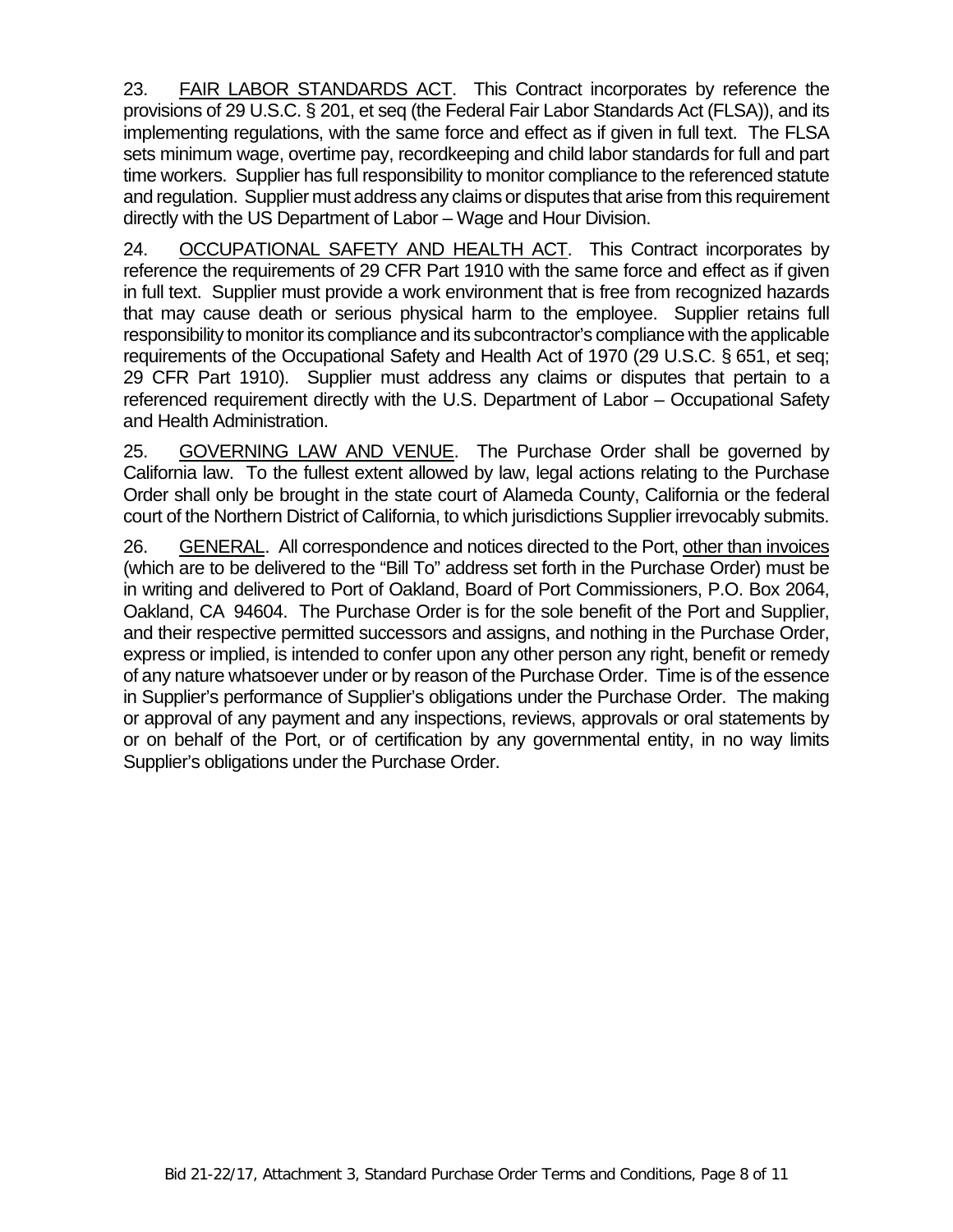# **APPENDIX A-1**

## **SOFTWARE**

1. Applicability of Appendix. This Appendix shall govern any Software listed in the Purchase Order. With respect to Software, this Appendix shall supersede any directly conflicting provision of the Terms and Conditions.

2. Definitions. As used in this Appendix, the following capitalized terms will have the following meanings:

- 2.1"Software" means the software listed in the Purchase Order, which may be downloadable software or software installed locally on Port computing devices or which may be "software as a service," delivered through the stated online or mobileaccess platforms.
- 2.2"Agreement" means the agreement for purchase and/or license between the Port and Supplier, as defined by the Purchase Order, the Terms and Conditions, and this Appendix A-1.
- 2.3"Standard Purchase Order Terms and Conditions" (or "Terms and Conditions") means the document with that title that constitutes part of this Agreement.
- 2.4If not defined separately in this Appendix, capitalized terms used in this Appendix have the meanings set forth elsewhere in the Agreement.

3. License. Supplier hereby grants to the Port a perpetual, irrevocable, fully-paid, nonexclusive license to access and use the Software, without any limitation as to geographic scope or the number or nature of users, copies, installations, machines, devices, or platforms.

- 3.1**Back-Up Copies.** The Port may make copies of the Software as reasonably necessary for back-up disaster recovery purposes only.
- 3.2**No Other License.** Except as expressly set forth in this Agreement, no license is granted and none shall be deemed granted by implication, estoppel, or otherwise.
- 3.3**License Restrictions.** Any use of the Software not expressly permitted by this Agreement is prohibited. Without limiting the generality of the foregoing, the Port shall not commit any of the following:
- (a) Sublicense use or access to any Software.
- (b) Remove or modify any Software markings or any notice of Consultant's or its licensors' proprietary rights.
- (c) Cause or permit reverse engineering (unless required by law for interoperability), disassembly, or decompilation of the Software.

Except for the licenses granted herein and rights to data as set forth herein, all right, title, and interest in and to the Software, including (without limitation) all tangible or intangible material of any nature produced by Supplier related to the Software shall remain exclusively with Supplier and its licensors, as applicable. The software is licensed, not sold.

4. Delivery. To the extent possible, Supplier will deliver Software to the Port electronically, unless otherwise requested by the Port in writing.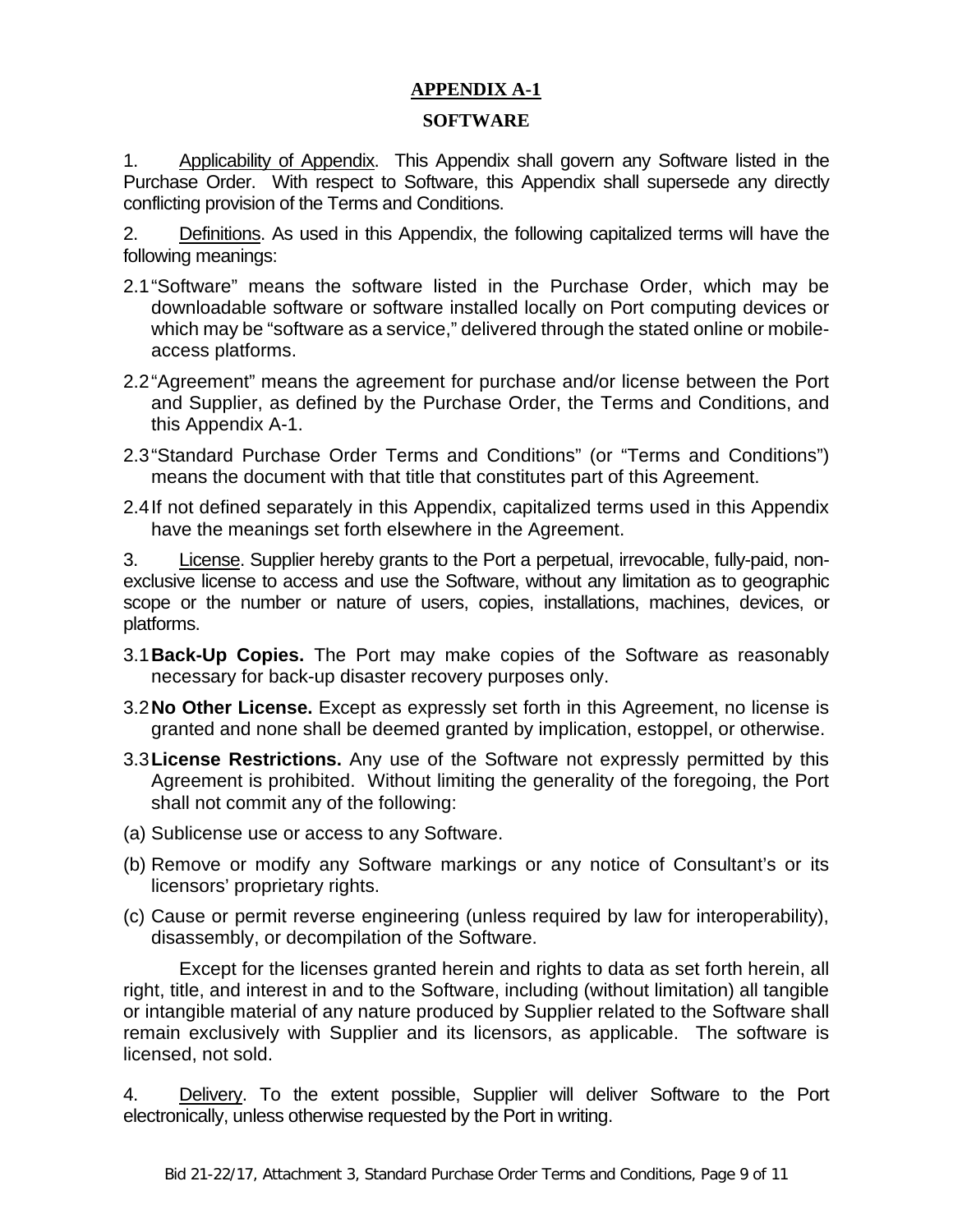5. Installation. Unless otherwise agreed in writing by the Port, and to the extent applicable, Supplier will be responsible for installing the Software on the Port's systems and for ensuring compatibility and that the Software is functioning as intended.

6. Data. As between the Port and Supplier, the Port owns all right, title, and interest in any data that the Port, or others acting on behalf of the Port, have entered into, have associated with, or have otherwise prepared for use in or with the Software ("Port Data").

Within thirty (30) days of the expiration or termination of the Agreement for any reason, Supplier shall, at no charge to the Port and without the Port's request, export and deliver to the Port all data input into the Software, including (without limitation) the Port Data. Supplier shall provide such data to the Port in a format reasonably requested by the Port.

7. Additional Warranties. Cumulative to any representations and warranties in the *Terms and Conditions*:

- 7.1The Software will operate in all material respects as described in its product descriptions and/or documentation provided or published by Supplier.
- 7.2The Software will contain no viruses, Trojan horses, worms, time bombs, trap doors, or other undisclosed code, program routine, device, or other feature or hidden file designed to damage, delete, disable, deactivate, interfere with or otherwise harm the Software or any hardware, software, data, or other programs of the Port.
- 7.3Where the Software involves any access, collection, handling or storage of personally-identifiable information or other Port data by Supplier (or through or at Supplier's computer systems), Supplier will use all commercially reasonable best practices to ensure the security, safety, and integrity of all such information and data.
- 7.4Supplier has all right, title, and authority necessary to grant any licenses or provide any Software or related services under this Agreement, including without limitation the absence of any contractual or other obligations that conflict with this Agreement or limit, restrict, or impair the rights granted under this Agreement
- 7.5The Software will not infringe or otherwise violate the patent rights, copyright, trade secret, trade name, trademark, service mark or any other intellectual-property or proprietary right of any person or persons.

8. Additional Indemnification and Liability Provisions. Cumulative to any provisions on indemnification and liability in the *Terms and Conditions*, to the fullest extent permitted by law, the Supplier shall defend (with legal counsel chosen or approved by the Port Attorney), indemnify and hold harmless the Indemnitees from all loss, cost, damage, expense, liability or claims, in law or in equity, including paralegal and attorneys' fees (including costs attributable to in-house paralegals and attorneys), Port staff costs, court costs, litigation expenses and fees of expert consultants or expert witnesses, that may at any time arise from or relate to, directly or indirectly, in whole or in part, from: (1) any claim of infringement of the patent rights, copyright, trade secret, trade name, trademark, service mark or any other intellectual-property or proprietary right of any person or persons in consequence of the use by Port, or any of the other Indemnitees, of the Software; or (2) any claim of unauthorized collection, disclosure, use, access, destruction, or modification, or inability to access, or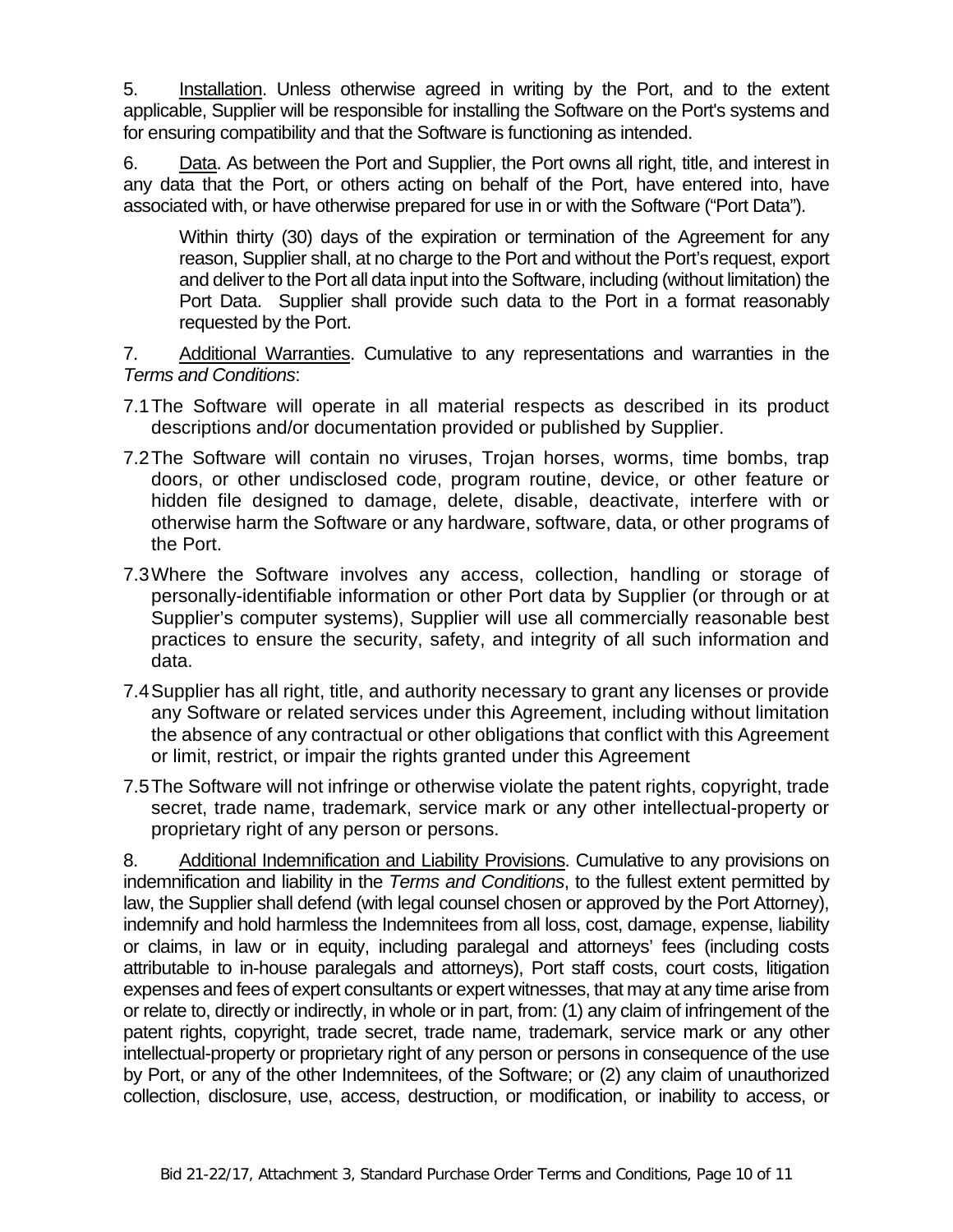failure to provide data, by any person or persons in consequence of any act or omission by Supplier.

9. Additional Bankruptcy Provisions. All rights and licenses granted under or pursuant to this Agreement are and shall be deemed to be, for purposes of Section 365(n) of the U.S. Bankruptcy Code, licenses of rights to "intellectual property," as defined under Section 101 of the U.S. Bankruptcy Code. The parties agree that the Port, as a licensee of such rights under this Agreement, will retain and may fully exercise all of its rights and elections under the U.S. Bankruptcy Code; however, nothing in this Agreement may be deemed to constitute a present exercise of such rights and elections. Supplier hereby agrees and consents that, in the event an order for relief under the United States Bankruptcy Code has been entered with respect to the Port, the Port will be permitted to assume this Agreement and all licenses set forth herein pursuant to 11 U.S.C. § 365, notwithstanding any right Supplier may have pursuant to 11 U.S.C. § 365(c)(1) to object to such assumption. This consent will constitute an irrevocable consent pursuant to 11 U.S.C. § 365 (c)(1)(B) but only with respect to the Port's assumption of the License (and not with respect to any assignment of this Agreement and the licenses set forth herein).

10. Clarifications regarding Certain Vendors. For clarification, Supplier does not need the Port's prior written consent under Section 2 of the Standard Purchase Order Terms and Conditions — or written subcontracts with incorporation of provisions under Section 21.6 of the Standard Purchase Order Terms and Conditions — with respect to Supplier's use of Internet service providers, co-location facilities, or managed cloud computing service providers that are part of Supplier's usual business operations—and that were not arranged specifically for the Work for the Port or provision of the Software to the Port under this Agreement. Notwithstanding the foregoing, however, where the Work of the Software involves any access, collection, handling or storage of personally-identifiable information or other Port data by Supplier (or through or at Supplier's computer systems), Supplier must gain the Port's prior written approval for the use of any such facilities or providers through which such information or data will be handled or stored outside the United States.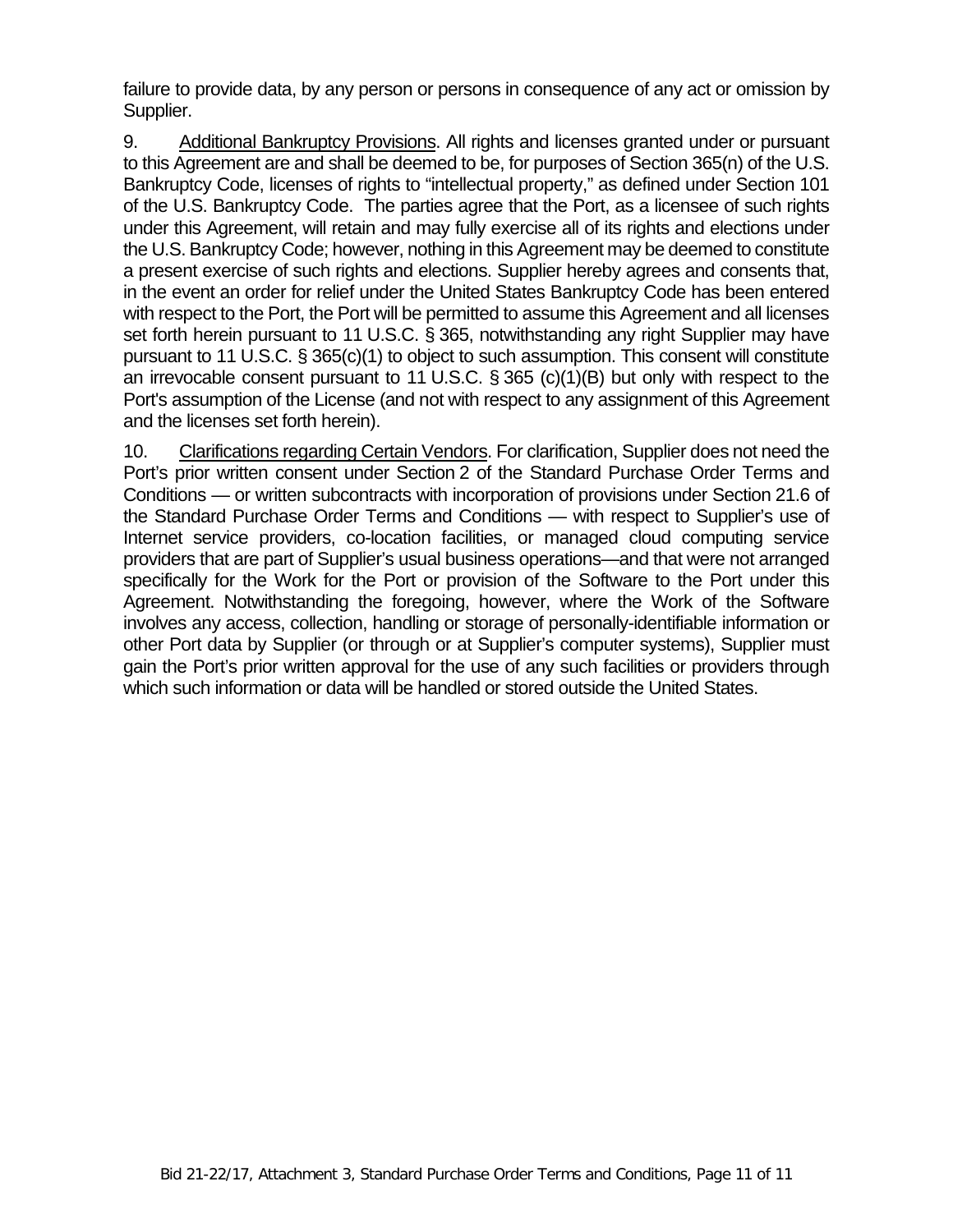

# **Supplier Insurance Requirements**

During any period Supplier performs the Work, and for such additional time as described below, Supplier shall maintain the following insurance with the following provisions:

#### **1. Commercial General Liability Insurance**

- **When Required:** All Suppliers performing Work.
- **Coverage:** Standard ISO Commercial General Liability form.
- **Limits**: \$1,000,000 per occurrence; \$2,000,000 annual general aggregate; \$2,000,000 products and completed operations aggregate; \$1,000,000 each offense for personal and advertising injury.
- **Deductible/Self-Insured Retention:** Not more than \$25,000 per occurrence unless otherwise approved by Port Risk Management.
- **Additional Insured**: The City of Oakland, a Municipal Corporation, Acting by and through its Board of Port Commissioners, Port of Oakland, its commissioners, officers, agents and employees.
- Cross liability/separation of insureds.
- Waiver of subrogation in favor of additional insured.
- If the Work involves construction activities, completed operations coverage must remain in force until at least 5 years after completion and acceptance of the Work.
- If the Work involves the sale of liquor, liquor legal liability insurance.
- If the Work involves construction or demolition work within 50 feet of railroad property, Railroad Protective Liability insurance in the name of the applicable railroad company with limits of at least \$2,000,000 per occurrence or as required by the applicable railroad company.

#### **2. Business Automobile Liability Insurance**

- **When Required:** All Suppliers performing Work.
- **Coverage:** Standard ISO Business Automobile Liability form for all owned (if any), nonowned and hired automobiles.
- **Limits:** \$1,000,000 each accident, except \$5,000,000 for vehicles operating in the South Field, the Aviation Operating Area ("**AOA**"), or any active airfields of the Oakland International Airport.
- **Deductible/Self-Insured Retention:** Not more than \$25,000 per accident unless otherwise approved by Port Risk Management.
- **Additional Insured:** The City of Oakland, a Municipal Corporation, Acting by and through its Board of Port Commissioners, Port of Oakland, its commissioners, officers, agents and employees.
- Waiver of subrogation in favor of additional insured.
- If the Work involves the parking or storage of vehicles, Garagekeeper's Liability insurance.
- If the Work involves valet parking, Valet Liability insurance.

#### **3**. **Workers' Compensation and Employer's Liability Insurance**

- **When Required:** All Suppliers performing Work.
- **Coverage:** Statutory Workers' Compensation and Side B Employer's Liability form.
- **Limits:** Statutory for workers' compensation and \$1,000,000 per accident, \$1,000,000 bodily injury each employee, and \$1,000,000 policy limit for bodily injury by disease, for Employer's Liability.
- **Deductible/Self-Insured Retention:** Not more than \$25,000 per occurrence for Employer's Liability unless otherwise approved by Port Risk Management.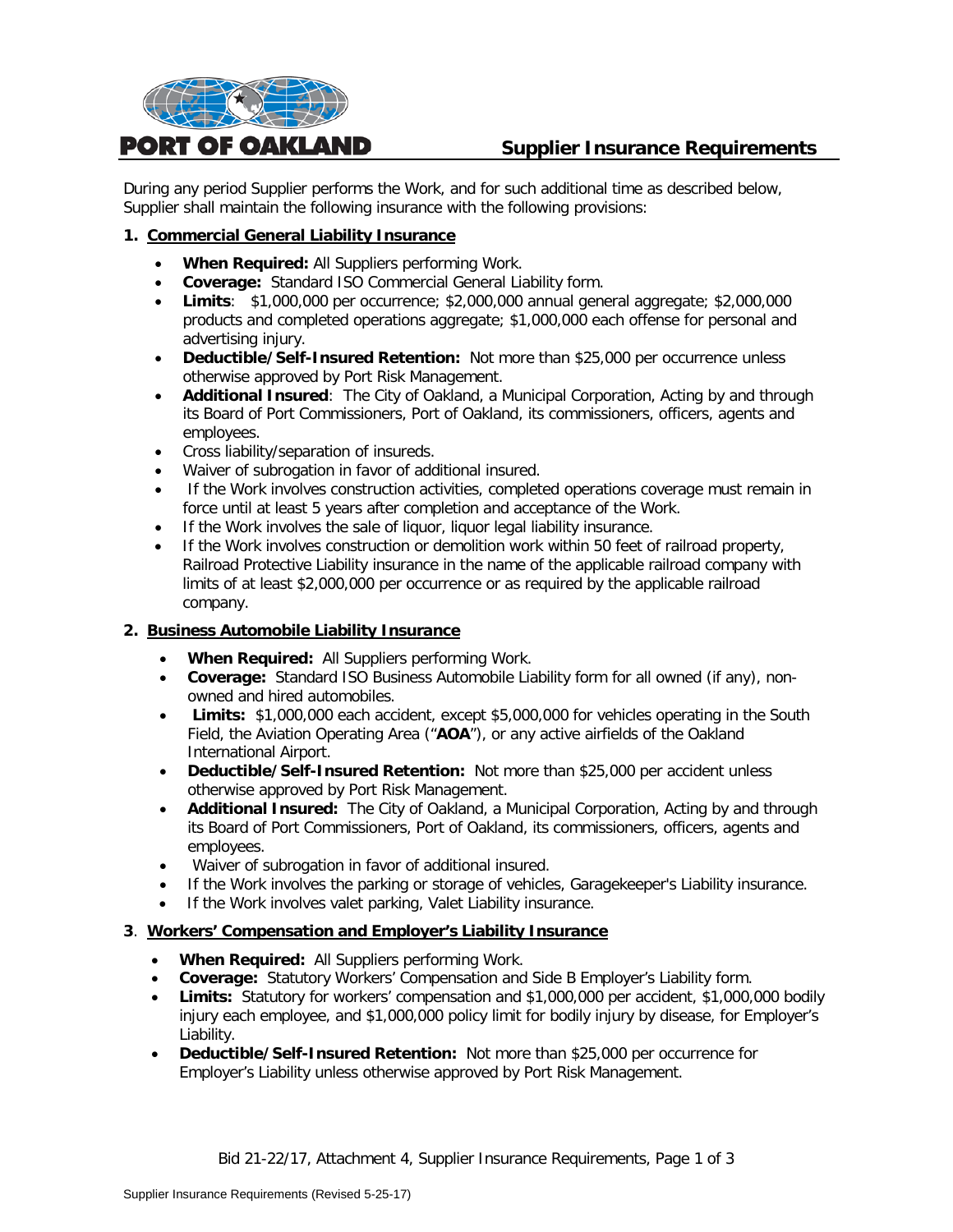- If Work is performed in or around water (whether in the Port maritime area or elsewhere), U.S. Longshoremen and Harbor Workers Act coverage and, if applicable, Jones Act and Marine Employer's Liability coverage.
- Waiver of subrogation in favor of the City of Oakland, a Municipal Corporation, Acting by and through its Board of Port Commissioners, Port of Oakland, its commissioners, officers, agents and employees.

# **4**. **Professional "Errors and Omissions" Liability Insurance**

- **When Required:** If the Work involves consulting, temporary staffing, design or technology services.
- **Coverage:** For errors and omissions arising out of the Work.
- **Limits:** \$1,000,000 per claim and annual aggregate.
- **Deductible/Self-Insured Retention:** Not more than \$25,000 per claim unless otherwise approved by Port Risk Management.
- **Additional Term:** 2 years after completion and acceptance of the Work.
- If Work involves software or technology services, Technology Liability coverage, including coverage for privacy liability.
- If the Work involves outsourced internet services, Network and Media Liability coverage.

# **5. Contractor's Pollution Legal Liability Insurance**

- **When Required:** If the Work involves any construction activities, or any grading, excavating, underground utilities, piping, trenching, or any Work below the surface of the ground, or involves the hauling or disposal of hazardous or regulated materials.
- **Coverage:** Contractor's Pollution Legal Liability occurrence or claims made form.
- **Limits:** \$1,000,000 per occurrence and \$2,000,000 annual aggregate.
- **Deductible/Self-Insured Retention:** Not more than \$100,000 per occurrence unless otherwise approved by Port Risk Management.
- **Additional Insured:** The City of Oakland, a Municipal Corporation, Acting by and through its Board of Port Commissioners, Port of Oakland, its commissioners, officers, agents and employees.
- Waiver of subrogation in favor of additional insured.
- **Additional Term if Claims Made Form:** 2 years following completion and acceptance of the Work.
- **Definition of "Covered Operations":** All Work performed by Supplier or its contractors or subcontractors.

### **6. Aviation Insurance**

- **When Required:** If Supplier or its subcontractors utilize aircraft in the Work.
- **Coverage:** Aviation Public Liability and Passenger Liability forms.
- **Limits:** \$1,000,000 combined single limit per accident for use of aircraft with up to 4 seats; such limit shall be \$5,000,000 for use of aircraft with 5 or more seats. However, use of jet aircraft of any size will need to be referred to Risk Management to determine amount of insurance required.
- **Deductible/Self-Insured Retention:** Not more than \$25,000 per accident unless otherwise approved by Port Risk Management.
- **Additional Insured:** The City of Oakland, a Municipal Corporation, Acting by and through its Board of Port Commissioners, Port of Oakland, its commissioners, officers, agents and employees.

### **7. Protection and Indemnity Insurance**

- **When Required:** If Supplier or its subcontractors utilize watercraft/vessels in the Work.
- **Coverage:** Liability for bodily injury and property damage including wreck removal and liability to crew, and SP-23 clause or equivalent, including collision liability.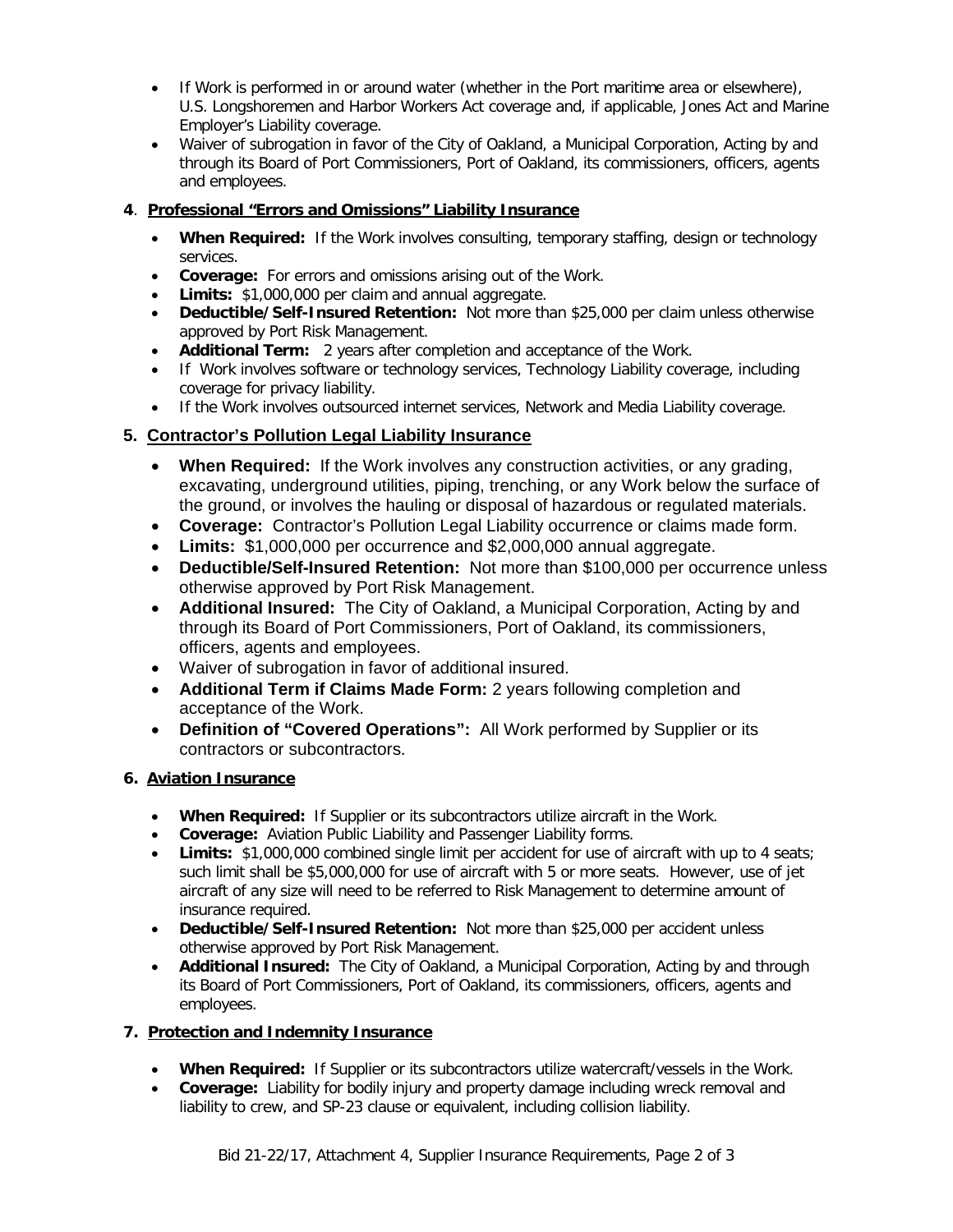- **Limits:** \$1,000,000 per person on board the watercraft for bodily injury and property damage, but no less than \$5,000,000 for watercraft of a length of 30 feet to 39 feet and no less than \$10,000,000 for watercraft 40 feet and over; any passenger services watercraft will need to be referred to Risk Management to determine amount of insurance required.
- **Deductible/Self-Insured Retention:** Not more than \$25,000 per occurrence unless otherwise approved by Port Risk Management.
- **Additional Insured:** The City of Oakland, a Municipal Corporation, Acting by and through its Board of Port Commissioners, Port of Oakland, its commissioners, officers, agents and employees.
- Waiver of subrogation in favor of additional insured.
- Deletion of any language that limits coverage to additional insured in the event the Limitation of Liability Statute applies.

### **8. Builder's Risk/Equipment Installation Insurance**.

- **When Required:** If Work involves new construction of buildings or facilities, or the renovation of existing buildings or facilities..
- **Coverage:** "All risk" or "special form" perils, earthquake and terrorism, including risks from testing of equipment, and delayed completion coverage for soft costs.
- **Limits:** Full replacement cost value of the construction, covering the entire Work, including all materials and equipment that are or will be incorporated into the construction, or stored at the construction site or offsite, and including materials or equipment in the course of transportation.
- **Deductible/Self-Insured Retention:** Not more than \$25,000 per occurrence unless otherwise approved by Port Risk Management.
- **Term:** Until final completion and acceptance of the Work and for 2 years for delayed completion coverage.
- **Additional Insured and Loss Payee:** The City of Oakland, a Municipal Corporation, Acting by the through its Board of Port Commissioners.
- Waiver of subrogation in favor of additional insured and its commissioners, officers, agents and employees.
- Primary and non-contributory with any insurance, retention or self-insurance of the Port.

### **Other Insurance Requirements:**

- **Notice of Cancellation**. Supplier or Supplier's agent must provide 30-days prior written notice to the Port Risk Management Department of any insurance policy cancellation, except 10-days prior written notice for non-payment of premium.
- **Proof of Insurance/Insurer Rating**. Supplier must deliver to the Port Risk Management Department, prior to the commencement of the Work, certificates of insurance evidencing all required insurance and additional insured status for the Port. All required insurance shall be provided by insurance companies with current A.M. Best ratings of A- VII or better. Please send certificates and other required information to:

Port of Oakland Attn: Risk Management Dept. 530 Water Street Oakland, Ca 94607 Fax: (510) 627-1626 Email: risktransfer@portoakland.com

**Conversion to OCIP**. The Port reserves the right to include the Purchase Order in an Owner Controlled Insurance Program ("OCIP"), upon written notice to Supplier. In that event, Supplier agrees to comply with all requirements of the OCIP.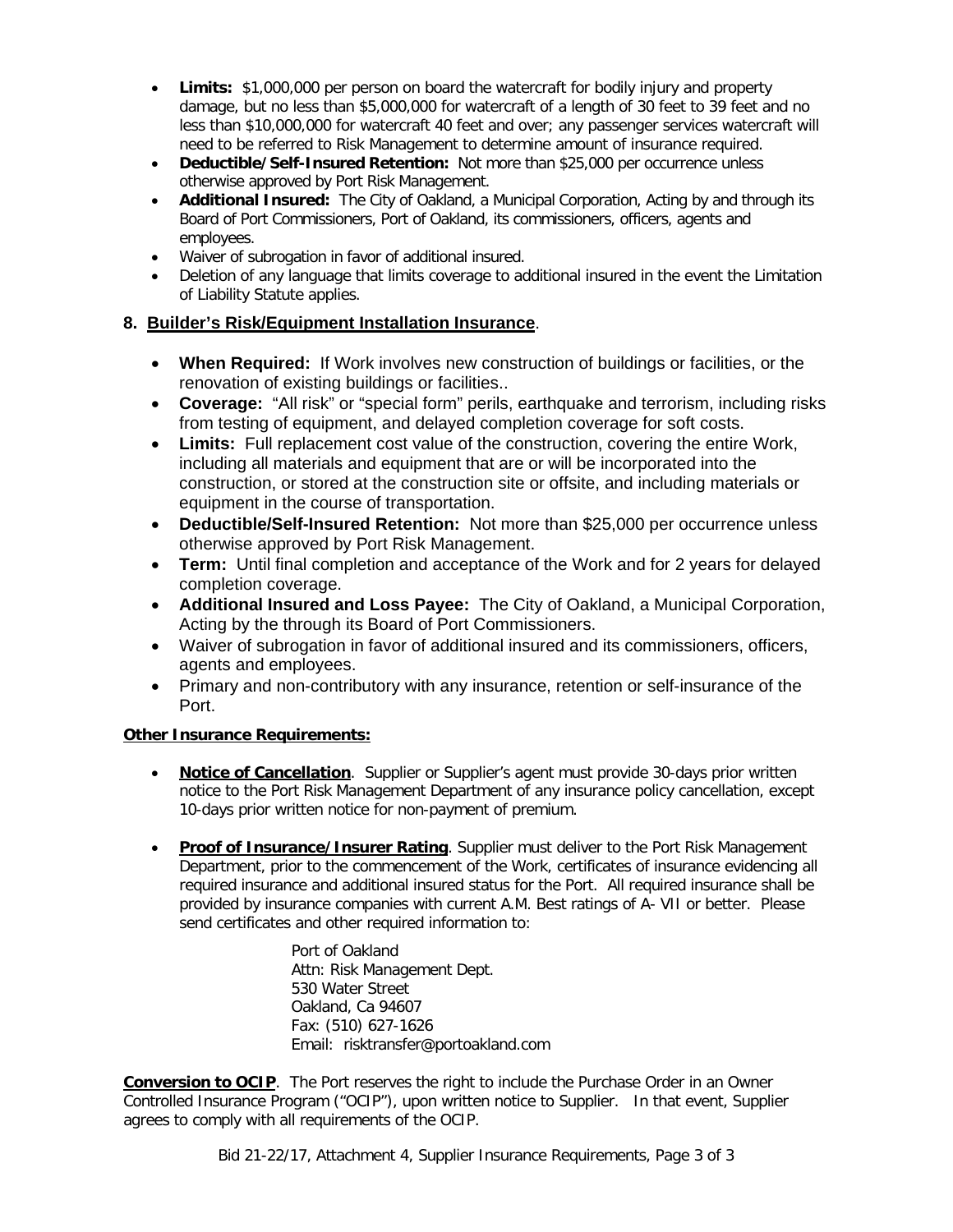

(To Be Executed by Bidder and Submitted with the Bid) I, \_\_\_\_\_\_\_\_\_\_\_\_\_\_\_\_\_\_\_\_\_\_\_\_\_\_\_\_\_\_\_\_\_\_\_\_\_\_\_\_\_\_\_\_\_\_\_\_\_\_\_\_\_\_, declare as follows:

That I am the \_\_\_\_\_\_\_\_\_\_\_\_\_\_\_\_\_of \_\_\_\_\_\_\_\_\_\_\_\_\_\_\_\_\_\_\_\_\_\_\_\_\_\_\_\_\_\_\_\_, the party making the attached Bid; that the attached Bid is not made in the interest of, or on behalf of, any undisclosed person, partnership, company, association, organization, or corporation; that the Bid is genuine and not collusive or sham; that the Bidder has not directly or indirectly induced or solicited any other Bidder to put in a false or sham Bid, or that anyone shall refrain from Bidding; that the Bidder has not in any manner, directly or indirectly, sought by agreement, communication, or to fix any overhead, profit, or cost element of the Bid price, or that of any other Bidder, or to secure any advantage against the public body awarding the Contract (or Purchase Order) of anyone interested in the proposed contract; that all statements contained in the Bid are true; and further, that the Bidder has not, directly or indirectly, submitted his or her Bid price or any breakdown thereof, or the contents thereof, or divulged information or data relative thereto, or paid, and will not pay, any fee to any corporation, partnership, company, association, organization, Bid depository, or to any member or agent thereof to effectuate a collusive or sham Bid.

Any person executing this declaration on behalf of a proposer that is a corporation, partnership, joint venture, limited liability company, limited liability partnership, or any other entity, hereby represents that he or she has full power to execute, and does execute, this declaration on behalf of the Bidder.

I declare under penalty of perjury under the laws of the State of California that the foregoing is true and correct.

Executed this \_\_\_\_\_\_\_\_\_\_\_\_\_\_ day of \_\_\_\_\_\_\_\_\_\_\_\_\_\_\_\_\_\_\_\_\_\_\_\_\_\_\_\_\_\_\_, 202\_\_, at

\_\_\_\_\_\_\_\_\_\_\_\_\_\_\_\_\_\_\_\_\_\_\_\_\_\_\_\_\_, California

Signature

\_\_\_\_\_\_\_\_\_\_\_\_\_\_\_\_\_\_\_\_\_\_\_\_\_\_\_\_\_\_\_\_\_\_\_\_\_\_\_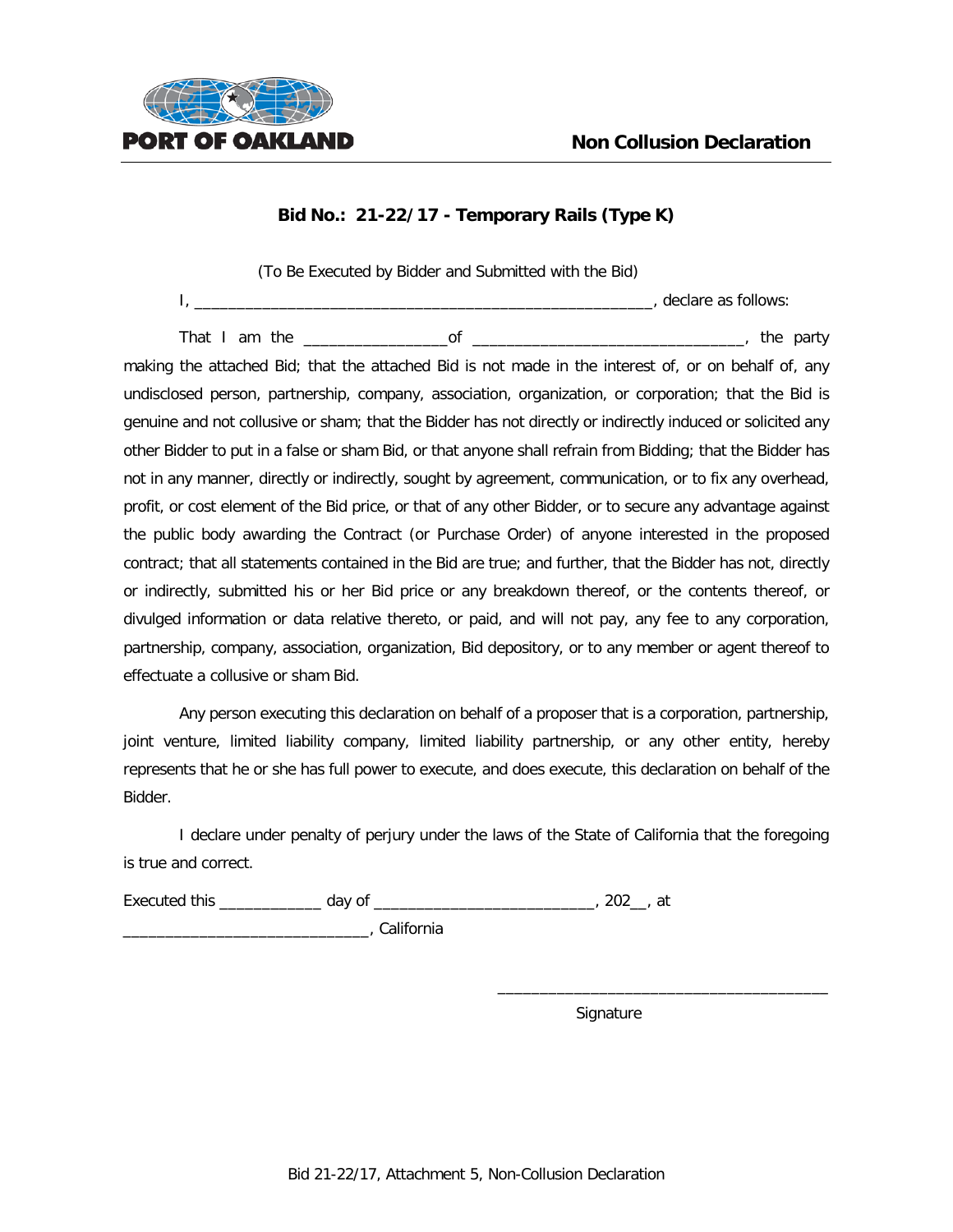

# **City of Oakland City Charter § 728 Living Wage Information**

#### **EMPLOYERS SUBJECT TO §728 OF THE CITY CHARTER MUST COMPLY WITH THE FOLLOWING REQUIREMENTS:**

- 1) Pay all non-exempt employees the living wage rates (As of July 1, 2021, \$17.56 without health benefits or \$15.30 with health benefits). Port Ordinance No. 3666, as amended also requires that covered businesses provide employees at least twelve compensated days off per year, including holidays.
- 2) Pay at least \$2.26 per hour worked toward the provision of health care benefits for employees and/or their dependents, if the employer claims credit for health benefits.
- 3) **Provide written notification to each current and new employee, at time of hire, of his or her rights to receive the benefits under the provisions of these regulations.** The notification shall be provided in English, Spanish and other languages spoken by a significant number of the employees, and shall be posted prominently in communal areas at the work site. A copy of said notification is available from the Port Division of Social Responsibility.
- 4) Provide all employees earning less than \$12/hour notification in English, Spanish, and any other language spoken by a significant number of employees of their right to advance Earned Income Credit payments.
- 5) **Maintain a list of the name, address, date of hire, occupation classification, rate of pay, benefits paid for each of its employees, and compensated time off - and submit this list to the Port's Social Responsibility Division, Attention: Connie Ng-Wong, Living Wage Compliance Officer, by March 31st, June 30th, September 30th, and December 31st of each year.** If a covered employer has obtained a waiver from the Port Board of Directors, then the employer must still submit an annual payroll report covering each of its employees by December 31st of each year. Failure to provide the list within five days of the due date will result in a penalty of \$500 per day. Covered employers shall maintain payrolls and basic records for all employees and shall preserve them for a period of at least three years after the close of the compliance period.
- 6) Require subcontractors, tenants and subtenants, or licensees who are covered by these requirements to comply with the provisions of these regulations. **Covered employers shall be responsible for including language committing the subcontractor's, tenant's or licensee's agreement to comply, in the contract with the subcontractor**. Covered employers shall submit a copy of such subcontracts or other such agreements to the Port Division of Social Responsibility.
- 7) Permit authorized Port representatives access to work sites and, with employee consent, relevant payroll records for the purpose of monitoring compliance with these regulations, investigating employee complaints of non-compliance and evaluating the operation and effects of these regulations, including the production for inspection and copying of its payroll records for any or all of its employees for the applicable compliance period. Permit a representative of the labor organizations in its industry to have access to its workforce at the Port during nonworking time and in non-work areas to ensure compliance.

Employers who fail to submit documents, declarations or information required to demonstrate compliance with these regulations shall be deemed noncompliant or non-responsive and subject to the remedies as set forth in §728.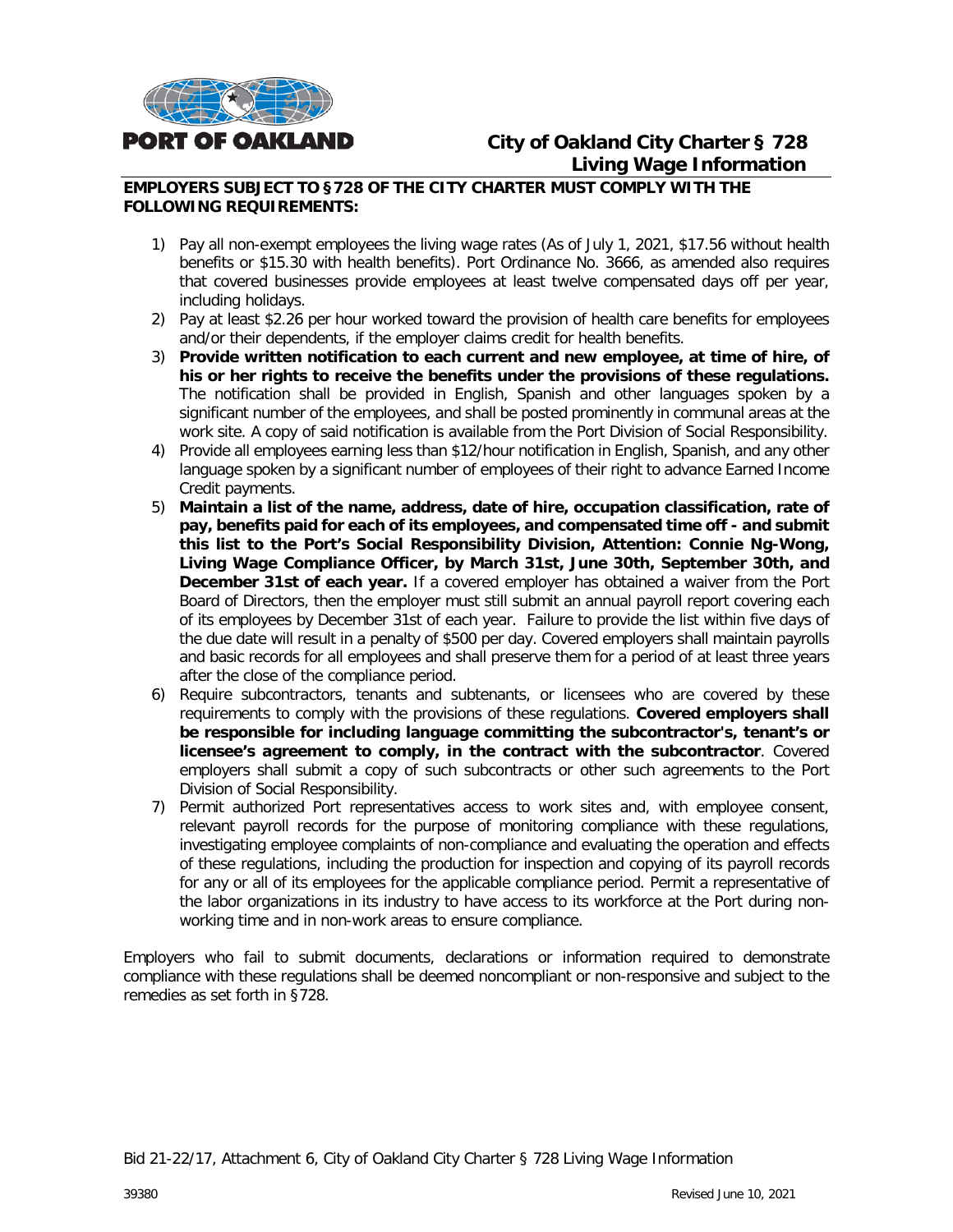

#### **COVERED BUSINESS CHECKLIST WRITE YES/NO ANSWER IN APPROPRIATE BOX:**

- 1. **If the Business entering into a contract, tenancy agreement or subordinate** agreement (such as, subcontract, subtenancy, or sublicense) with the Port? If no, go on to question 2. If yes, go to question 3.
- 2. **Has the Business amended an existing contract, tenancy agreement or subordinate** agreement at any time since April 2002? If no to 1 and 2, stop here: the business is not covered. If yes, go to question 3.
- 3. Is the contract with Aviation or Maritime divisions for a value of greater than \$50,000 over the life of the contract (over the next five years if contract is for less than a year and expected to be renewed or extended)? If no, stop here; the contract is not covered. If yes, go to question 4.
- 4. Is the contract for service other than the delivery of products, equipment or commodities? If no, stop here: the business is not covered. If yes, go to question 5.
- $5.$  Does the Business employ more than 20 employees who spend at least 10 hours per week (4 hours per week if part time employees) working under the contract with the Port or on Port property? Indicate the number of employees that are employed by the Contractor\_\_\_\_\_\_\_\_\_. If no, stop here the business is not covered. If yes, go to question 6, exemptions for specified employees of a covered employer.

#### All employees of a covered employer are required to be provided compensation and other benefits as provided under §728 of the Charter, except for specified employees exempt under the following exemptions. The following questions should be answered for each employee.

- 6. Does the employee work less than 25% of his/her time (10 hours per week for full time employee) under the contract with the Port? If yes, stop here; the specified employee is exempt. If no, go to question 7.
- 7. Is the employee under 21 years of age, employed by a government agency or nonprofit for after school or summer employment, or as a trainee for 90 days or less? If yes, stop here; the specified employee is exempt. If no, go to question 8.
- 8.  $\Box$  Has the Business obtained a waiver that covers the employee? If yes, stop here; the specified employee is exempt. If no, go to question 9.
- 9.  $\Box$  Is the employee participating in a bona-fide temporary job-training program in which a significant part of the compensation consists of acquiring specialized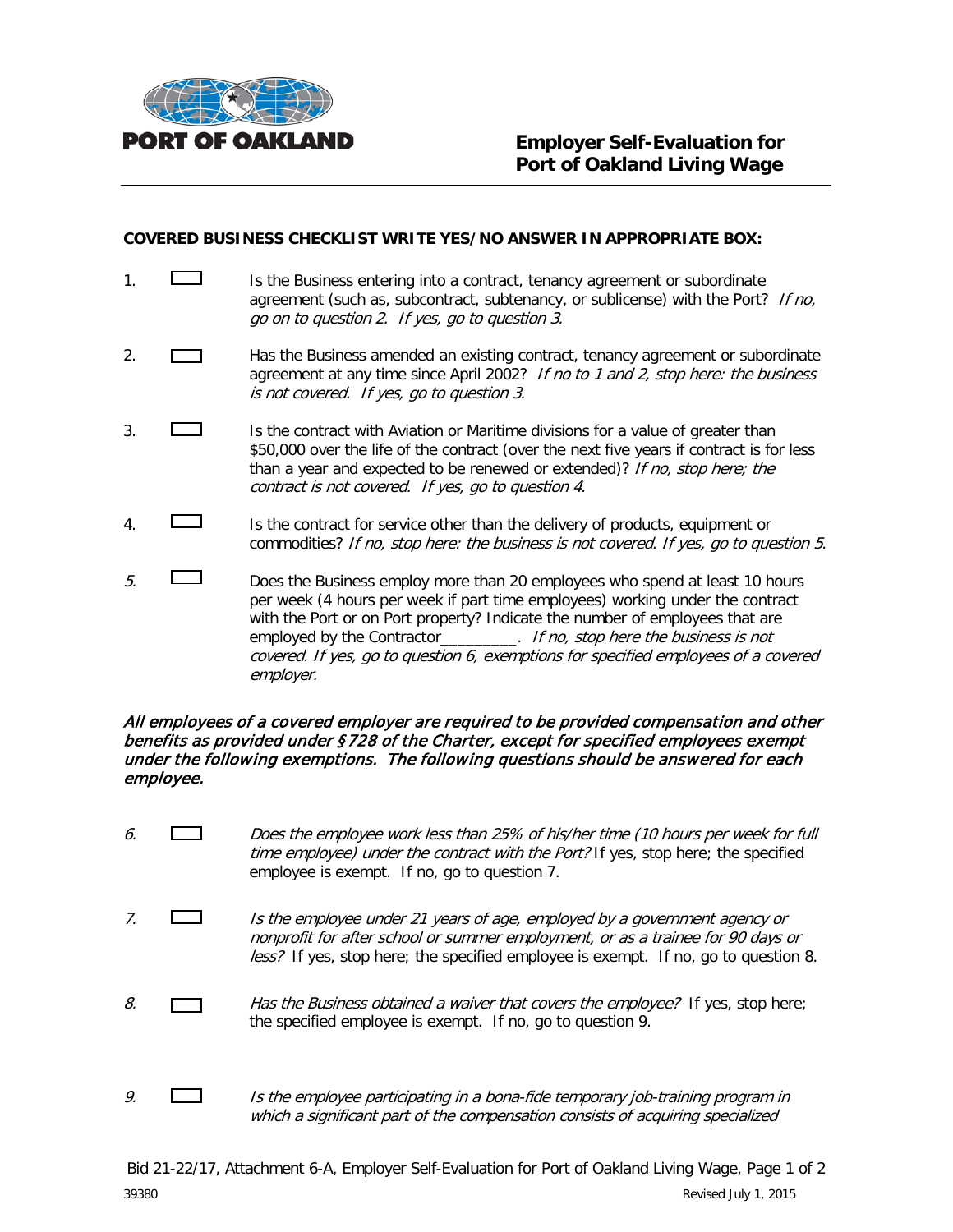knowledge, abilities or skills in a recognized trade? If yes, stop here; the specified employee is exempt. If no, go to question 10.

- 10. Is the employee a volunteer who is not compensated other than for incidental expenses or stipends? If yes, stop here; the specified employee is exempt. If no, go to question 11.
- 11. **In the employee working for the Business less than 20 hours per week for a period** of 6 months or less? If yes, stop here the specified employee is exempt. If no, go to question 12.
- 12.  $\Box$  Of the remaining employees (employees for which no exemption applies as indicated by your answers to questions 6 through 11), are there 20 or fewer nonexempt employees working for the employer under the Port Contract? If yes, stop here; each of the remaining specified employee(s) is/are exempt. If no, each of the remaining specified employee(s) is covered by §728.

The undersigned authorized representative of Contractor hereby certifies under penalty of perjury that all of the information on this form is true and accurate.

| Company Name            | Signature of Authorized Representative |
|-------------------------|----------------------------------------|
| Address                 | Type or Print Name & Title             |
| Area Code and Phone     | <b>Email Address</b>                   |
| Name of Primary Contact | Date                                   |
|                         | Project Name (Be Specific)             |

**Submit Completed Checklist To:** Connie Ng-Wong

**Port of Oakland**  Social Responsibility Division 530 Water Street Oakland, CA 94607 Phone: (510) 627-1390 Fax: (510) 451-1656 Email: [cng-wong@portoakland.com](mailto:cng-wong@portoakland.com)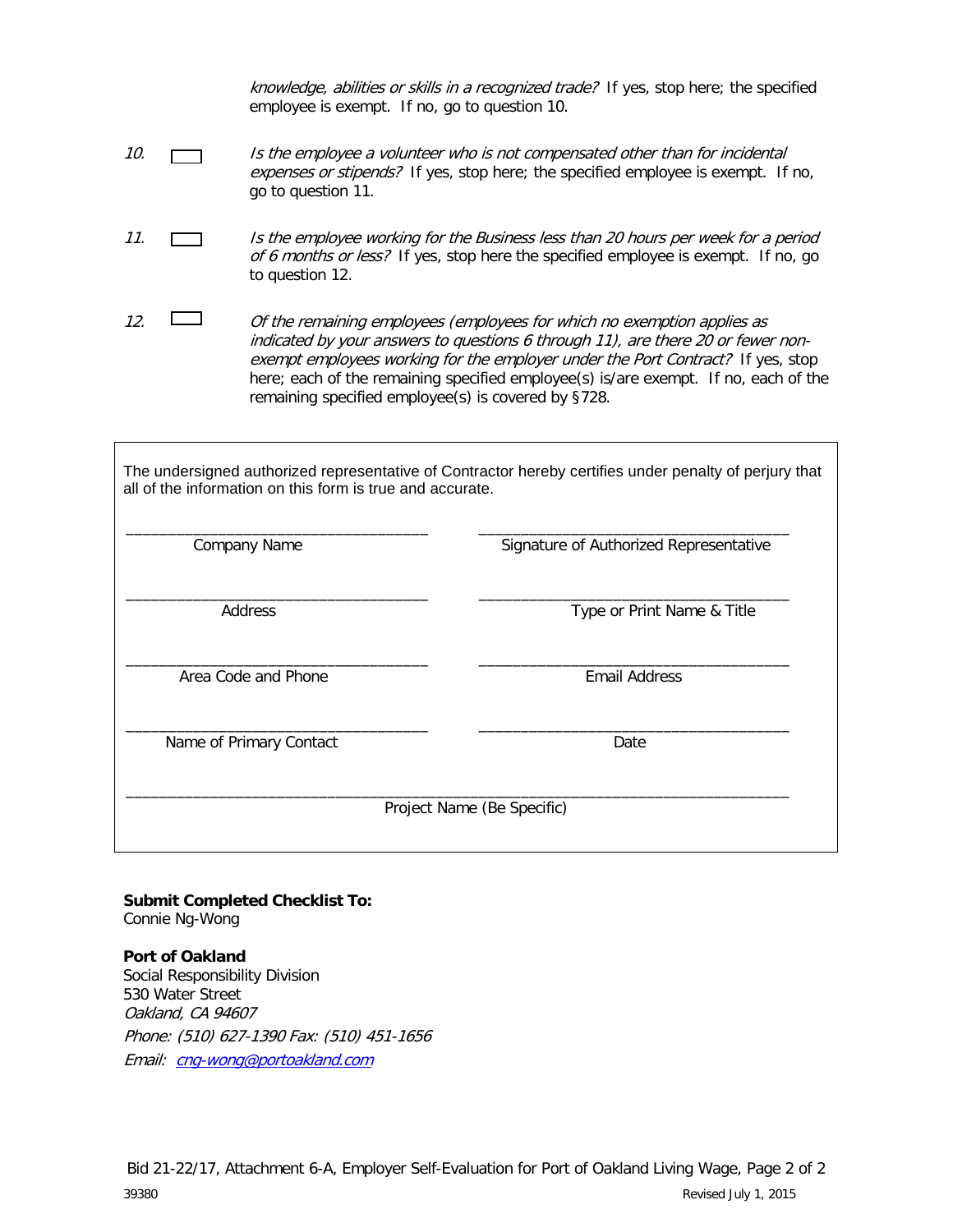

# **Certificate of Compliance – Living Wage**

The City of Oakland Living Wage Charter §728 ("§728") and Port Ordinance No. 3666 ("Ordinance 3666") as amended, provide that certain employers that enter into a contract, lease, license (or a subcontract, sublease, sublicense, or other agreement) with the Port for \$50,000 or more over the term of the contract and certain recipients of Port financial assistance for \$50,000 or more shall pay a prescribed minimum level of compensation to their covered employees ("Employees").

The undersigned ("Contractor") submits this certificate under penalty of perjury and as a condition of payment of its invoice(s) for service provided under the \_\_\_\_\_\_\_\_\_\_\_\_\_\_\_\_\_\_\_\_\_\_\_\_\_\_\_ agreement between the Port and Contractor.

- 1) Contractor hereby certifies that it is in compliance with §728 and Ordinance 3666 with respect to all non-exempt Employees of Contractor engaged in Port-related employment or work on Port property.
- 2) Contractor herby acknowledges that the Port is relying on Contractor's certification of compliance with §728 and Ordinance 3666 as a condition of payment of Contractor's invoice(s).
- 3) Contractor understands that it may be subject to fines or penalties for noncompliance with §728 and Ordinance 3666 up to and including potential fines of \$500 per day until Contractor complies.
- 4) Contractor hereby certifies that claims, records and statements relating to Contractor's compliance with §728 and Ordinance 3666 are true and accurate, that such claims, records and statements are made with the knowledge that the Port will rely on such claims, records and statements, and that such claims, records and statements are submitted to the Port for the express benefit of Contractor's employees engaged in Port-related employment or work on Port property.

#### Please check the appropriate box and sign below

- $\Box$ Contractor hereby certifies its compliance with all of its obligations under §728 and Ordinance 3666;
- Contractor hereby certifies that all Employees of Contractor working under Contractor's contract П with the Port are compensated at wage rate(s) greater than \$12.00 per hour;
- П Contractor hereby certifies that it is not currently covered by §728 or Ordinance 3666. Contractor further certifies that should §728 or Ordinance 3666 become applicable, Contractor will comply with all of its Living Wage obligations.

All terms used herein and not defined shall have the meaning ascribed to such terms in §728 and Ordinance 3666.

The undersigned authorized representative of Contractor hereby certifies under penalty of perjury that all of the information on this form is true and accurate.

\_\_\_\_\_\_\_\_\_\_\_\_\_\_\_\_\_\_\_\_\_\_\_\_\_\_\_\_\_\_\_\_\_\_\_\_ \_\_\_\_\_\_\_\_\_\_\_\_\_\_\_\_\_\_\_\_\_\_\_\_\_\_\_\_\_\_\_\_\_\_\_\_\_ Company Name Signature of Authorized Representative

\_\_\_\_\_\_\_\_\_\_\_\_\_\_\_\_\_\_\_\_\_\_\_\_\_\_\_\_\_\_\_\_\_\_\_\_ \_\_\_\_\_\_\_\_\_\_\_\_\_\_\_\_\_\_\_\_\_\_\_\_\_\_\_\_\_\_\_\_\_\_\_\_\_ Address **Address** Type or Print Name & Title

\_\_\_\_\_\_\_\_\_\_\_\_\_\_\_\_\_\_\_\_\_\_\_\_\_\_\_\_\_\_\_\_\_\_\_\_ \_\_\_\_\_\_\_\_\_\_\_\_\_\_\_\_\_\_\_\_\_\_\_\_\_\_\_\_\_\_\_\_\_\_\_\_\_ Phone and Email Date and Email Date Date Date Date

\_\_\_\_\_\_\_\_\_\_\_\_\_\_\_\_\_\_\_\_\_\_\_\_\_\_\_\_\_\_\_\_\_\_\_\_\_\_\_\_\_\_\_\_\_\_\_\_\_\_\_\_\_\_\_\_\_\_\_\_\_\_\_\_\_\_\_\_\_\_\_\_\_\_\_\_\_\_\_ Project Name (Be Specific)

**Submit to:** Connie Ng-Wong, Port of Oakland, Social Responsibility Division, 530 Water Street, Oakland, CA 94607. Email: [cng-wong@portoakland.com](mailto:cng-wong@portoakland.com)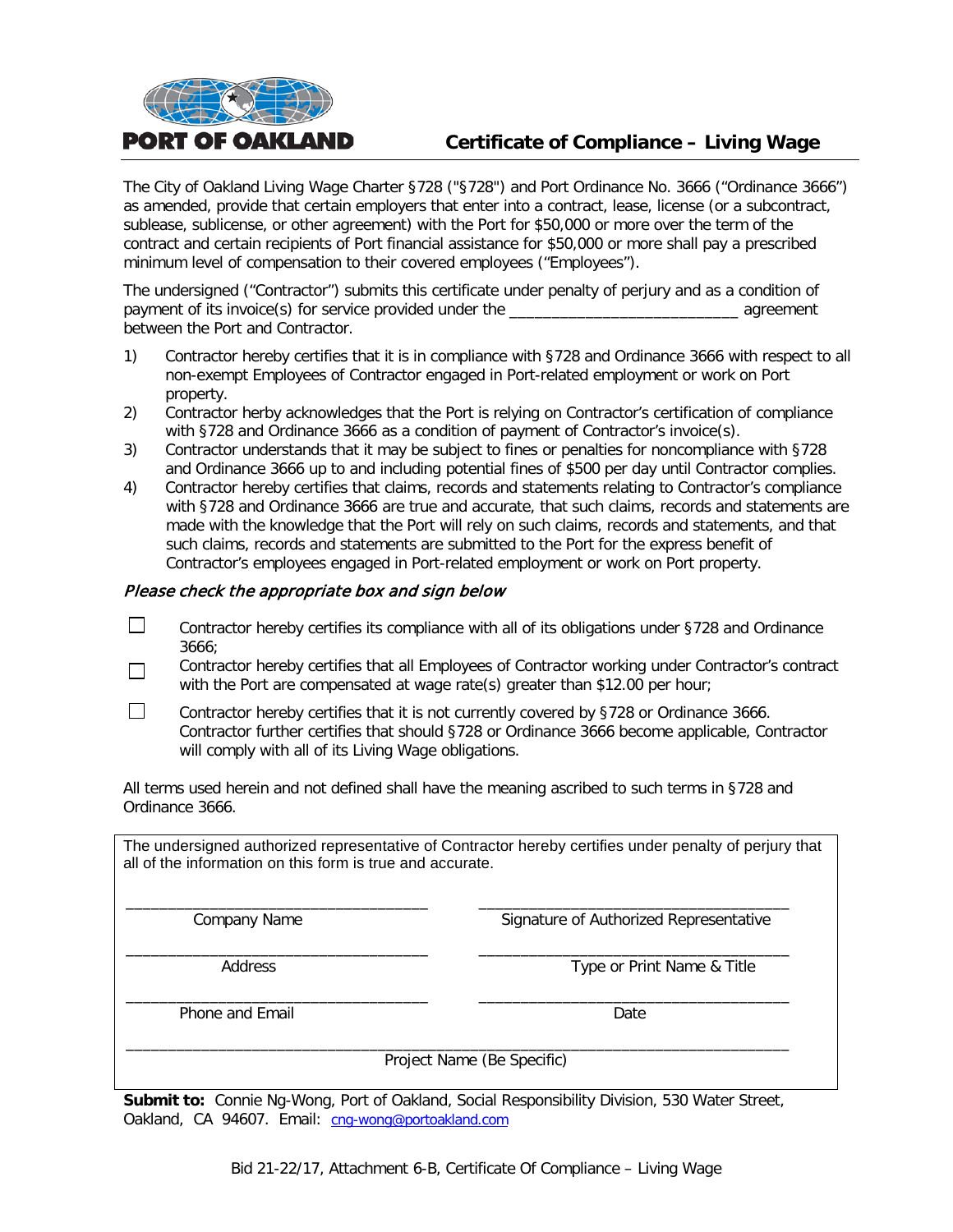

I hereby certify that I\_\_\_\_\_\_\_\_\_\_\_\_\_\_\_\_\_\_\_\_\_\_\_\_\_\_\_\_\_\_\_\_\_\_\_\_\_\_\_\_\_\_\_\_\_\_\_\_\_\_\_(Legal Name of Bidder/Respondent/Supplier/Consultant/Contractor), has reviewed the Living Wage Requirements, included in this Bid packet and will comply with said Requirement. Upon execution of an Agreement, the selected Bidder will be required to complete the Employer Self-Evaluation for Port of Oakland Form and Certificate of Compliance – Living Wage Form included in this Bid packet, and submit them to the Social Responsibility Division.

I declare under penalty of perjury under the laws of the State of California that the information I have provided herein is true and correct.

> \_\_\_\_\_\_\_\_\_\_\_\_\_\_\_\_\_\_\_\_\_\_\_\_\_\_\_\_\_\_\_\_\_\_\_\_\_\_\_\_\_ Signature

> $\overline{\phantom{a}}$  , and the set of the set of the set of the set of the set of the set of the set of the set of the set of the set of the set of the set of the set of the set of the set of the set of the set of the set of the s Print Name

> \_\_\_\_\_\_\_\_\_\_\_\_\_\_\_\_\_\_\_\_\_\_\_\_\_\_\_\_\_\_\_\_\_\_\_\_\_\_\_\_\_ Title

> \_\_\_\_\_\_\_\_\_\_\_\_\_\_\_\_\_\_\_\_\_\_\_\_\_\_\_\_\_\_\_\_\_\_\_\_\_\_\_\_\_ Date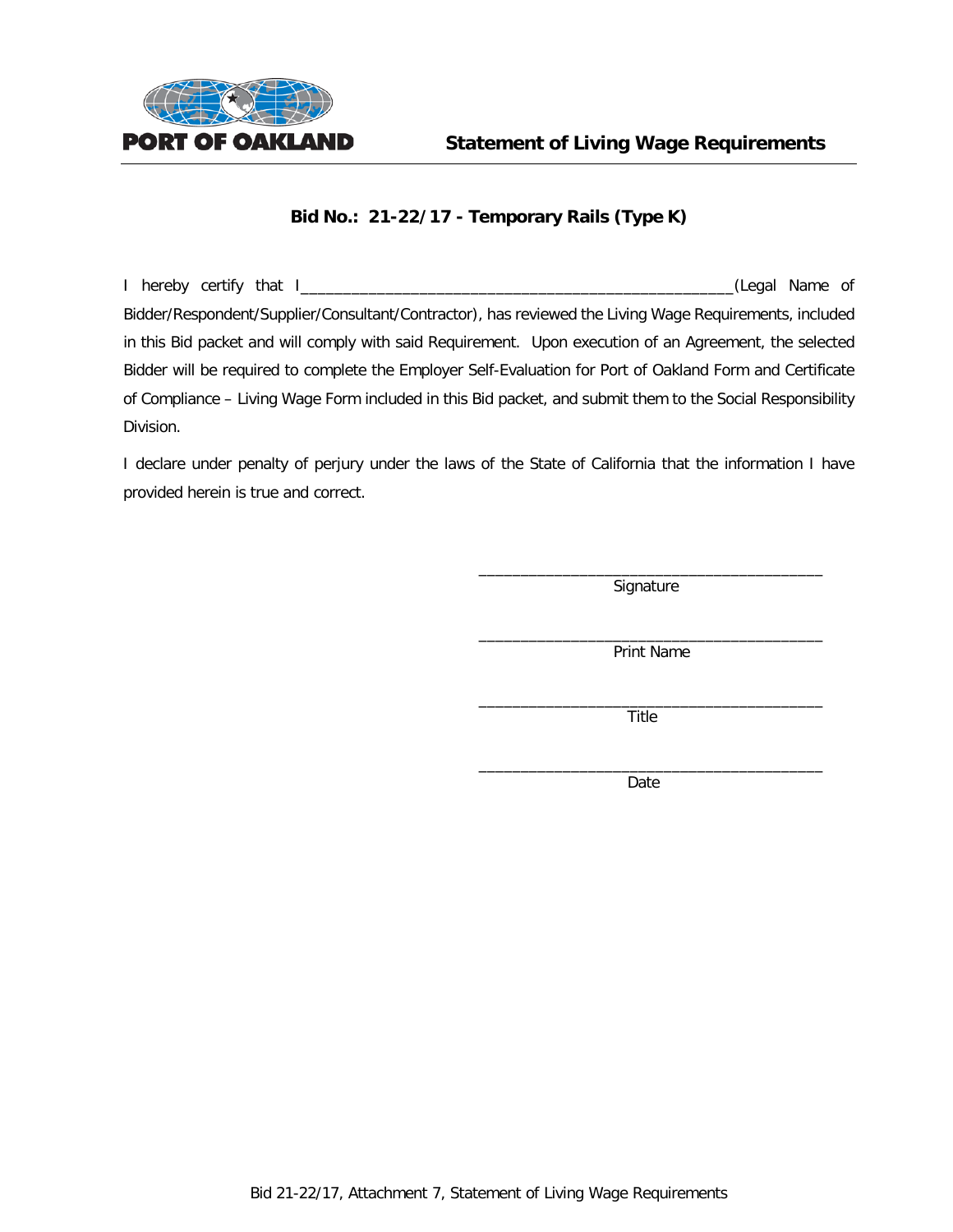

I hereby certify that I\_\_\_\_\_\_\_\_\_\_\_\_\_\_\_\_\_\_\_\_\_\_\_\_\_\_\_\_\_\_\_\_\_\_\_\_\_\_\_\_\_\_\_\_\_\_\_\_\_(Legal Name of Bidder/Supplier/Consultant/Contractor), will not discriminate against any employee or applicant for employment because of race, color, religion, sex, national origin, ancestry, age (over 40), physical or mental disability, cancer-related medical condition, a known genetic pre-disposition to a disease or disorder, veteran status, marital status, or sexual orientation.

I declare under penalty of perjury under the laws of the State of California that the information I have provided herein is true and correct and is of my own personal knowledge.

> \_\_\_\_\_\_\_\_\_\_\_\_\_\_\_\_\_\_\_\_\_\_\_\_\_\_\_\_\_\_\_\_\_\_\_\_\_\_\_\_\_ **Signature**

> \_\_\_\_\_\_\_\_\_\_\_\_\_\_\_\_\_\_\_\_\_\_\_\_\_\_\_\_\_\_\_\_\_\_\_\_\_\_\_\_\_ Print Name

> \_\_\_\_\_\_\_\_\_\_\_\_\_\_\_\_\_\_\_\_\_\_\_\_\_\_\_\_\_\_\_\_\_\_\_\_\_\_\_\_\_ Title

> \_\_\_\_\_\_\_\_\_\_\_\_\_\_\_\_\_\_\_\_\_\_\_\_\_\_\_\_\_\_\_\_\_\_\_\_\_\_\_\_\_ Date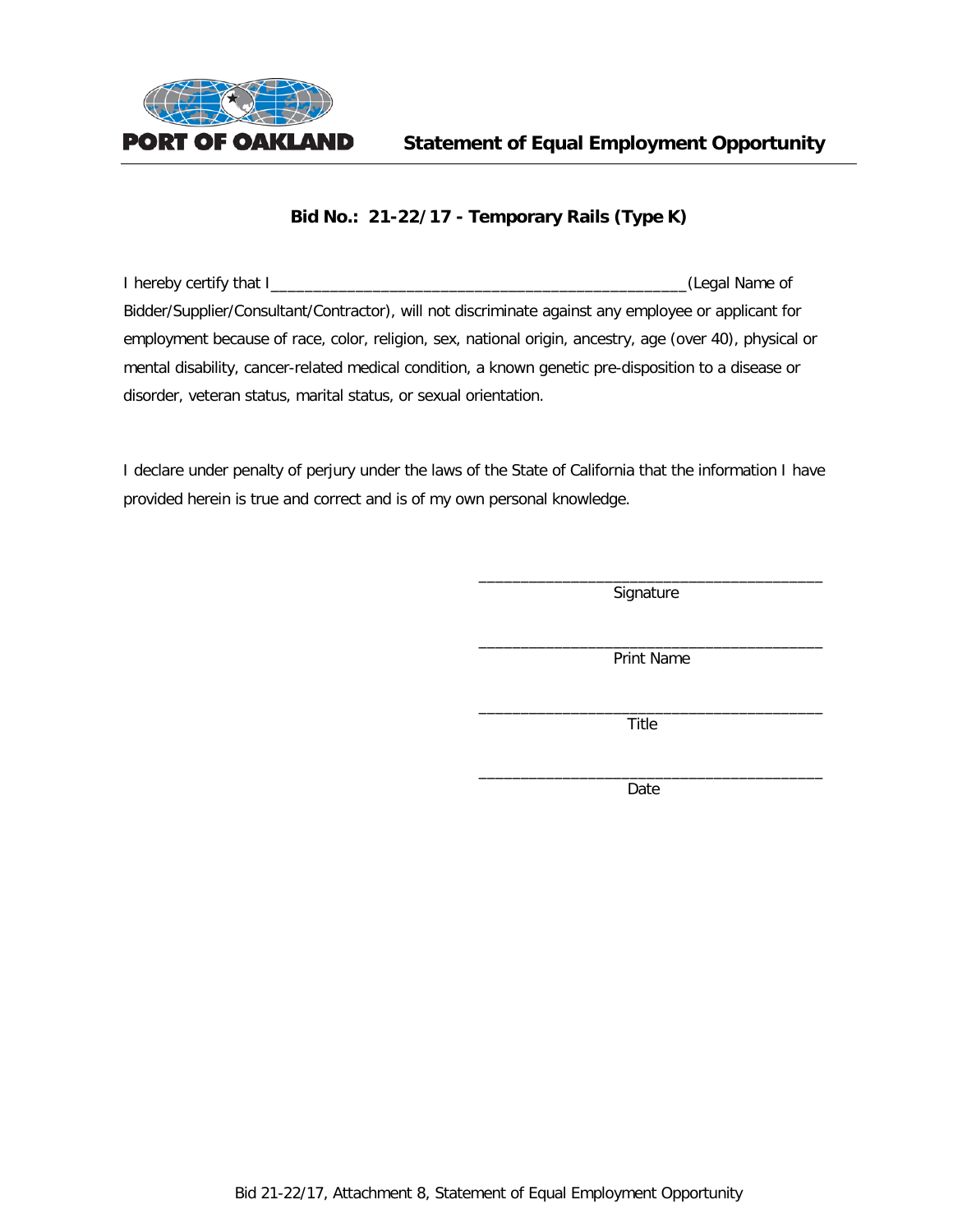

The Port of Oakland (sometimes referred to herein as "Buyer") is soliciting competitive bids to furnish and deliver As-Needed Temporary Railing (Type K) per Caltrans Specifications for the Port of Oakland facilities.

The purpose of this invitation for bid is to select a supplier that can provide **thirty (30) pieces** of 20' Temporary Concrete Barriers "Type K" California Department of Transportation (Caltrans) Temporary Railing and provide pricing for various temporary concrete barrier sizes listed in this bid. Bidders must lock in pricing for twelve (12) months for the delivery of the product.

The Port estimates it will order a minimum of 600-1000 Linear Feet (LF) of temporary railing per transaction based on future operational need. However, **the Port cannot guarantee any actual quantities, the Port may order less or more than the estimated amount but is requiring the supplier to commit to a firm price "per unit" for the K-Rails and provide a firm "per Truck Load" delivery charge for twelve (12) months**. After the initial order, each subsequent order may vary depending on operational needs. (As a reference, last calendar year the Port ordered about 3,500 Linear feet of K-Rails, but cannot guarantee any quantities for the duration of the 12 months other than when and if an order is placed, it will be for about 600 liner feet of K-rail.)

The Port intends to purchase only **new** (Type K) California Department of Transportation (Caltrans) Temporary Railing; therefore reconditioned or used Temporary Railings are not acceptable.

The Port reserves the right to award a Contract (or Purchase Order) to multiple Bidders, based on the lowest responsive, responsible Bid, for each Bid Element, or to award the entire Bid to the lowest responsive, responsible Bidder, depending on which best serves the interests of the Port.

#### **A. Product Specification:**

The Port has standardized on the type of concrete barriers and must conform to the 2015 California Department of Transportation (Caltrans) Standard Specifications for K-rails. Please visit California Department of Transportation at [www.dot.ca.gov](http://www.dot.ca.gov/) for complete details.

- 1. 20' Temporary Railing Type K
	- a) 20' temporary railing Type K shall conform to the 2018 Caltrans Standard Specifications for k-rail.
	- b) K-rail shall be painted white.
	- c) All K-rail will include interlocking pins.

#### 2. 10' Temporary Concrete Barriers - Type K

- a) 10' temporary concrete barriers type K shall be constructed and formed within the same specifications as detailed in the 2018 Caltrans Standards and Specifications for K-rail.
- b) K-rail shall be painted white.
- c) K-rail shall have 2 scupper openings.
- d) K-rail shall have 2 lifting holes on each side
- e) K-rail shall have 2 slotted openings below each lifting hole on each side.
- f) All K-rail will include interlocking pins.